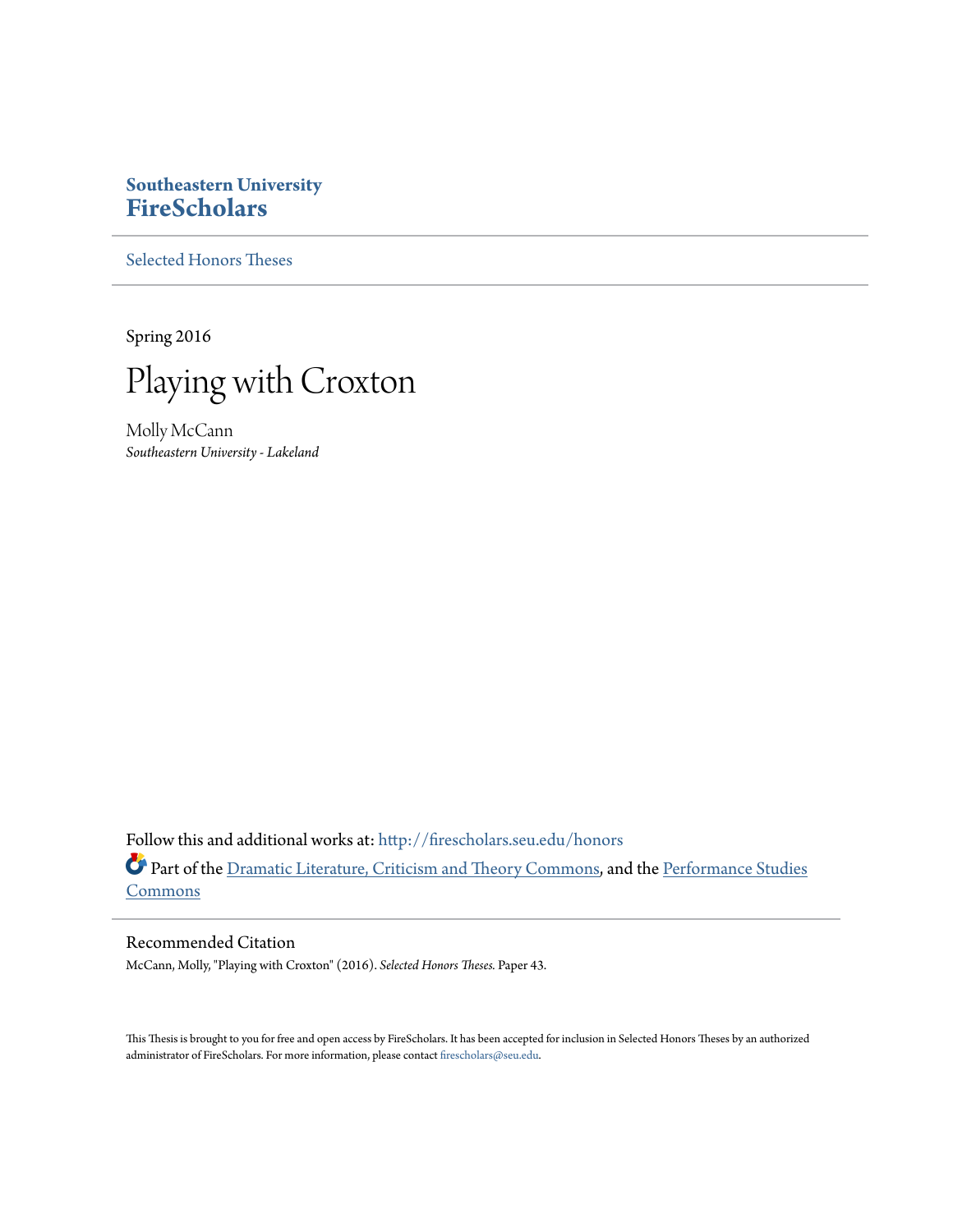Southeastern University

**Playing with** *Croxton*

Molly McCann April 2016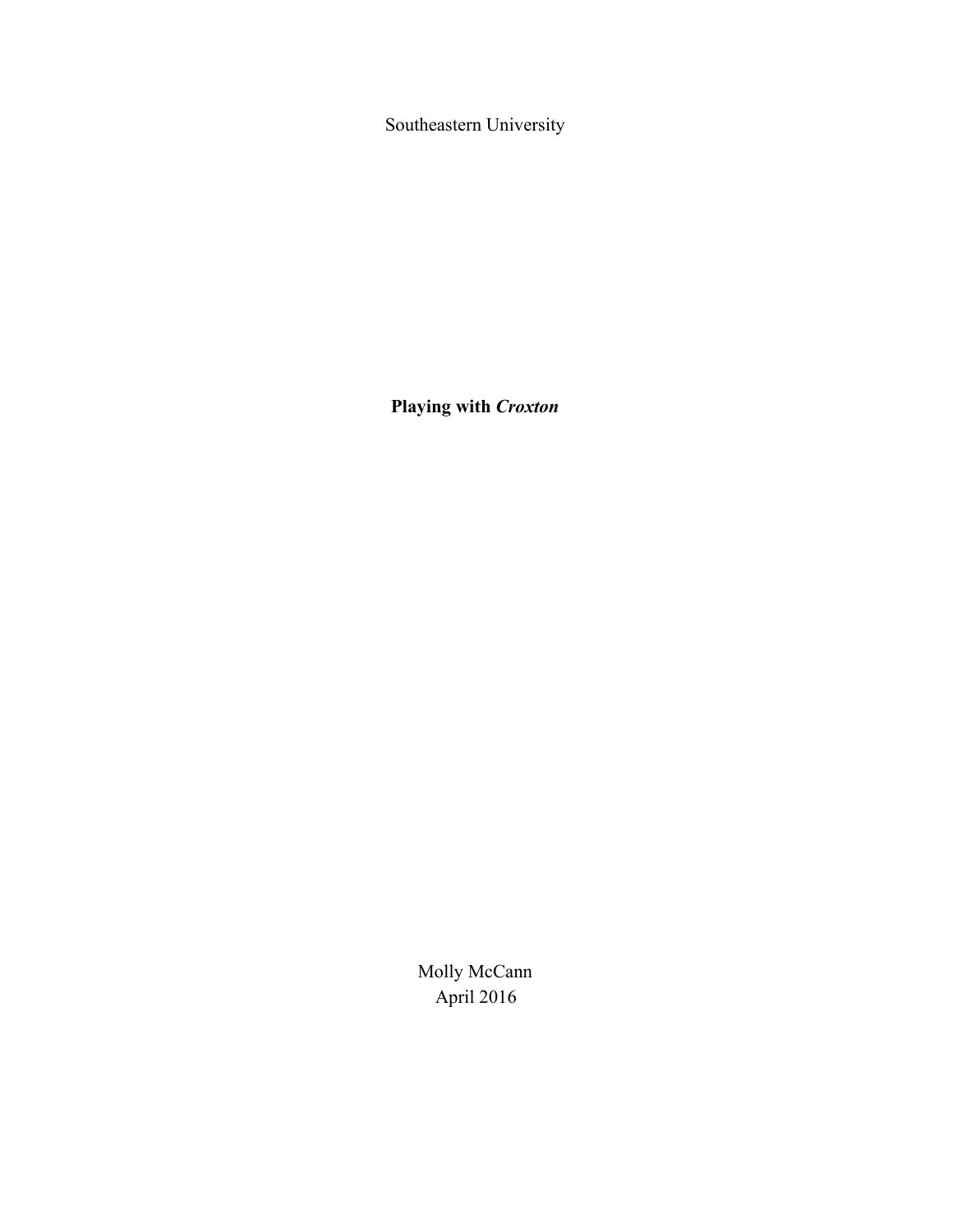### **Abstract**

*The Croxton Play of the Sacrament* is an often overlooked, yet highly important piece for understanding the social climate of England in the fifteenth-century. This time period was riddled with religious and nationalist anxieties ingrained in the text of Croxton. This paper is designed to give an overview of these tensions and explain how our production of this drama sought to navigate and translate these tensions for a modern audience.

### **Key Words**

Theatre, Medieval Drama, Croxton Play of the Sacrament, Lollards, Jews, Conversion, Transubstantiation, Liturgy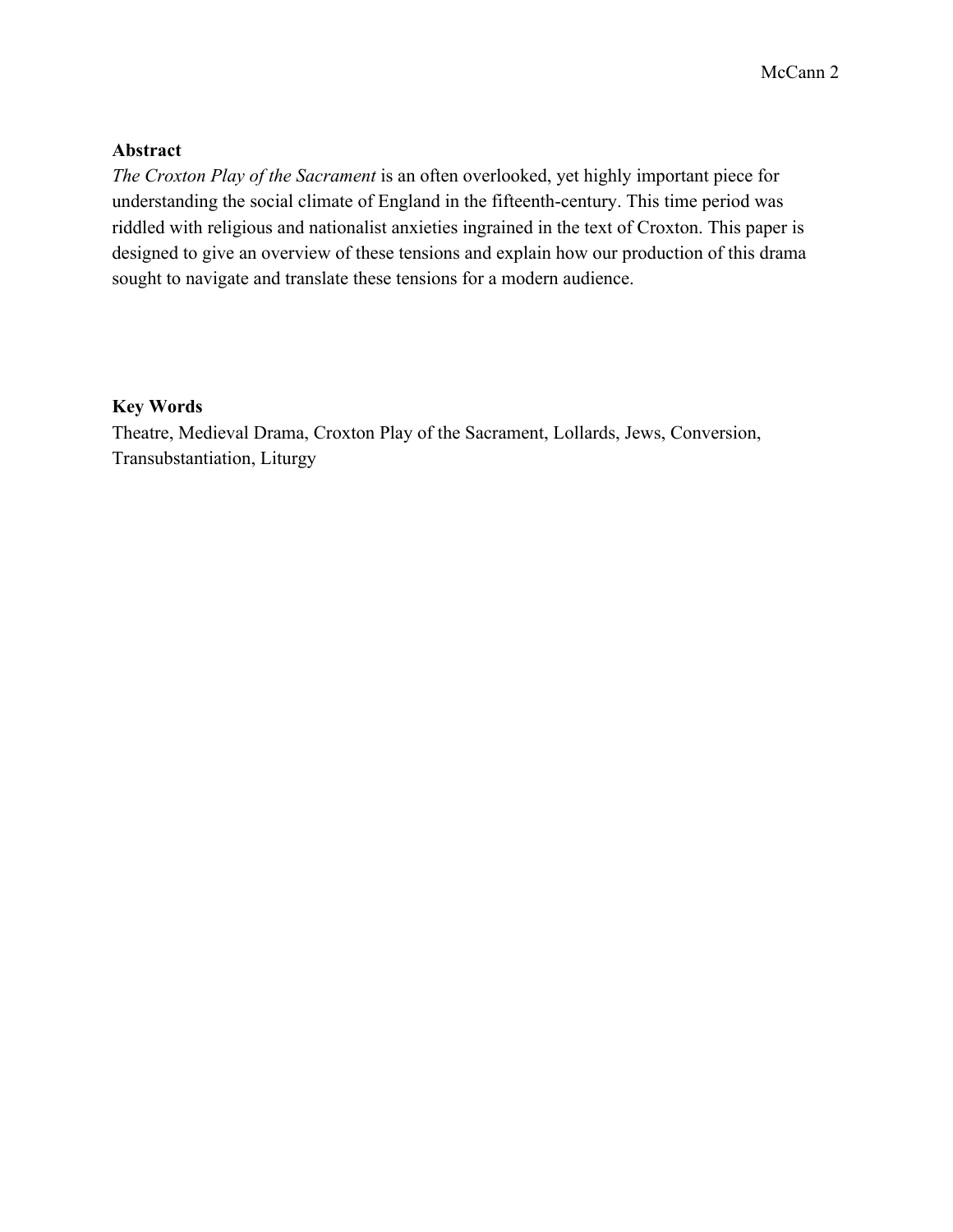## Contents

| Our Production |     |
|----------------|-----|
|                |     |
|                |     |
|                | .25 |
|                |     |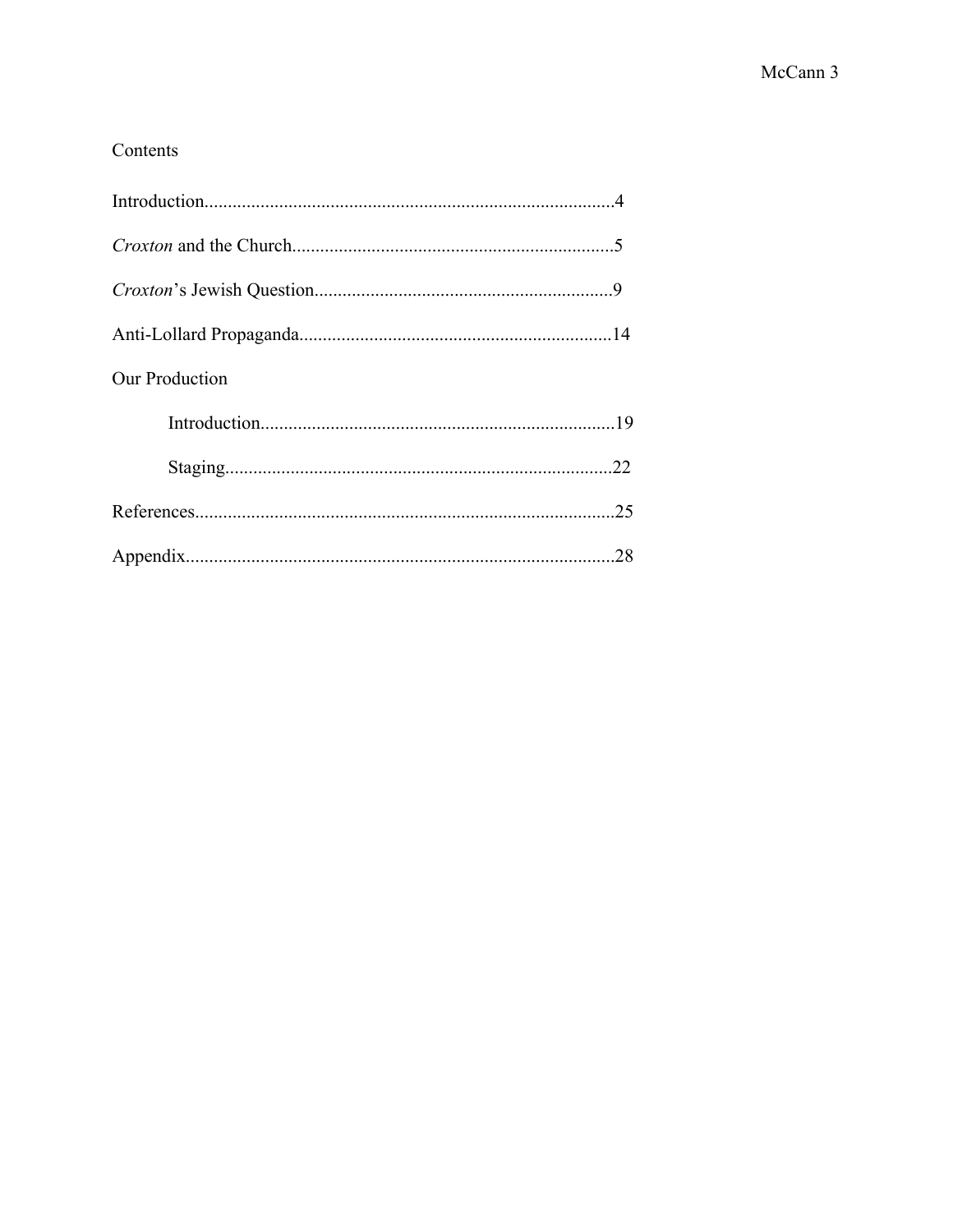#### **Introduction**

The often overlooked *Croxton Play of the Sacrament* is a medieval dramatic text that engages and straddles different genres, religious doctrines, and social anxieties prevalent in the Middle Ages. It follows the story of a Jewish merchant eager to disprove the divinity of Christ and the doctrine of transubstantiation by desecrating the Holy Sacrament. After convincing a Christian merchant to steal the Sacrament for one hundred pounds, the Jew stabs it, and it begins to bleed. After a series of failed attempts to destroy the Host, he throws it into an oven. The wounded image of Christ miraculously appears and admonishes the Jew for putting him through a "newe passyon" (803). A Bishop rebukes, forgives, and christens both the Jew and the Christian. The play concludes with a liturgical procession inviting the audience to share in the character's reconciliation with God.

Host-miracle stories, such as the one that occurs in *Croxton*, appear throughout Medieval Europe. Unlike most other Host desecration narratives, the Bishop at the end of *Croxton* offers salvation and redemption to the Jews. Typically, in both historical and dramatic accounts, the Jew would be executed and publicly humiliated for his crime against the Sacrament. This unusual salvation scene prompts questions about the motivations for producing such a text in East Anglia in the mid-fifteenth century and reproducing it in a folio almost 60 years later.

The Jewish presence in *Croxton* has fueled a great deal of debate about the role and presence of Jewish people in fifteenth-century East Anglia. Although there were no openly-practicing Jews in England when *Croxton* is said to have been performed, ongoing interactions with foreign merchants, as well as horror stories about violent Jews in England before they were expelled, account for this residual anti-Semitism evidenced in the text. Given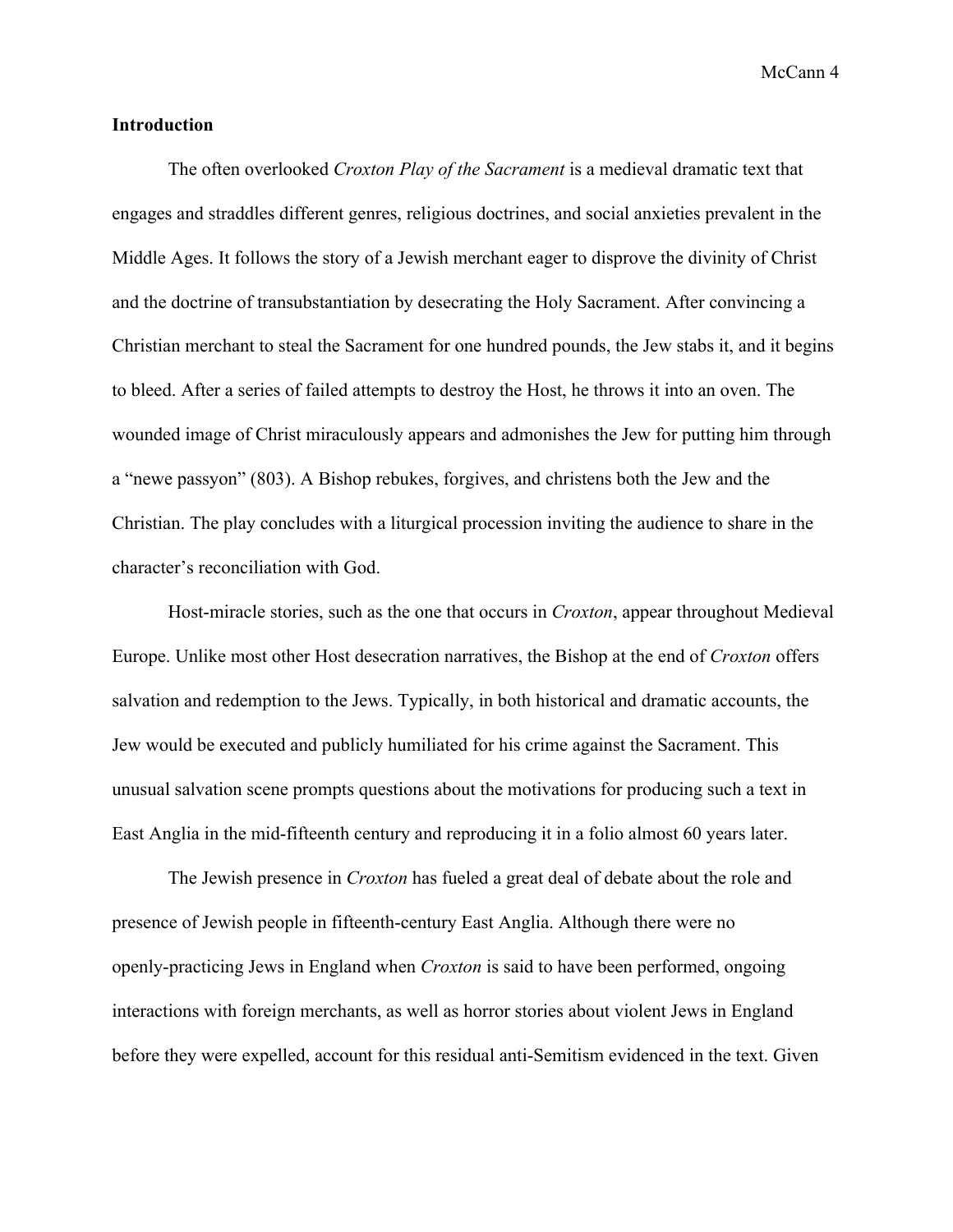the lack of an openly identifiable Jewish presence in England, many scholars view *Croxton*'s Jews as stand-ins for heretics, or more specifically, Lollards. The play's graphic representation and defense of transubstantiation work to support this idea.

To meet the increasing scholarly demands for consolidated information and analysis on this play, this project aims to make the *Croxton Play of the Sacrament* more accessible by compiling current scholarship and using it to document and recreate a provoking, relevant performance of the drama. This database of resources and information is designed primarily as an educational tool.

#### *Croxton* **and the Church**

Very little is known about the production history of the *Croxton Play of the Sacrament*. The theories concerning its performance are based solely off the text itself and what is known about the social and geographic climate of East Anglia in the Middle Ages. Unfortunately, there is no extant evidence from the time period to prove any of the theories. Nevertheless, the text leaves some explicit clues to when and where it was produced in the Banns, references to specific locations in East Anglia, and consistent use of East Anglian dialect (Davis lxxvi).

*Croxton* opens with the Banns, which introduces the performance which is to take place "At Croxton on Monday" (74). Although there were quite a few Croxtons in England at this time, other references to real locations in the text indicate that this was the Croxton in southwestern Norfolk near Bury St. Edmonds (Davis lxxxv). Norman Davis arrives at this location through Colle's reference to "Babwell Myll," which was a landmark in Croxton (621). Using this region as the drama's location, John M. Wasson identified All Saints Church as an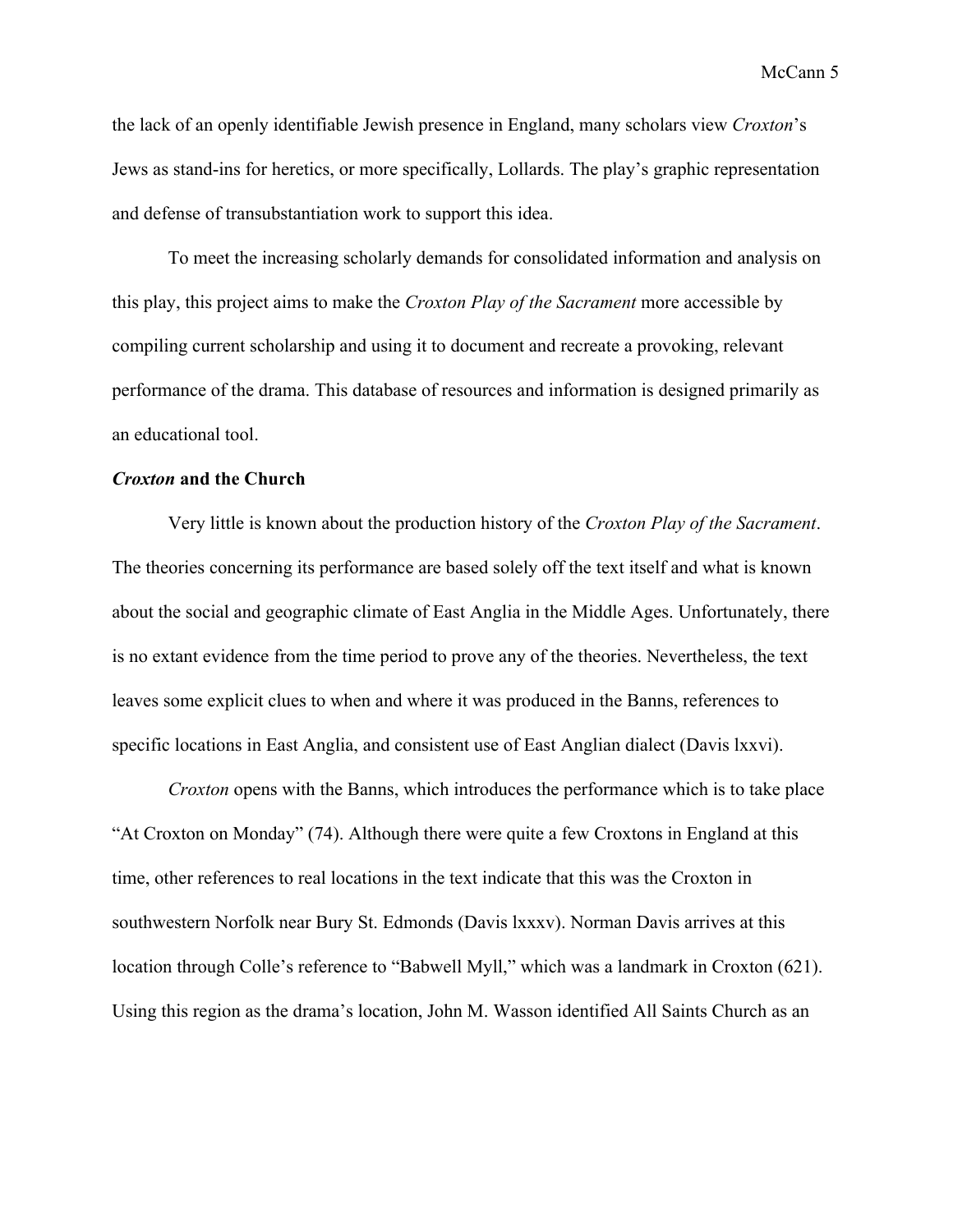ideal backdrop for the performance (31). Both the staging and doctrines upheld in *Croxton* point to the church playing a significant role in the production of this drama.

The Bishop ends the play by leading the audience to sing *Te Deum.* This likely would have resulted in the audience joining the Bishop in a processional from the embankment into the church (possibly All Saints Church) for a service (Tydeman 58). This processional would not be possible if a church was not reasonably close to the play-space, or if the church did not endorse this production in some way. *Croxton*'s relationship to the church is integral in understanding both the text and the audience's reception of the drama. Definitively determining the role of the church in the production of the drama is currently impossible given the lack of performance records and the complexity of the textual discussion concerning the church's role and authority.

Wasson's staging theory is dependent on the text being permanently situated in Croxton, England, rather than being performed by a traveling troupe. The Banns seems to indicate multiple performances traveling from town to town, hence the need for the advertisement. If it were a traveling troupe using the Church, this would complicate the church's proposed involvement in the production and raise questions concerning an actor's ability and authority to initiate a liturgical procession at the end of the play. Despite the ambiguity concerning who actually performed the play, it seems quite clear that the church had some role to play in its production because of its reliance on Latin, the Holy Week Liturgies, and its overt teaching of Catholic theology. The question thus becomes: to what extent was the Church involved, and in what ways is that authority undermined in the text?

*Croxton*'s use of Latin is both strategic and accurate. The Latin in the play directly references the liturgy and is prefaced with lines in English that expound upon and elucidate those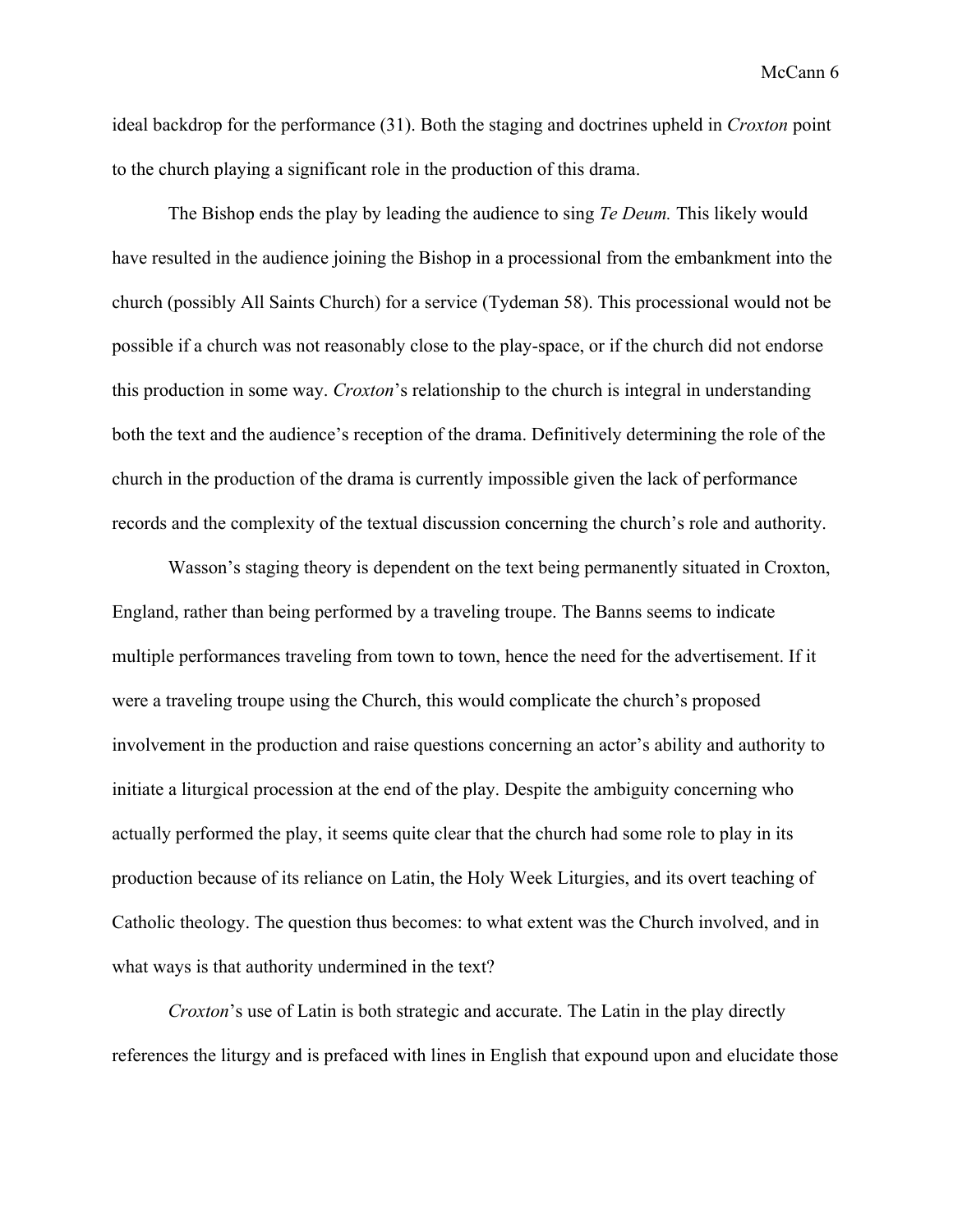liturgical phrases. For example, when Jesus first emerges from the oven, he says "O mirabiles Judei, attendite et videte/Si est dolor sicut dolor meus," which translated says "O wonderful Jews attend and see/If there be any sorrow like my sorrow" (7178). His next line is almost a direct translation of the first Latin phrase: "Oh ye marveylows Jews" (719). He goes on to catalogue his tortures and sorrows at the hands of the Jews for the next twenty one lines. When each of the Jews respond to Christ, a Latin phrase from the liturgy is included and elaborated on in English. Practically, it would have been very difficult for the laity to meaningfully integrate Latin into the play, as they would not have understood it. Given this lack of cognizance, it would have been even more difficult for the laity to compliment and support these liturgical phrases with English. It would seem, thus, that the playwright comprehended Latin and wanted the audience to understand, and subsequently engage, it more fully. In addition to giving physical presence the liturgy, *Croxton*'s use of Latin also reaffirms the authority of the Church.

Given the exclusive use of Latin in church services, the laity would have relied on visual forms of devotion (stained glass, the ceremony of a church service, or the spectacular nature of religious drama such as Croxton) to learn Biblical truths and theology. Jill Stevenson comments on the laity's desire to increase their devotional practice and suggests that one way to do this was through drama. She states that the sensory-engaging aspects of the plays were often of concern to religious authorities, since the senses were viewed as gateways for temptation and sin. Accessing Christ through a largely sensory experience via theater was a dangerous practice. Stevenson believes that the Church, to pacify the laity's desire to use theater as a devotional practice, would open and close productions with sermons. This works to unite the sensual experience of devotion with the cerebral and authoritative. *Croxton*, perhaps more than the York Cycle plays Stevenson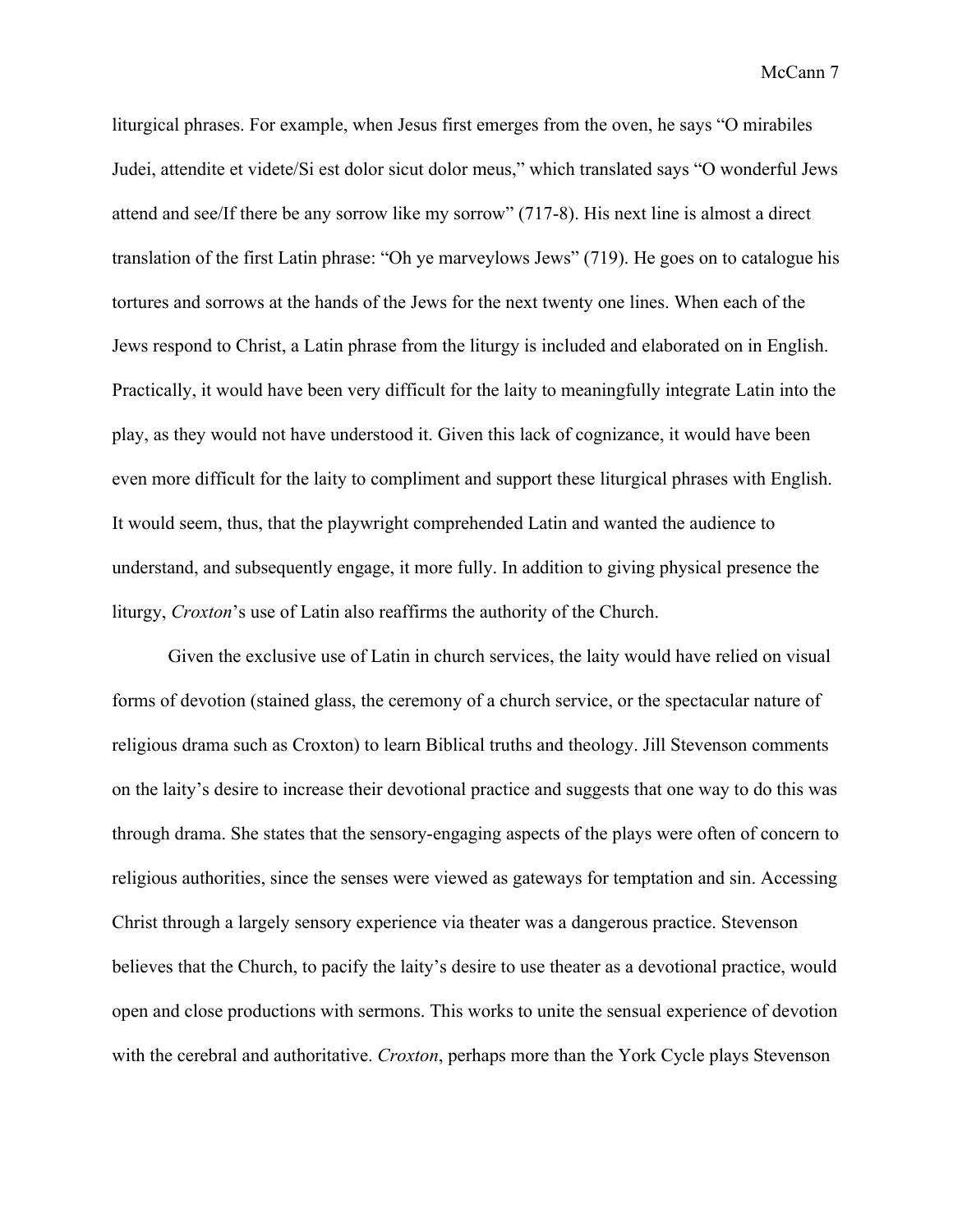is working with, integrates the sensory and cerebral, dramatic and ritualistic almost seamlessly into one experience. The largely inaccessible Latin language is paired with visceral experience in a way that gives physical presence to the liturgy and prompts the audience to engage more meaningfully with Latin in church services.

Providing the laity with a means of engaging more deeply with the liturgy through *Croxton* is a noble goal with a convenient side effect for the Church: the use of Latin by Christ and the Bishop in the play reaffirm the authority of the language and of those who use it. In "The Voice of God", Jeanette Dillon discusses how characters endowed with religious authority in medieval drama spoke largely using Latin or Latinate syntax; the vice characters, however, spoke in colloquial, plain English. Both Christ and the Bishop use Latinate English in the text and are thus given moral authority. The clergy, who exclusively use Latin in church, are endowed with that same authority-they speak in the language of Christ (at least the staged Christ).

In a similar sense, the language of the liturgy, particularly pertaining to the transubstantiating of the Host, formed a specific, exclusive religious language, which cultivated a growth in the size and influence of the clergy as well as ignited more political turmoil within the Church. Miri Rubin argues that the momentous claim of transubstantiation required an equally elaborate ritual that reaffirmed the power of the Church: partaking in communion was an essential devotional practice initiated and governed by the clergy.

While seeking to test the Sacrament, Sir Jonathus and his compatriots enact the language and ceremony of the Sacrament almost exactly. This heretical recitation is far from ineffective. Although the Host was already transubstantiated when procured by Aristorious ("Here ys the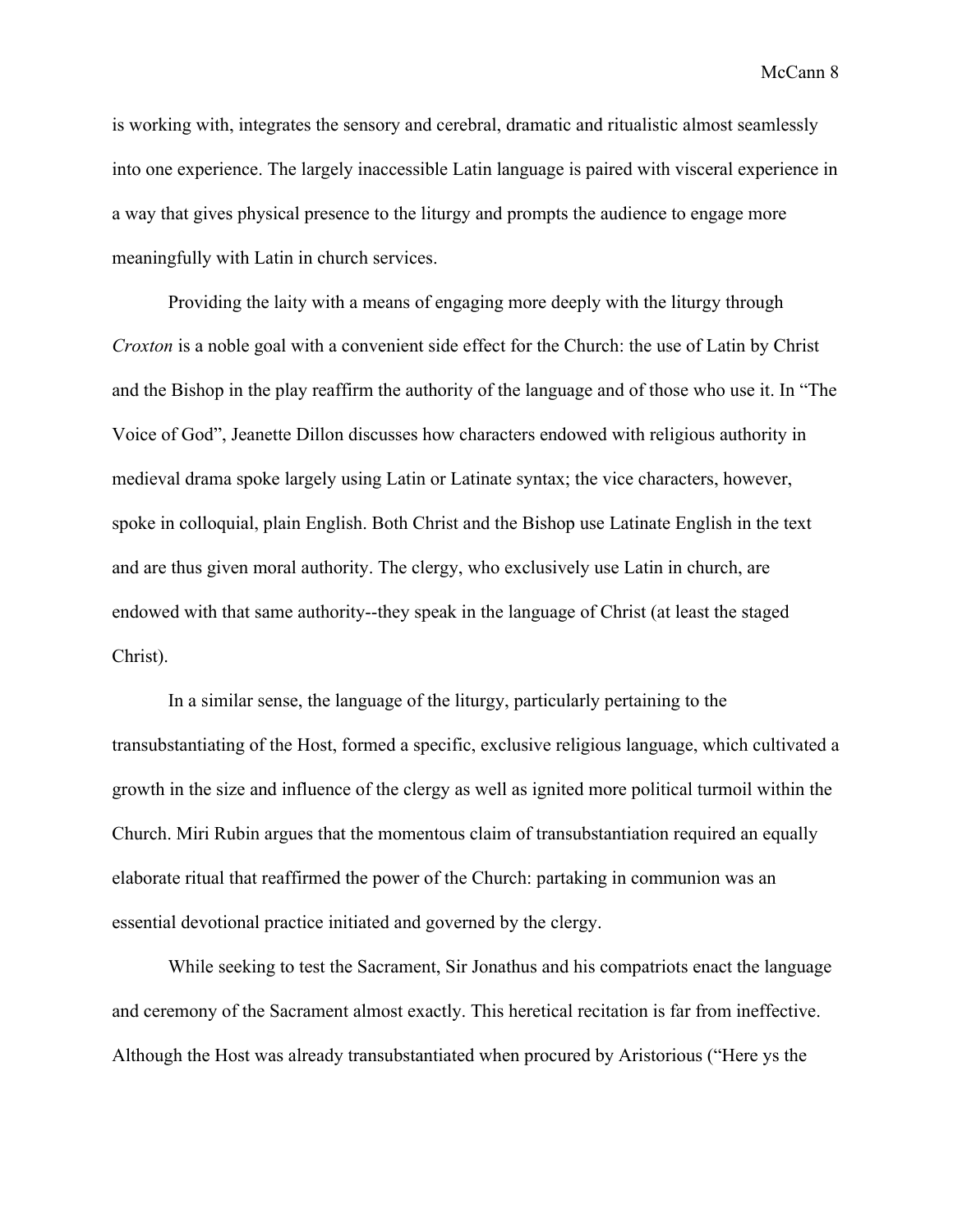Host sacred newe" (379)), the physical presence of the Sacrament (through the miracle of the bleeding Host as well as Christ's appearance) is enacted through the mockery and torture inflicted by the Jews. In "Ritual, Church and Theater: Medieval Dramas of the Sacramental Body," Sarah Beckwith argues that the Jew's ability to produce the miraculous underplays the authority of the church-although the clergy gives presence to the Host, the actions and words of the Jews animate that presence.

Despite this slight against the authority and effectiveness of the clergy, *Croxton* is strongly rooted in traditional Catholic theology. Overall, it works to reaffirm the liturgy, language, and doctrines of the church while engaging the audience in worship and repentance. The humor and spectacle of *Croxton* often led to its dismissal in scholarship. In "Meaning and Art in the *Croxton Play of the Sacrament*," Nicholas Maltman advocates for the literary and doctrinal significance of the drama. Maltman believes this grotesque representation of Christ's crucifixion would be more likely to draw repentance than laughter from the audience. Similarly, in "Empathy, Entertainment, and Devotional Instability," Stevenson discusses the devotional effects of staging a physical, touchable Christ. She notes that staged "touch-encounters" activate the same regions of the cortex as direct touch encounters (137). Croxton's physical, bodily depiction of Christ would likely have been a moment of sincere devotion for the audience. Since it seems likely the church was heavily involved in the creation of this drama, it affirms the church's role in creating space for and channeling devotional practice.

#### *Croxton***'s Jewish Question**

The significance of the Jewish characters in the *Croxton Play of the Sacrament* is heavily debated. Given the expulsion of Jews from England in 1290, it would seem implausible for a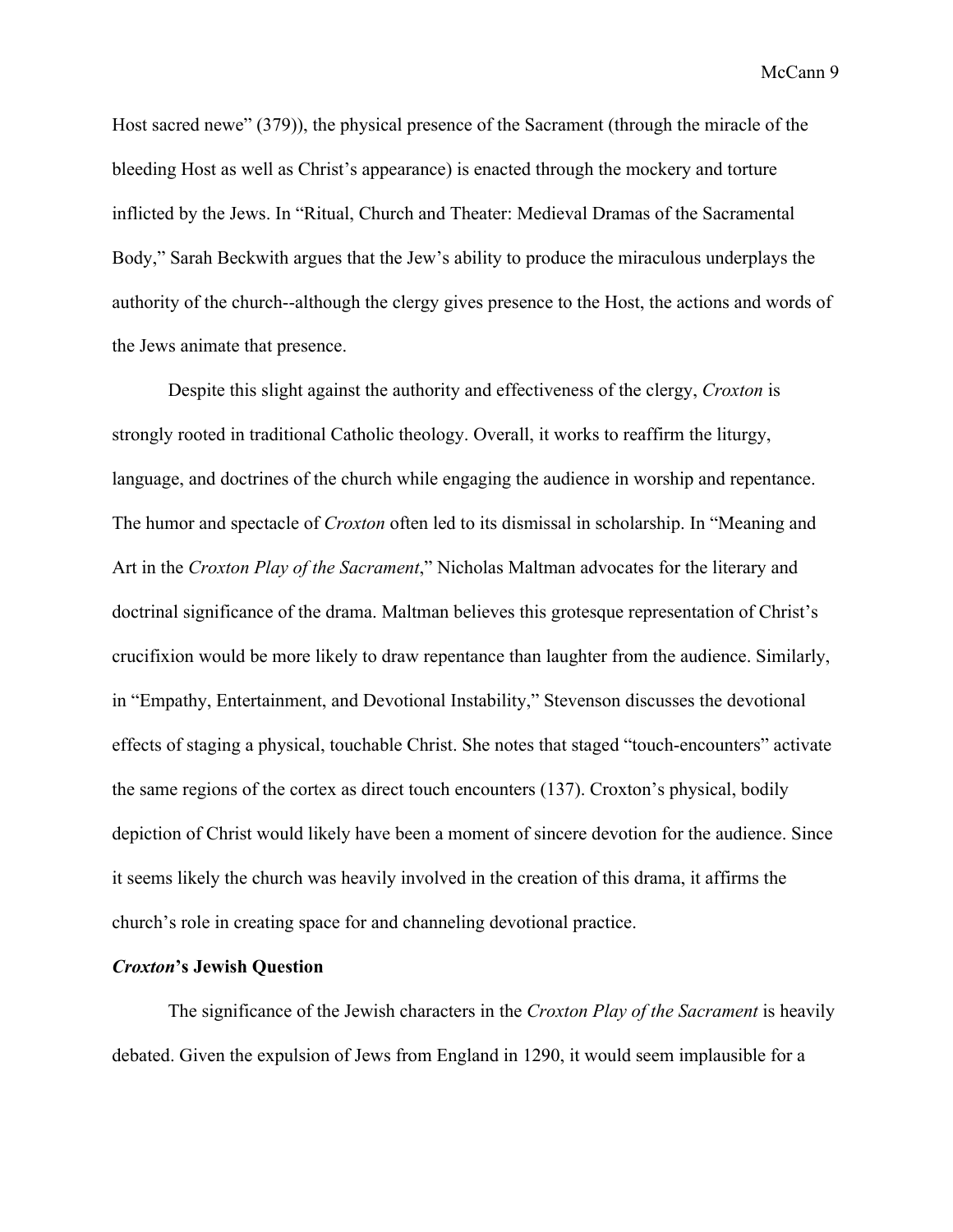playwright to feel compelled to write a play admonishing a people group that has been largely absent for nearly two centuries. Although some explain this dissonance by interpreting the Jews as stand-ins for Christian heretics, it is important not to dismiss the inherent Jewishness of these characters. Understanding the socio-cultural landscape of Croxton, England, particularly in its tumultuous relationship with Jewish people, contributes to a better understanding of why *Croxton*'s Jews are essentially Jewish.

The presence (or absence) of Jews in England is not as simple as it may appear. Although the Jewish people were expelled from Bury St. Edmonds in 1190, one hundred years prior to their final expulsion from all of England, after years of ritualistically being accused of murder, some remained in hiding and continued to pass through as merchants (just like the Jews in *Croxton*). One of the arguments for an anti-Lollard reading of *Croxton* uses this expulsion as evidence for the unimportance and irrelevance of Jews' ethnic affiliations in the text**.**Scholars such as Lisa Lampert use historical accounts outside of this play to more fully understand ongoing social and political anxieties concerning Jews in England. Lampert specifically recounts the history of Abbot Samson and his challenger, William, to demonstrate some enduring tension about a Jewish presence.

While William was more lenient in his policies about Jews remaining in Bury St. Edmunds, Abbot Samson was very strict. Once he rose to power by popular opinion, he solidified the Jews' expulsion as well as the excommunication of anyone caught harboring a Jew. To support Samson's ascent to power, a small Jewish child, "Little Robert," was murdered, and the Jewish community was blamed. Robert became the martyr necessary to finally expel the Jews. In "Prayer to Saint Robert of Bury" (dating from approximately 1475), John Lydgate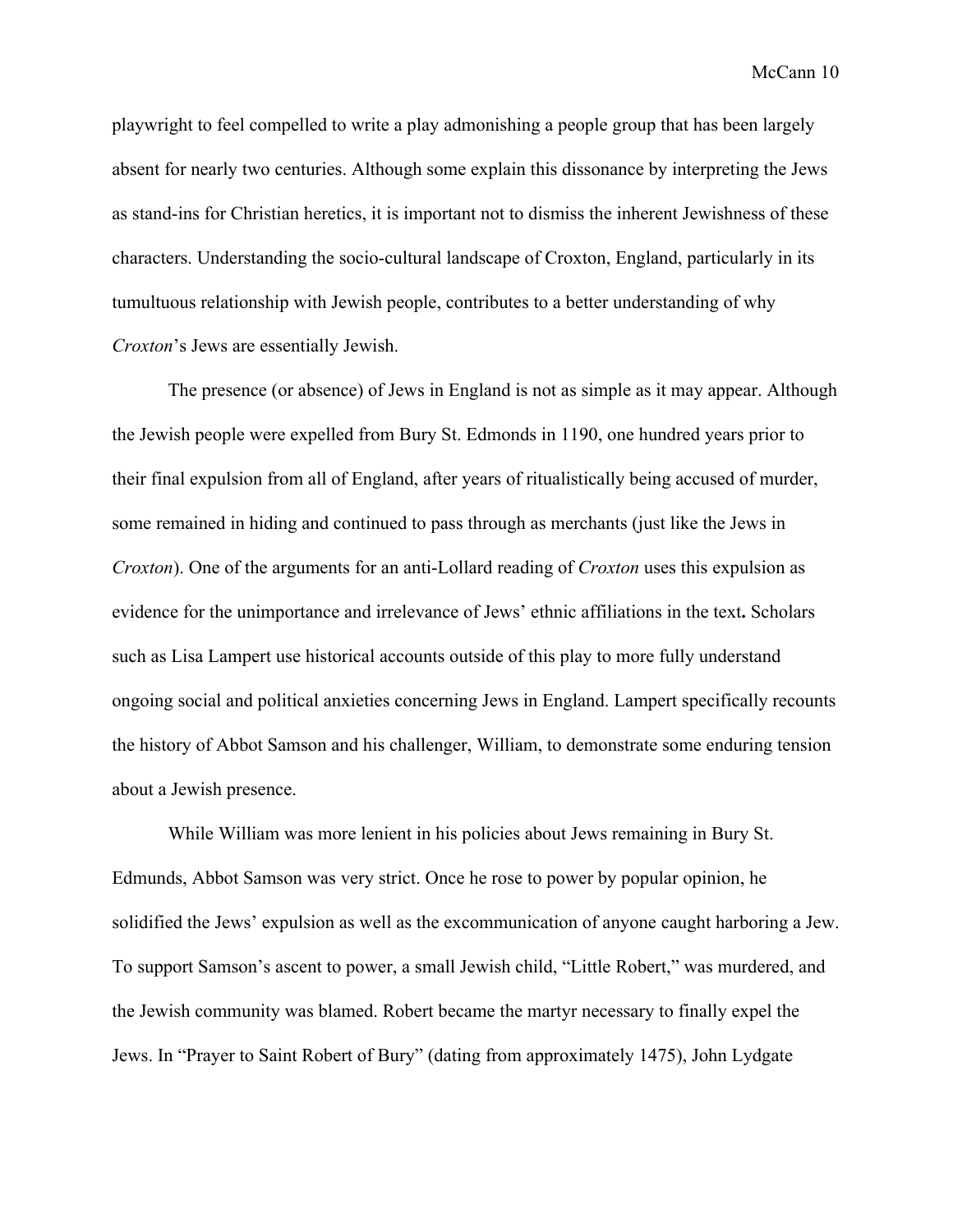depicts Robert using Christ-like imagery. This young, martyred Christ figure is seen in the staging of Jesus in *Croxton*. According to an account of a very similar French Host-Miracle play, *Mistere de La Sainte Hostie*, the image that emerged from the oven was that of a small, wounded child. According to Lampert, this image clearly harkens to the tale of Little Robert.

Similarly, the account of the Jew of Bourges tells of a Jewish child who takes communion with his friends. When his father finds out, he throws the child into an oven and seals it. This is exactly what the Jews do with the Host in *Croxton*:

I shall with thes pynsonys, without dowt,

Shake thys cake owt of thys clothe,

And to the ovyn I shall yt rowte

And stoppe Hym there, thow He be loth...(701-4).

These stories, clearly emulated in *Croxton*, demonstrate the endurance of social anxieties about Jews as a malevolent force. The conversion and admonishment of the Jews at the end of the text both embodies the residual anti-Semitism in Bury St. Edmonds while also offering hope for reconciliation. Unlike most Host-Miracle stories, redemption and salvation are offered to the Jews at the end of *Croxton*.

In addition to enduring resentment about the former Jewish presence in England, there were still Jews in the area. Although Jews were expelled officially, Jewish merchants frequented England's international ports (the setting of the play). Derrick Higginbotham expounds on the mercantile Jews in England in "Impersonators in the Market: Merchants and the Premodern Nation in the *Croxton Play of the Sacrament*." According to Higginbotham, foreign merchants were given considerable leeway to travel throughout England despite laws prohibiting their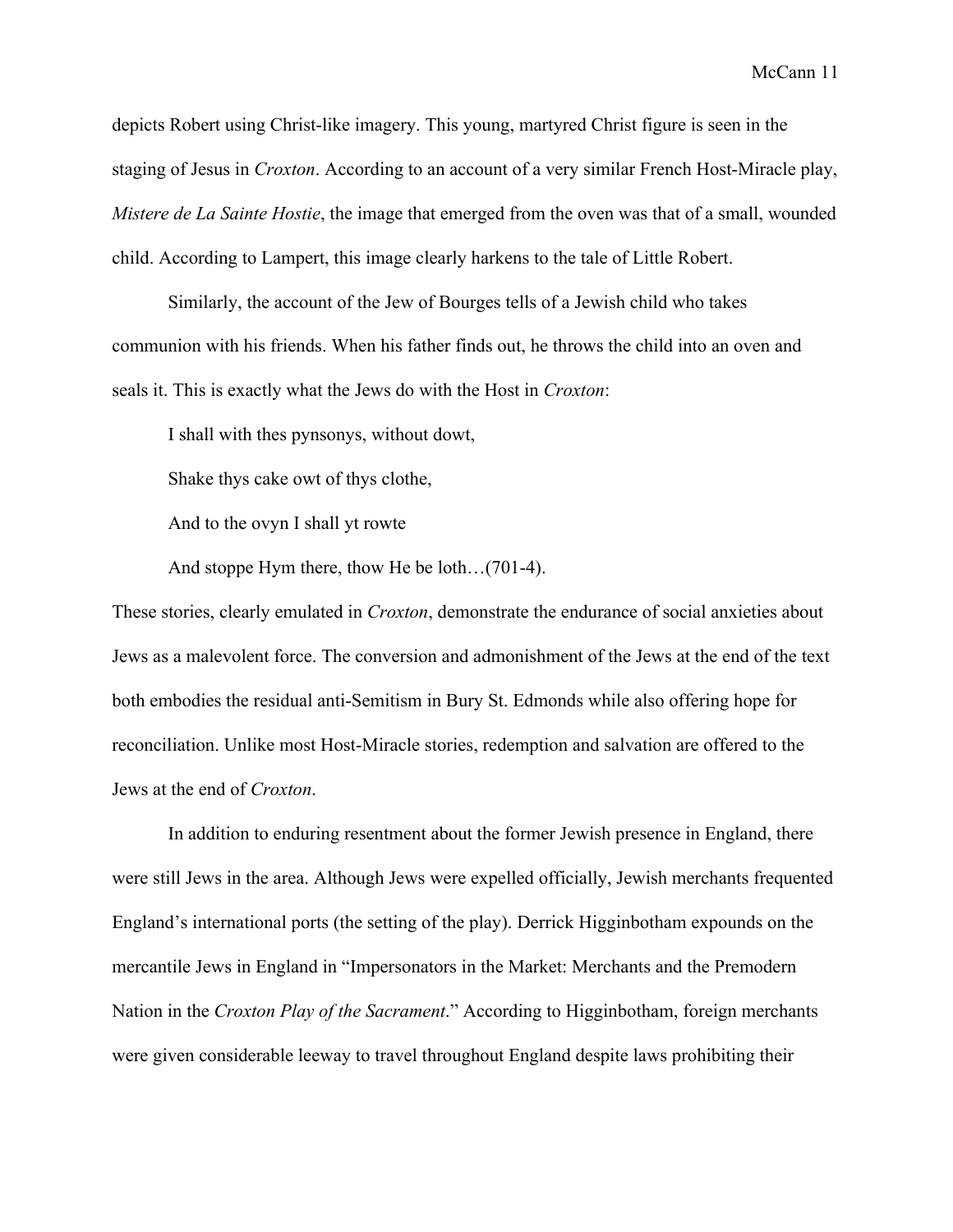presence. Foreign merchants were essential to England's growing economy, but the country continued to profess its self-sustainability and independence (economic, geographic, and otherwise). This dissention provoked a great deal of nationalist anxiety. Higginbotham finds this same anxiety in *Croxton* by tracing the self-identification of the two merchants in their introductory speeches. He specifically studies their recognition of country names, religious affiliations, and social classes. He argues that these categories are confused, and the merchants' actions contradict their professed affiliations. This confusion results from international mingling: the Jew takes on the identity of the English Christian, and the Christian takes on that of the Jew. This identity swapping ultimately results in sinful activity, thus further exploring a newfound English nationalist identity. The salvation of the Jews at the end of *Croxton* can thus be viewed as an attempt of absorbing the "other" into the "self." The success of this endeavor to envelop the other into the self would have to involve both a religious and ethnic merging. Although the Jews were accepted into the Church, were they also accepted into England?

David Lawton argues that one of the foremost questions posed by *Croxton* is "Who or what is a Jew?" (284) When this question is paired with an understanding of the growing nationalist anxiety, it helps reexamine the role of Jews in England. Part of the tension concerning the question "Who is a Jew?" comes from the conflation of the ethnic and religious components of Jewish identity (Shapiro 156). Traditional indicators of Jewishness, such as their participation in specific ceremonies or adhering to dietary restrictions (the religious components of Jewishness) or visual stereotypes, such as having a hooked nose, are not present in the text of *Croxton*. Thus, on the surface, the question of Jewishness is left open-ended.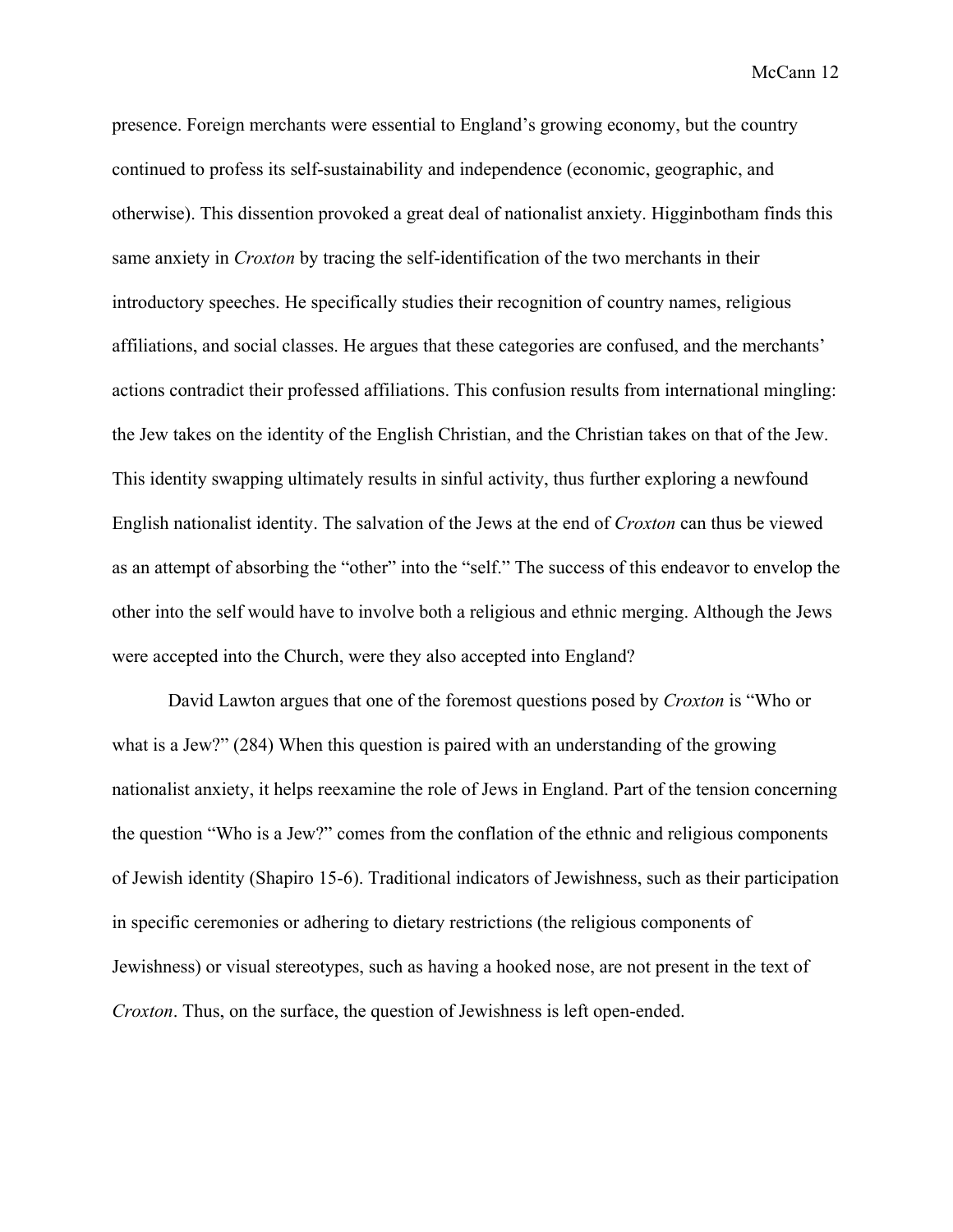Prior to their conversion, the Jews are a corrupting force: they tempt the Christian merchant into a sin he would not have otherwise committed. They, in many different senses, are importers of sinfulness through greed and foreign goods. Even after the conversion of the Jews, however, they do not remain in England. Jonathas is commanded to spread his story around the world and thus transform from an importer of temptation to an exporter of Christianity. The Jew is sentenced to "wandering" despite his integration into the Christian faith—the Jew can become Christian, but he cannot become English.

The instability of the Jewish identity is further complicated by exploring Jonathas's invocations of Muhammad: "Now, almyghty Machomet, marke in thi magesté" (149). Michael Mark Chemers uses this conflation of belief systems to explain and defend a complex process of "surrogacy and erasure" in England at this time (25). Chemers cites Roach's idea of surrogacy which is a technique by which "a community defines its core identity by identifying its borders... [through] collective memory, performance, and substitution" (30). Surrogacy becomes necessary when a culture experiences something traumatic as a whole and seeks catharsis through erasure, a communal cleansing of discrepancies between the ideal narratives and current policies. Chemers argues that theatre can act as a surrogate for the Church, especially in *Croxton*, where the Eucharist is the central prop.

The nature of the Jews in *Croxton* is necessarily fluid. Much of the tension with Jewishness in England is derived from a communal misunderstanding and uncertainty about Jewish identity. Conflating the ethnic and religious components of Jewishness is problematic when attempting to identify someone or something as decidedly Jewish. Although *Croxton* avoids cataloguing the characteristics that make the Jews Jewish, that does not mean that the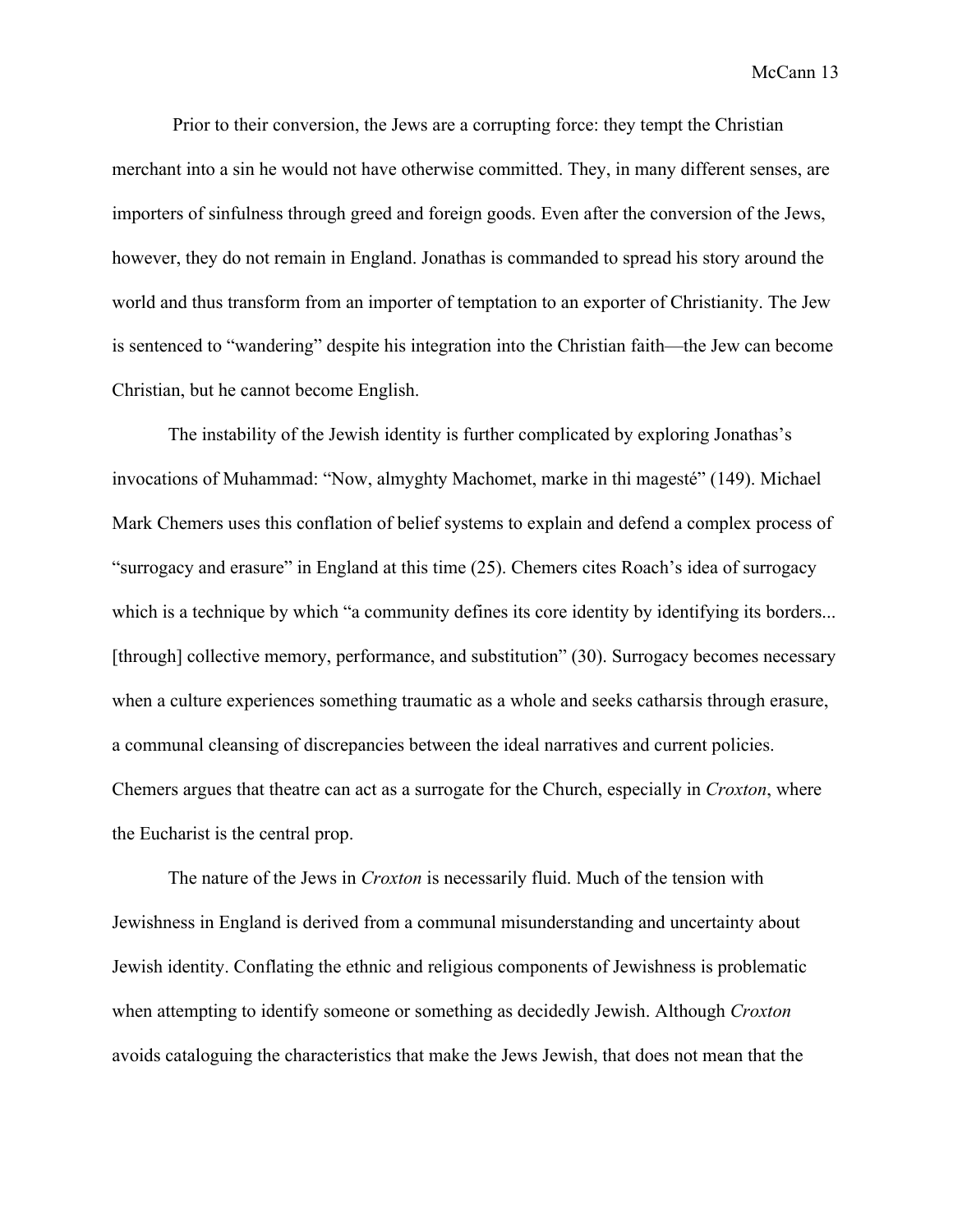ethnic (and religious) affiliations of the Jewish characters are not important. It does indicate, however, that Jewish identity was a matter of concern and contention in medieval England. This question of identity is avoided by other Host-Miracle stories since the Jew is not typically offered redemption. The conversion scene at the end of Croxton asks a very important, yet unanswered question: Can a Jew ever become Christian?

#### **AntiLollard Propaganda**

Given the lack of an open Jewish presence in England in the fifteenth century, many scholars have viewed the Jewish characters as allegorical. Rather than actually representing Jews, the characters become stand-ins for Christian heretics, or more specifically, Lollards. The Lollard movement, inspired and guided by the teachings of John Wycliffe, sought to reform the church, and its followers were thus persecuted as heretics. A document dating from the 1420s indicates a network of about one hundred active Lollards on the Norfolk-Suffolk border in fairly close proximity to Croxton (Jurkowski 120). Even though this document appears about forty years prior to the performance of the *Croxton Play of the Sacrament*, and the final Lollard proceedings ended by 1431, this gap of thirty to forty years is significantly smaller than the nearly two-centuries between *Croxton* and the expulsion of Jews from England in 1290.

One of the hallmarks of the Host-miracle genre is its stereotypical rendering and direct admonishment of Jewish people. Although *Croxton* certainly embodies those characteristics, the Bishop's sermon at the end of the text also criticizes the teachings of the Lollards. This sermon, and other smaller sections of the text, address many of the "Twelve Conclusions of the Lollards." This document succinctly and directly lists the Lollards' grievances against the Catholic Church.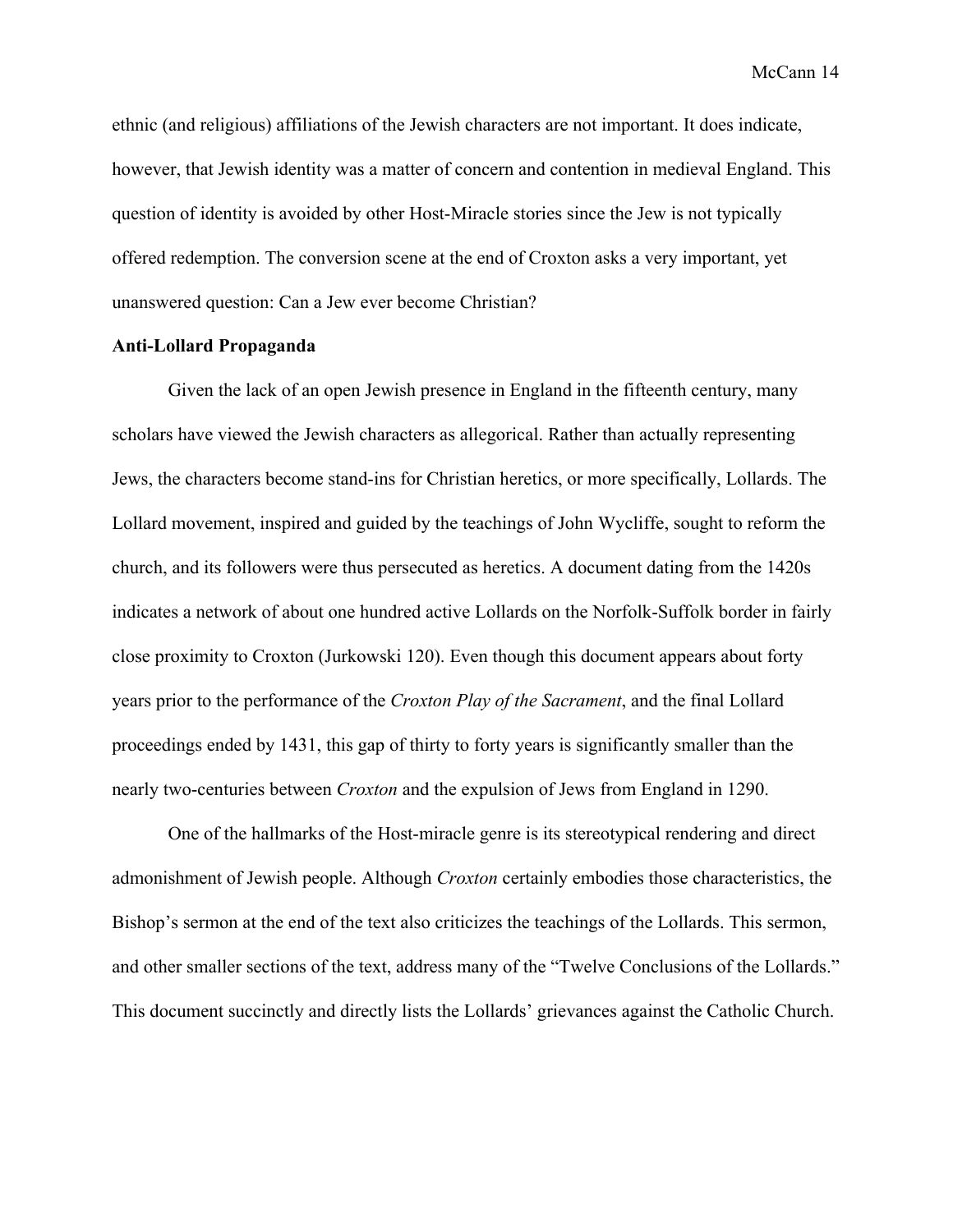The fourth conclusion, that against the doctrine of transubstantiation, is the most clearly articulated in *Croxton*.

Cecelia Cutts first proposed that *Croxton*'s Jews served as surrogates for Lollards with her article, "The Croxton Play: An Anti-Lollard Piece." Cutts argues that the doctrines established in *Croxton* deal less with heretical Jewish practices and more so with the Lollards' teachings. The play most strongly defends the doctrine of transubstantiation with its literal treatment of the Host as the body of Christ. One of the founding and most heretical teachings of the Lollards was against this literal understanding of the Sacrament. For Lollards, communion was a commemorative, symbolic act rather than the actual consumption of Christ's body. *Croxton* graphically gives a divine, bodily presence to the Sacrament. This representation of the Host as both "pure symbol" and "pure presence" directly speaks against the teachings of the Lollards and other proto-protestant groups of the time (Strohm 35). The other conclusions of the Lollards, albeit less blatantly, are mentioned in *Croxton*.

The spiritual importance of going on a pilgrimage is questioned in the eighth conclusion of the Lollards. They go so far as to equate traveling long distances to view sacred objects as idolatry. Once the Jews finish confessing to the Bishop, Jonathas feels compelled to go on a such a pilgrimage:

> Now wyll we walke by contre and cost, Owr wyckyd lyvyng for to restore, And trust in God of myghts most, Mever to offend as we have don befor. Now we take owr leave at lesse and mare;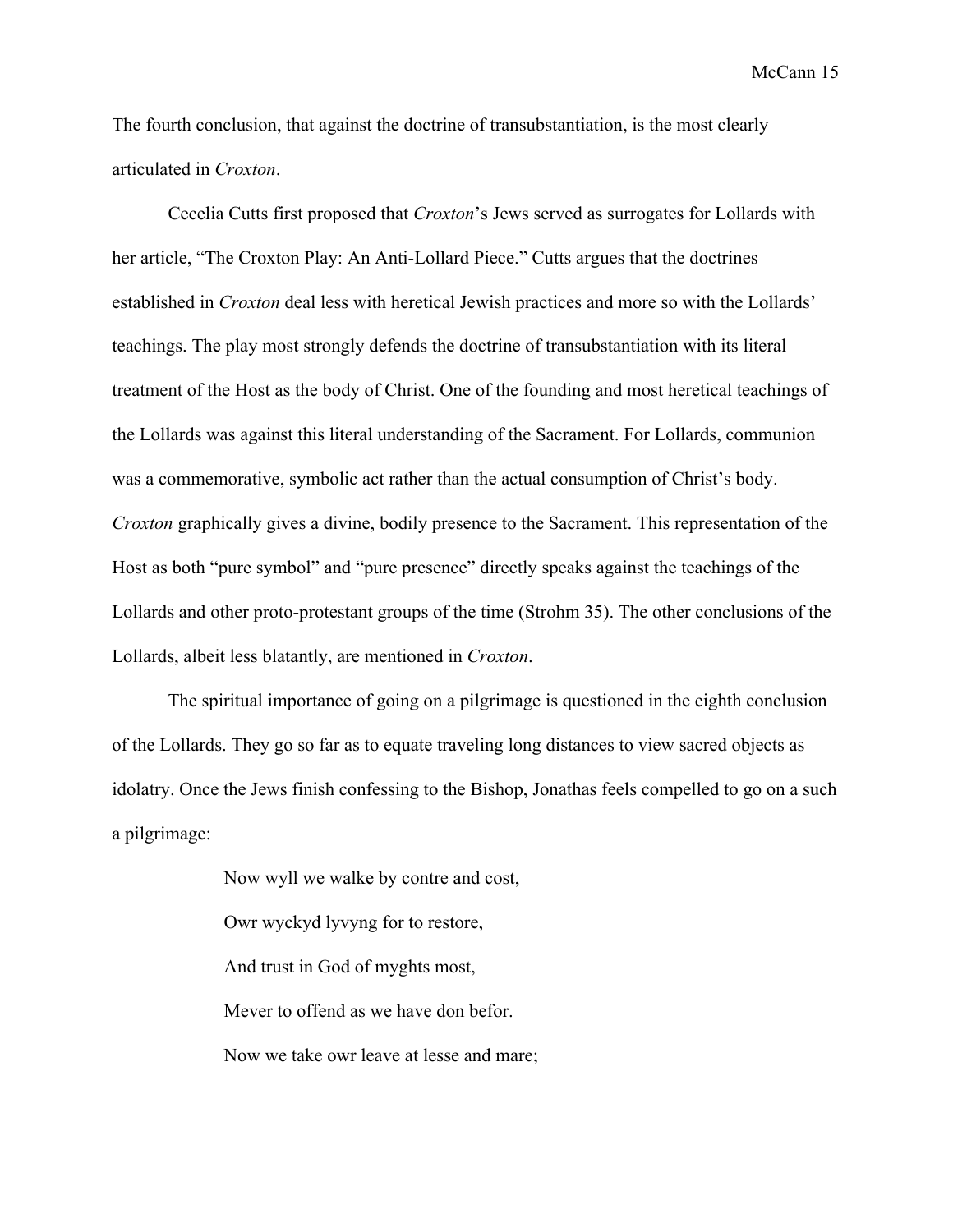Forward on owr vyage we wyll us dress.

God send yow all as good welfare

As hart ca tynk or towing expresse! (964-71)

Although this is not a direct commandment of the Bishop, there is something holy implied in this action. Jonathas is compelled to go on the voyage in order to complete his salvation. The Jew's commitment to travel brings joy to both the Bishop and the priest thus affirming its spiritual value.

Earlier in the "Twelve Conclusions of the Lollards," the Lollards address the hierarchy within the Church. The ranking of clergy was rooted in religious and moral authority. The structure of the church was complex and became politically oriented. Those with political power were granted positions in the Church in order to more absolutely solidify that power. The Lollards viewed this complex hierarchy, the merging of secular with religious, and the growing corruption in the clergy as less than scriptural.

*Croxton* depicts two different figureheads of the Catholic Church: the priest and the Bishop. The Bishop is the unquestioned moral authority in the play. When Christ appears to the Jews, he admonishes them, heals Jonathus's hand, and says, "Ite et ostendite vos sacerdotibus meis" ("go and show yourselves to my priests") (765). This works to assert the power of the Bishop in two ways: Jesus affirms the Bishop's essential role in salvation and also affirms the religious authority of the Latin language, the language of the Church.

Towards the end of the Jews' confession, Jonathas thanks "owr father and byshoppe" for their salvation (960). Similarly, when reflecting on Christ's visitation, Masphat says that Christ "bad take us to a confessore" to fully achieve their conversion (947). The ninth conclusion of the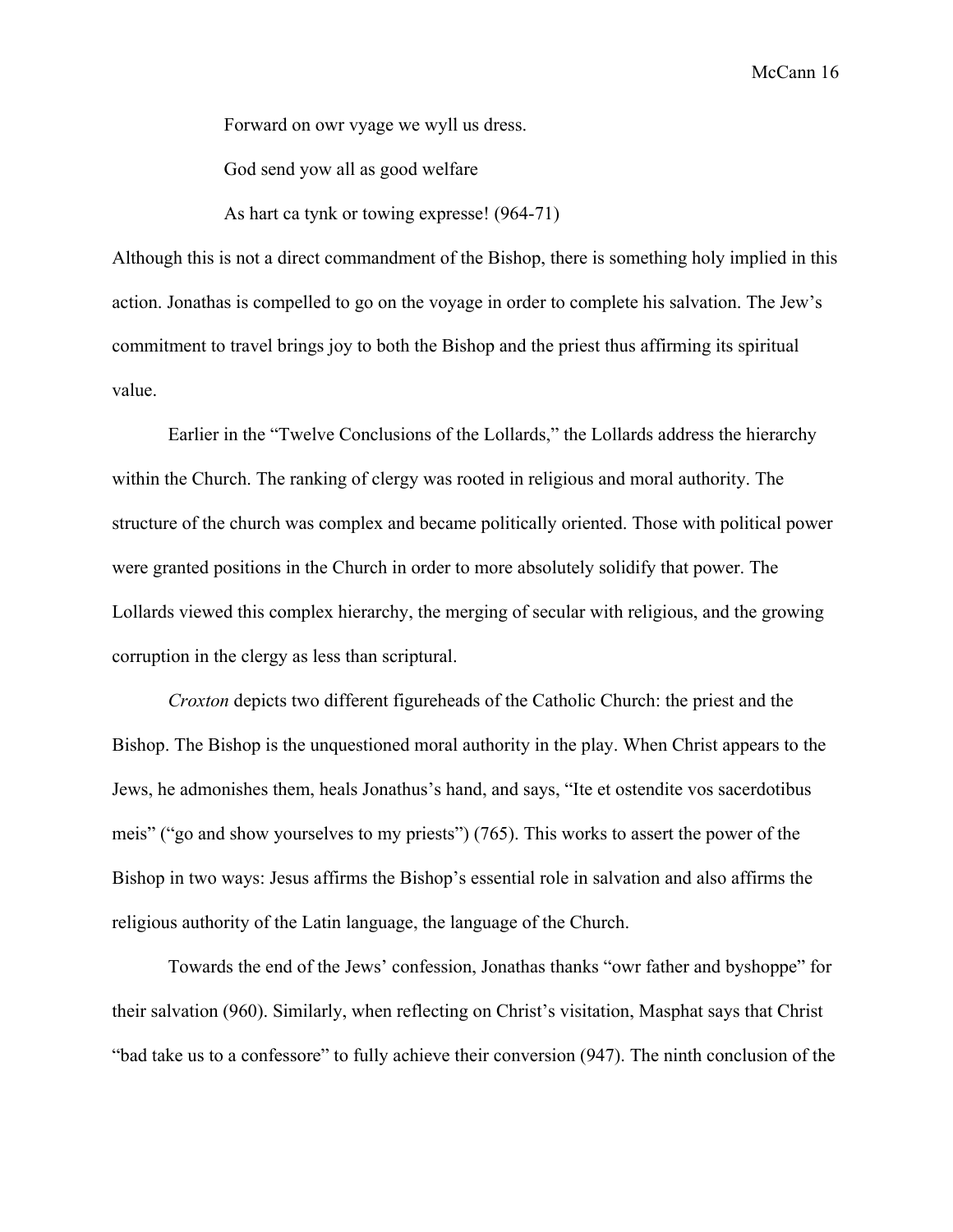Lollards rejects this need for confession. Christ instigates the conversion, but the Bishop solidifies it by leading them in confession and christening them into the Church. Confession, in this play and for the Catholic Church, is essential to conversion and is governed by the Bishop.

Unlike the priest, the characters have limited access to the Bishop, and he does not engage in the more common tasks of church management (like locking up the church and regularly participating in evensong (231)). The priest, however, is a local, accessible presence: he seems to view his tasks as more menial than spiritual and personally engages with the members of his parish (namely Aristorius). The priest's "neclygens" in leaving the church unlocked and being "no wyser" about failing his priestly duties indicates both that he finds his tasks to be of minor spiritual importance, and that he does not deserve a higher position in the church (920-3). Although a great deal of power and spiritual authority is wielded by the Bishop, the priest still maintains the authority to transubstantiate the Host. The priest's competence and devotion are questioned and corrected by the Bishop in his ending sermon. The Bishop also warns other lower levels of clergy viewing the play against a similar kind of negligence:

And all you creaturys and curatys that here be,

Of thys dede yow may take example,

How that yor pyxys lockyd ye shuld see,

And be ware of the key of Goddys temple (9247).

After his sins are absolved, the priest takes his place next to the Bishop and joins him in worshipping God for the conversion of the Jews (980-2).

Thus, *Croxton*, in some sense, agrees with the complaints of the Lollards—the text is aware of the corruption in the lower levels of priesthood and condemns them. The ending of the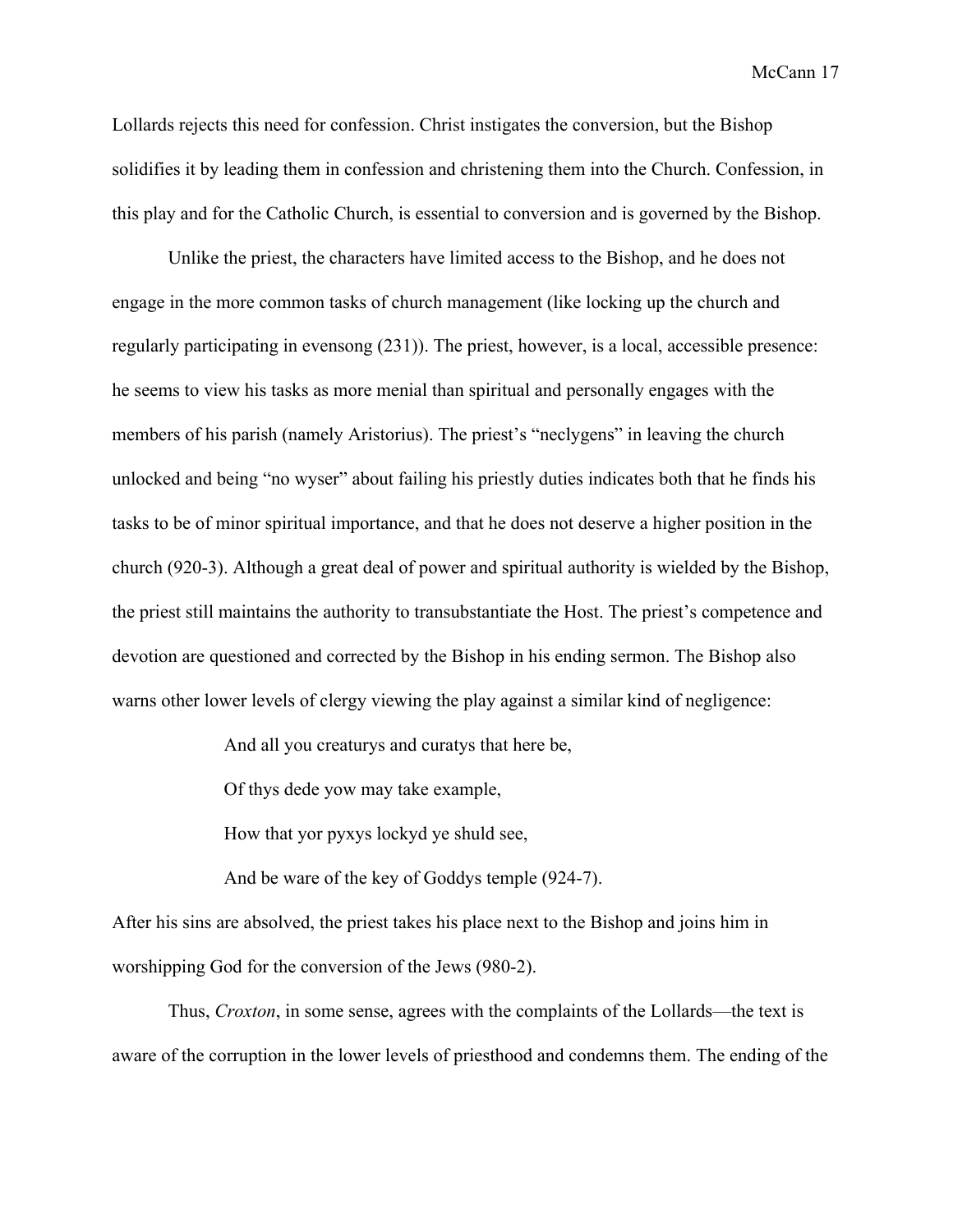text works to atone for such corruption and prevent further issues by directly addressing the clergy in the audience. *Croxton* likewise justifies the need for the Church's hierarchy: the higher levels are established to correct the lower ones. The Bishop, the foremost religious authority in the text, is above reproach. He uses Latin in the same capacity and "register" as Christ, demonstrating his moral authority, and only arrives to rebuke and facilitate conversion for the corrupt characters in the text (McNabb 27).

Both Christ and the Bishop deliver key lines in Latin that derive from the Liturgy. The exclusive use of Latin in the Church made it the language of religious authority. A main teaching of the Lollards, although not directly addressed in the "Twelve Conclusions," denies Latin as a language holier or more authoritative than any other. The creation and distribution of the Wycliffe translation of the Bible into English speaks to this belief. In "Speaking Truth," Dillion discusses the complex relationship between language and politics, class, and education in the Middle Ages. Lollards desired to empower the lower classes by giving them access to scripture in their vernacular. They believed truth was found in the simplicity of laborers and poverty and was thus was accessible through English. The clergy, however, emphasized the importance of reverence, sacrament, and absolute faith in the holy language of Latin. In, "Hocus Pocus and the Croxton Play of the Sacrament," Cameron Hunt McNabb refers to the play's use of Latin as a "litmus test for orthodoxy" (25). She traces the use of Latin in the text starting with the Jonathus's mockery. The consequences of the Jews' misuse of Latin demonstrates the power of the language as well as its potential to be corrupted. Post-conversion, the Jews continue to use Latin, but it is spoken using "a more solemn register and evidencing that they now serve Christ in both word and deed" (McNabb 25). The words and registers used by the characters are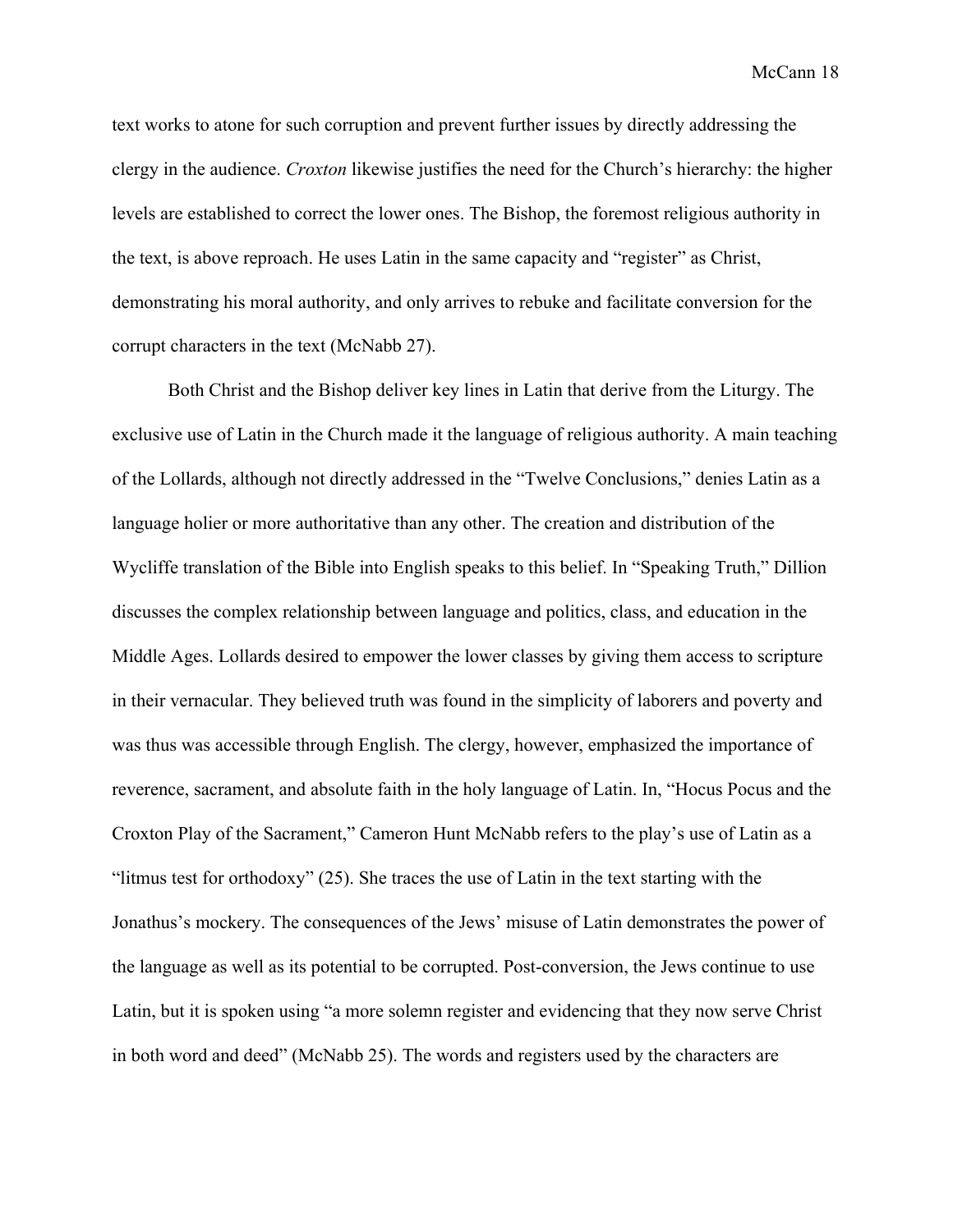essential to determining their moral and religious standing, thus defending the church's exclusive use of Latin as a holy language.

The case for an anti-Lollard reading of Croxton is strong given its direct assertion and defense of Catholic doctrine and the lack of openly practicing Jews in England at this time. The absolute identity of Croxton's Jews as being definitively Jews or Lollards is a "logical error" (Lawton 292). There's no reason why Jonathus and his companions cannot stand for heretics while remaining essentially Jewish.

#### **Our Production—Introduction**

*The Croxton Play of the Sacrament* is seldom studied and staged even less often. In all fairness, a play about a group of Jews stabbing the Sacrament is a difficult sell, and bursting Jesus ovens are difficult to stage. Nevertheless, staging a drama is essential to understanding and fully engaging the piece. Textual analysis alone—particularly when considering the improvisational, playful nature of medieval drama—does not paint a complete picture of what could have happened during its original performance and how the audience would have responded to the action. In "The Medieval Archive and the History of Theatre: Assessing the Written and Unwritten Evidence for Premodern Performance," Carol Symes delineates between three types of texts that comprise a religious drama (the transcript, the script and the scripture) and argues a holistic view of a premodern performance must account for all three. Our production sought to accomplish this by integrating textual analysis of the play with common performance tropes from the middle ages and scholarship on the religious and social atmosphere of the time period ("Appendix A").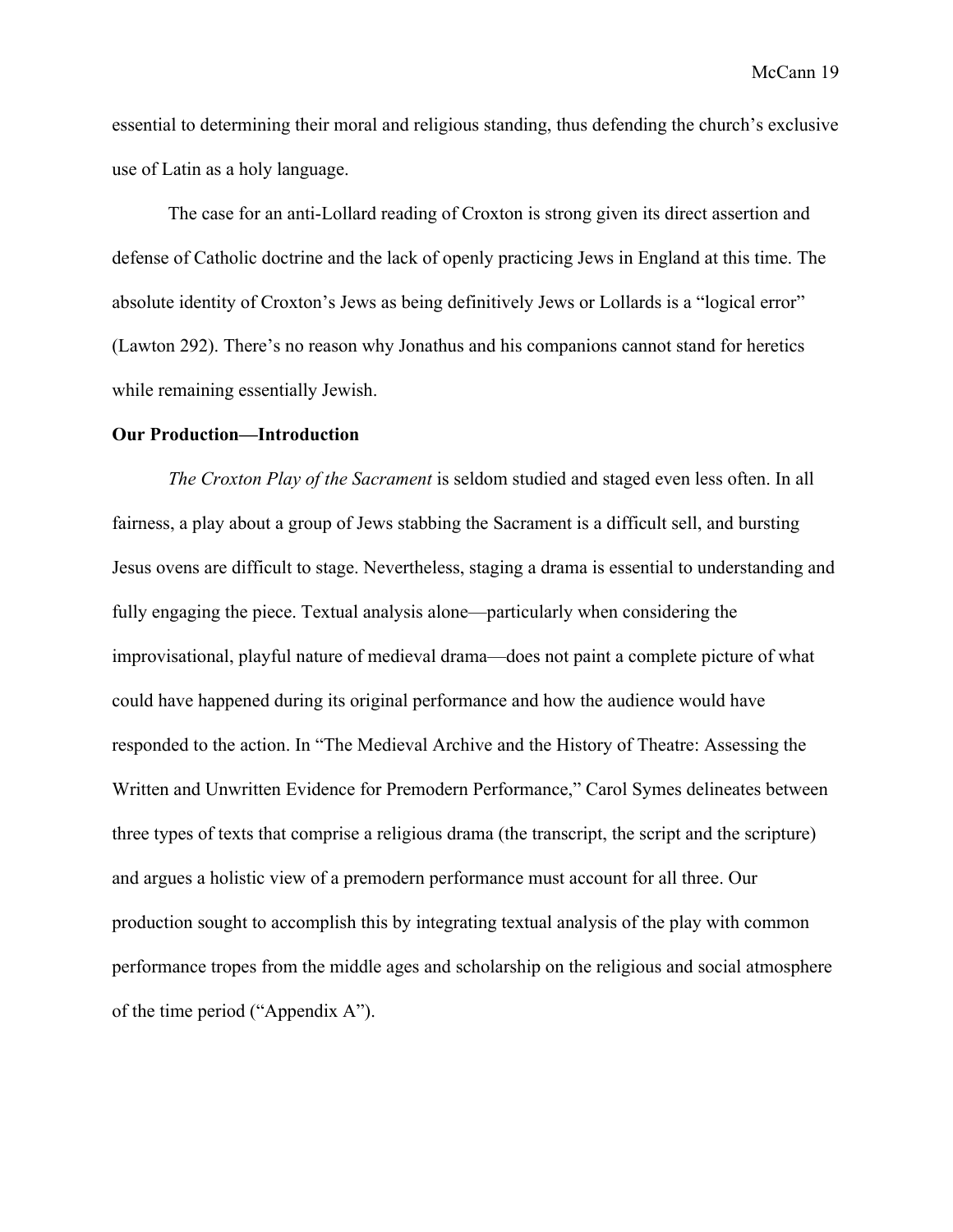In order to maintain the level of engagement the audience would have experienced when viewing this play, the script was modernized and cut significantly ("Appendix B"). For instance, the merchants' lengthy introductory speeches that catalogue their riches and fame were considerably condensed. We wanted to focus on maintaining the sentiment of the production while also engaging a modern audience in a manner coinciding with what the medieval audience would have experienced. In order to accomplish this goal, the language was updated to modern, conversational English, and the longer monologues and dialogue that detracted from, and perhaps confused, the main action were cut. Some of the scenes were also re-ordered to accommodate some of the cuts as well as make the action easier to follow. The re-ordering also allowed us to more effectively emulate the humor and playfulness of medieval drama and transition more smoothly into the serious religious content.

The humor of medieval religious drama is not always easy to translate to a modern audience. The blasphemous action and the anti-Semitic portrayal of Jews in *Croxton* does not immediately come across as funny. A medieval audience would have been more prepared to engage the humor with confidence that all would be rectified by the end; modern audiences are far less comfortable freely engaging with this kind of humor. In addition to including an introduction encouraging the audience to involve themselves with the humor and action, we included a great number of what Peter Ramey describes as "interpretive games" (5). These "games" are moments of interplay between the actors and the audience in which the audience's response is integral to further the action of the play. Likewise, Olsen Glending in "Plays as Play: A Medieval Ethical Theory of Performance and the Intellectual Context of the *Tretise of Miraclis Pleyinge*" discusses the importance of play and entertainment in medieval drama. The actors in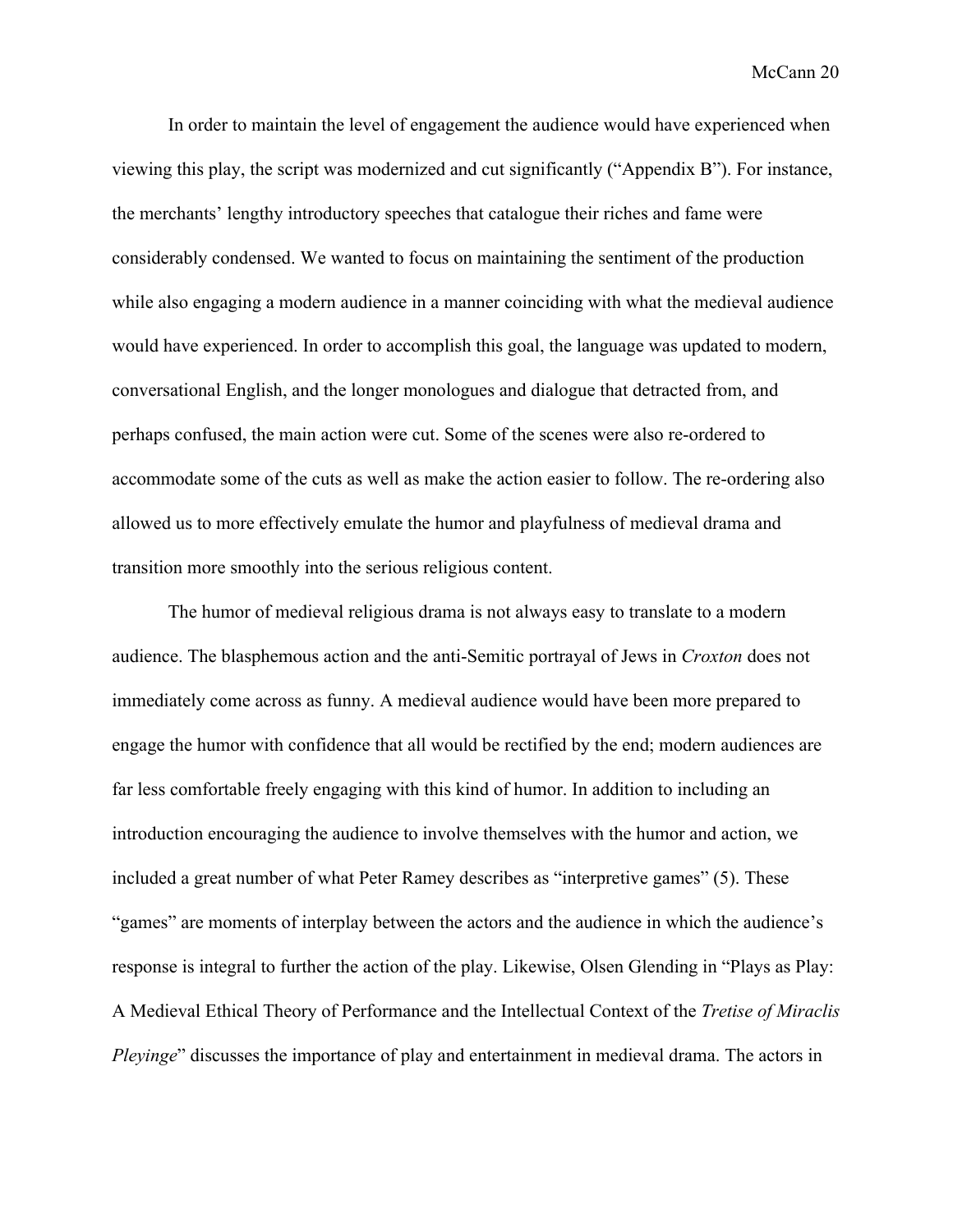our production were directed to engage the audience playfully to encourage positive reception. For instance, before the play, the two Vexillators directed audience members to seating corresponding to either Sir Jonathus or Sir Aristorius. Once the play began, the audience members on either side were encouraged to cheer for their respective character when he (or "she") was introduced. We also encouraged live-Tweeting using the hashtag "#jesusoven" and a Twitter poll where votes were cast for one merchant or the other. This was designed as a game to encourage playfulness; it created a positive, light-hearted atmosphere for even the more dicey scenes of the play.

Another way in which we attempted to engage the modern audience was through the use of spectacle. *Croxton* relies heavily on special effects and even gore. In "Special Effects," Jody Enders describes the vividness of medieval theatrical gore. Violent scenes were designed to engage the sights, sounds, and smells of violence. *Croxton* calls for a number of gory special effects: the bloody Host, the removal of Jonathas's hand, the oil to blood miracle, and the tortured image of Christ emerging from an oven leaking blood. These scenes were likely to entertain as well as genuinely terrify the audience. Enders, in "Witnesses at the Scene," argues that the medieval audience would have been more terrified of actual violence occurring on the stage due to common mishaps on stage that resulted in real injury. Since modern audiences tend to be more trusting and assured of the actors' safety, we sought to intensify their experience of terror through surprise. For instance, the stage directions for the stabbing of the Host indicate a slow (but profuse) leaking of blood from the bread. Our production made the blood effect more abrupt to elicit a brief, but strong sense of terror from the audience.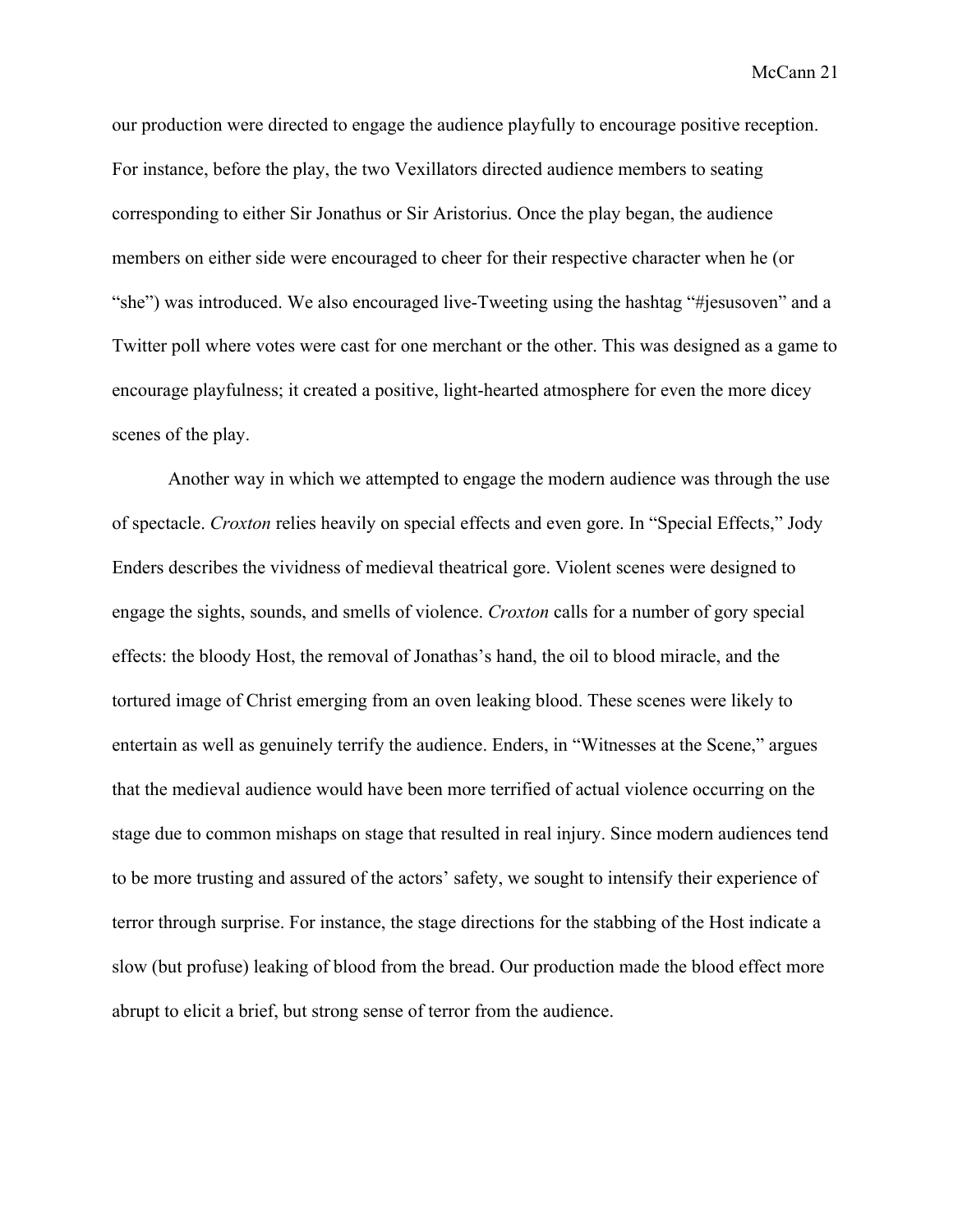Our production aimed to entertain as well as engage some of the critical issues raised in the *Croxton Play of the Sacrament*. The subsequent sections will discuss the major ways in which our production sought to engage the current scholarship on the play and respond to some of the more problematic themes in the text.

#### **Staging**

Using the limited information gleaned from stage directions, common medieval staging tropes, and the landscape of Coxton, England, it is possible to hypothesize about how the *Croxton Play of the Sacrament* was staged. The manuscript opens with The Banns, an introduction that advertises a future performance of the play "At Croxton on Monday" (74). Although this is indicative of a traveling performance, others, such as William Tydeman and John M. Wasson, propose a production history and staging of the play that is rooted in in the landscape of Croxton. Tydeman suggests that The Banns would have been delivered by "cryers" who traveled to neighboring regions to draw people to the performance in Croxton (58). Both Tydeman and Wasson stage the play using scaffolds positioned around, or in close proximity to, a Church.

Scaffolds were commonly used in Medieval drama to indicate devotional, or holy spaces. Traditionally, the elevated space was viewed as a divine space, the medial space was an Earth or neutral space, and a lower level, usually under the stage, was a Hell or grave space. *Croxton* is proposed to be a place-and-scaffold play. The elevated spaces in this type of staging are used to depict a web of different times, images, and locations within the drama. *Croxton* identifies three distinct spaces: The Jew's house, Aristorius's House, and the Church. One option for depicting these three spaces is to have three elevated platforms. Tydeman suggests that the Jew's house,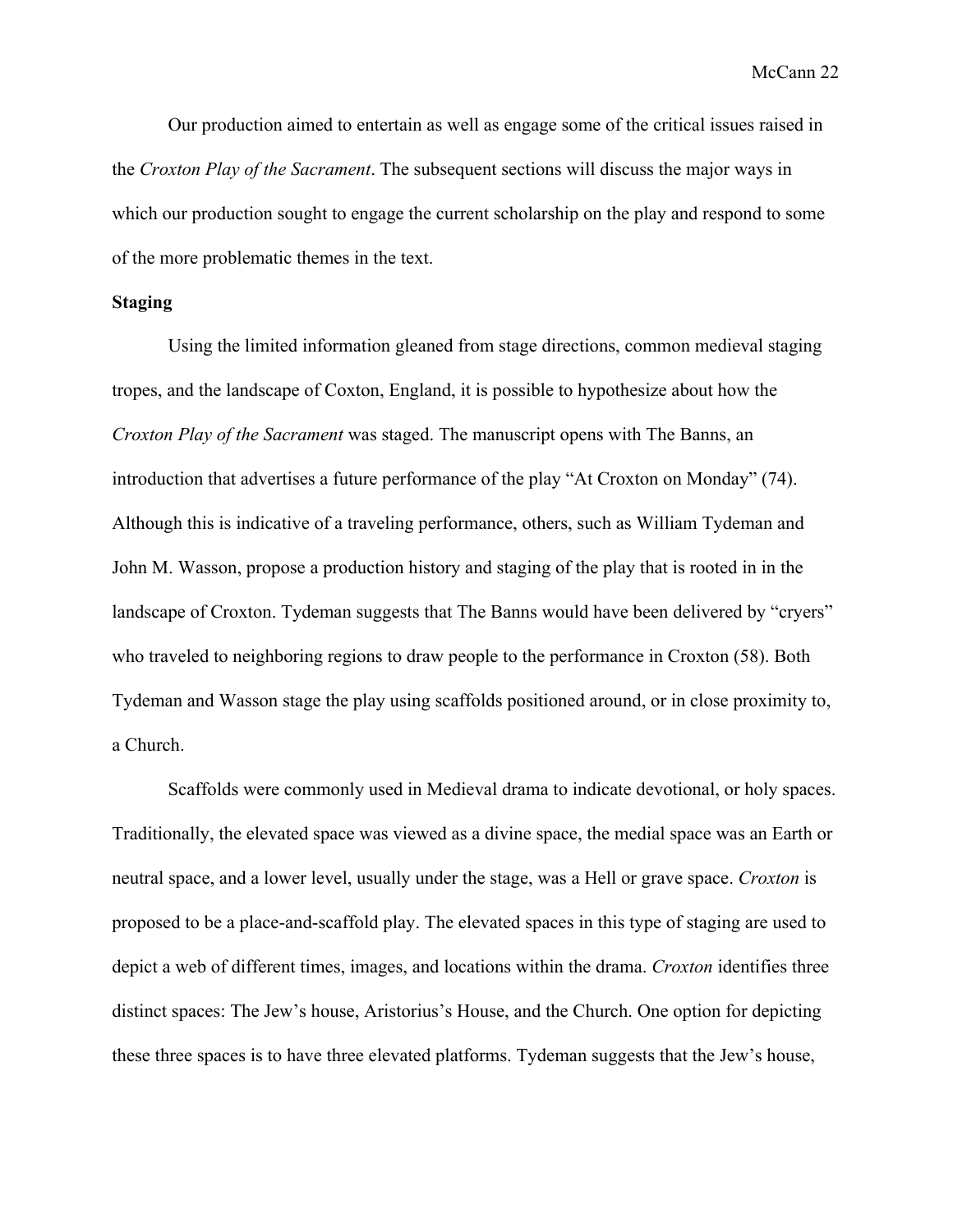since is is the setting for the central action of the Host desecration, would have been the center scaffold (67). Another option for positioning the scaffolds is placing Aristorius's house in the center because it serves as the spiritual medium between the heretical Jews and the Church, according to John T. Sebastian (20). Wasson suggests that, rather than three platforms, there would have only been two because the performance would utilize the actual church (possibly All Saint's Church) for the Church space. Thus, Aristorius would go into the church to steal the Host and re-enter the play-space to deliver it to Jonathus (31). Regardless, when there are three platforms or spaces in line with one another, they are coded, morally and spiritually, in relationship to one another.

Given the corruption of Jonathas and Aristorius, we found it problematic to code one of their homes as closer (both physically and spiritually) to the church than another. Thus our

production moved the church space to the back of the center aisle. This left us with two elevated scaffolds (one for Aristorius and another for Jonathus) and an even playspace or *platea*. The merchants' homes flank the stage and the church space centered in the audience. As a result, the traditionally neutral platea takes on a new, divine



coding (at least where the audience is seated), and the elevated space becomes a place of self-elevation rather than being something inherently moral or divine. At the beginning of the show, Aristorius and Jonathus are elevated on their respective scaffolds. From this position, they boast all of their worldly and material accomplishments: "Ful wyde in this worlde spryngyth my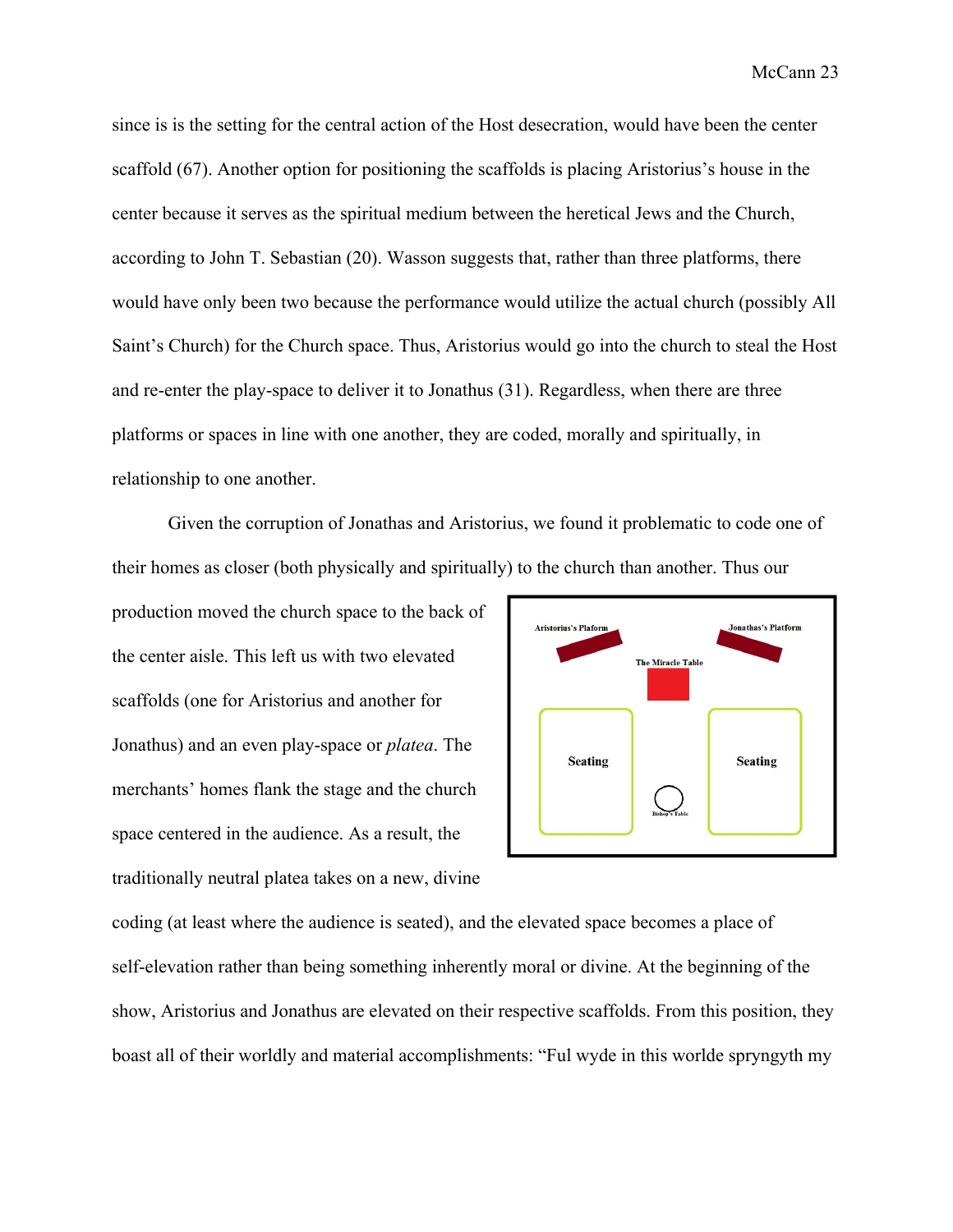fame" (91). To engage in the process of confession and repentance, both parties must descend from their platforms and come down again on their knees before the Host. Descension rather than ascension becomes something holy.

Although a Hell space was not technically staged, our Jesus character was placed under the center table ("The Miracle Table") for the duration of the show where he hand-operated the special effects and delivered lines. The space under the table and inside the oven that is placed on top of the table becomes the grave space. Thus, when the Host is thrown into the oven and emerges, it mimics the resurrection. This staging would be problematic had we staged the physical body of Christ emerging from under the oven (which is what the stage directions call for); that would indicate Jesus performed miracles and interacted with people from the staged Hell or grave space. The only embodiment of Christ given in our production is through the Sacrament. The Host ultimately and fully embodies Christ--when the Sacrament leaves the oven (grave space), that is Christ leaving the grave.

There are two tables in the production: "The Miracle Table" and the table signifying the Church space where the Host was taken from. The two tables face each other down the center aisle. The Host is taken from the Holy, church space into the platea. This mimics Jesus' coming to Earth. The isle, and also the audience, are placed in this transitional space between Earth and Heaven, the human and the divine. At the end of the play, the audience's role as audience transforms to congregation by the initiation of the hymn (in our production, through the recitation of the Lord's Prayer) and the processional leading them to the church. Placing the church-space down the center aisle pre-positions the audience to adopt the role of congregation by the end of the play.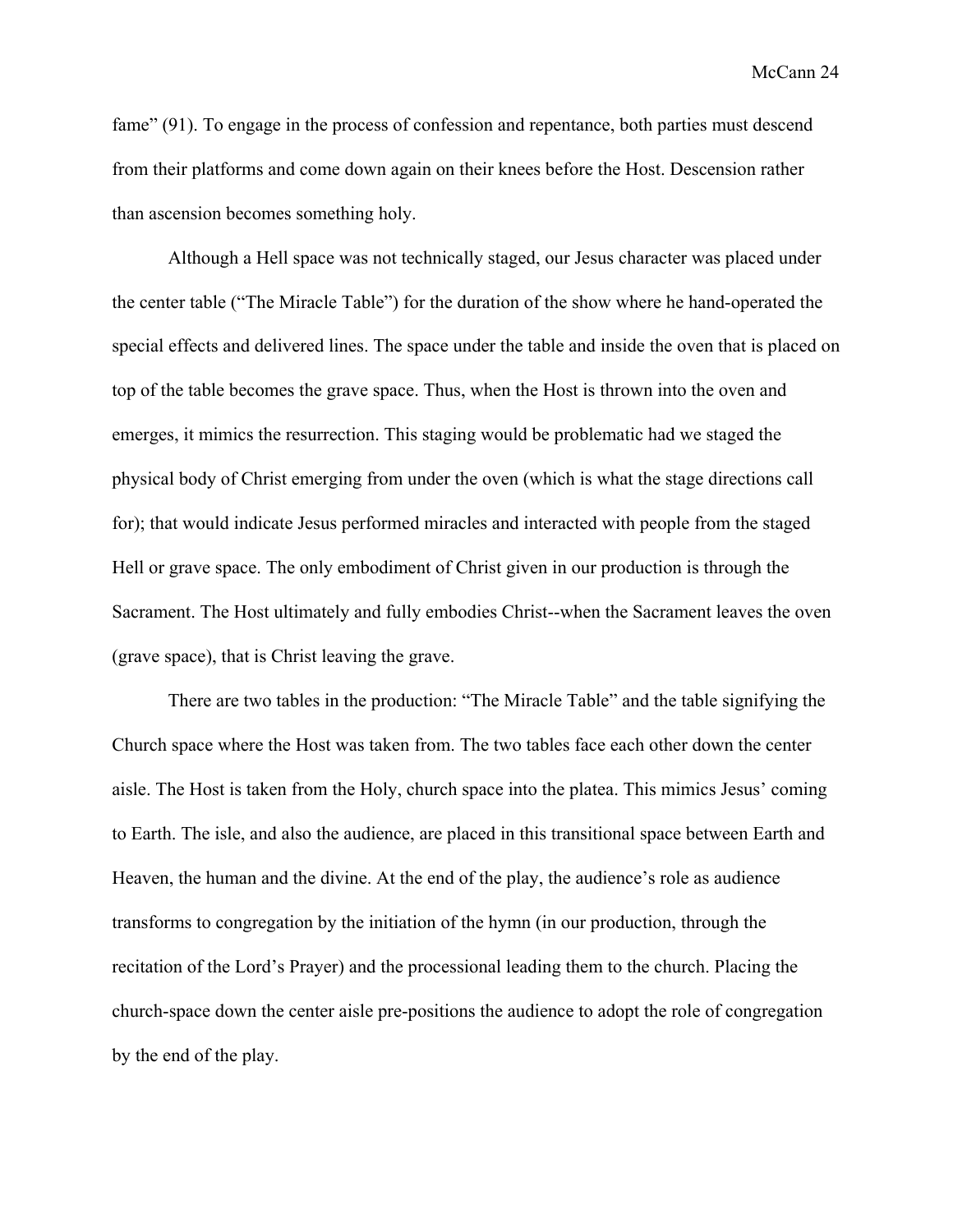#### Works Cited

- Beckwith, Sarah. "Ritual, Church and Theater: Medieval Dramas of the Sacramental Body." *Culture* and *History, 1350-1600: Essays on English Communities, Identities and Writing.* London: Harvester, 1992. 65-89.
- Chemers, Michael Mark. "Anti-Semitism, Surrogacy, and the Invocation of Mohammed in the *Play of the Sacrament*." *Comparative Drama* 41 (2007), 25–55.
- Cutts, Cecilia. "The Croxton Play: An Anti-Lollard Piece." Modern Language Quarterly 5:1 (1944), 45–60.
- Davis, Norman, ed. *NonCycle Plays and Fragments*. London: Oxford University Press, 1970.
- Dillon, Janette. : *Language and Stage in Medieval and Renaissance England*. New York: Cambridge University Press, 2006.
- Dillon, Janette. "Speaking Truth." *Language and Stage in Medieval and Renaissance England*. New York: Cambridge University Press, 2006. 18-30.
- Enders, Jody. "Witnesses at the Scene." *The Medieval Theater of Cruelty: Rhetoric, Memory, Violence*. Cornell University Press, 2002. 184-192.
- Higginbotham, Derrick. "Impersonators in the Market: Merchants and the Premodern Nation in the Croxton *Play of the Sacrament*." *Exemplaria* 19 (2007), 163–82.
- Jurkowski, Maureen. "Lollardy and Social Status in East Anglia". *Speculum* 82.1 (2007): 120– 152.
- Lampert, Lisa. "The Once and Future Jew: The Croxton *Play of the Sacrament*, Little Robert of Bury and Historical Memory." *Jewish History* 15 (2001), 235–55.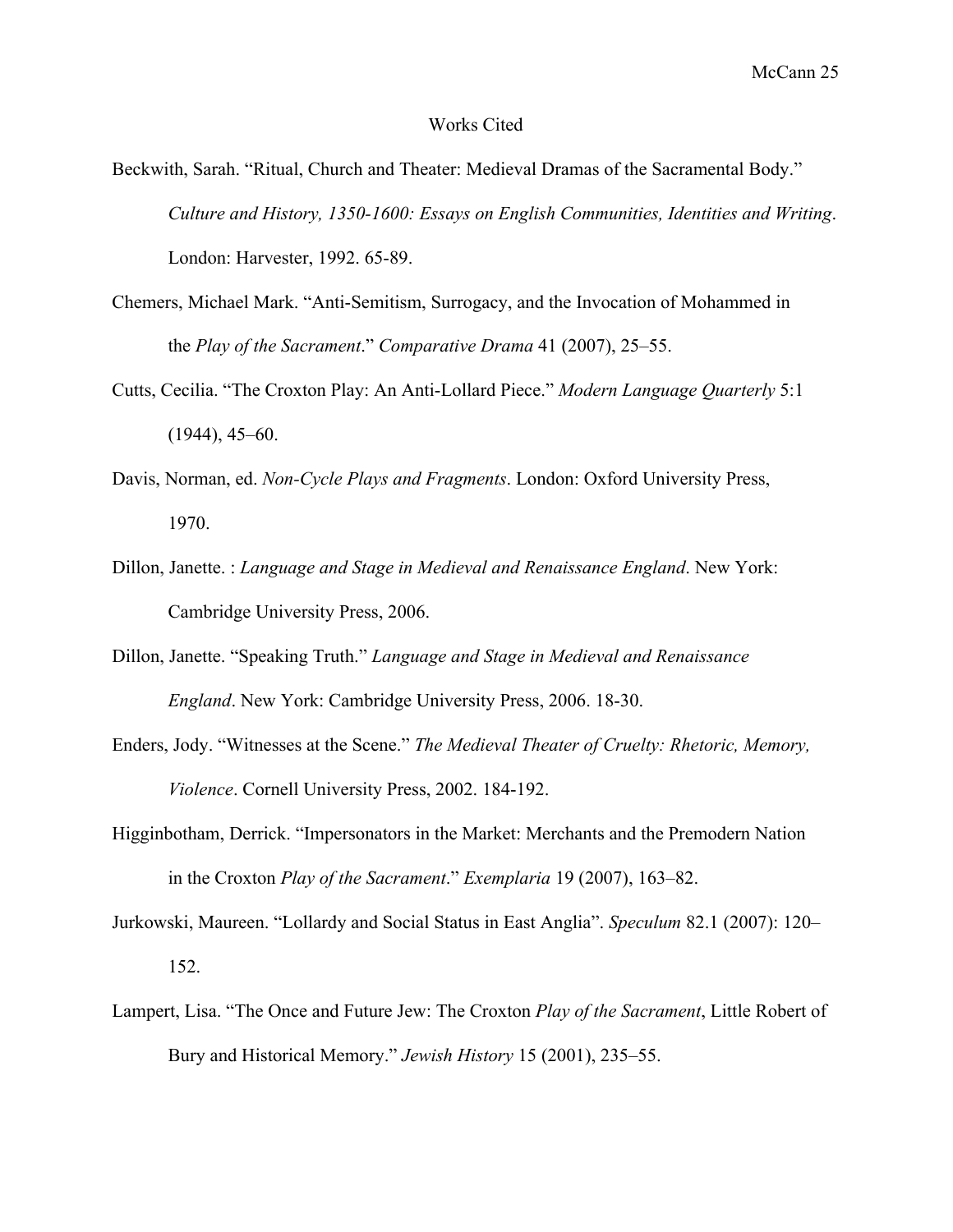- Lawton, David. "Sacrilege and Theatricality: The Croxton *Play of the Sacrament.*" *Journal of Medieval and Early Modern Studies* 33 (2003), 281–309.
- Maltman, Nicholas. "Meaning and Art in the Croxton *Play of the Sacrament*." *English Literary History*, 41 (1974): 149-64.
- McNabb, Cameron Hunt. "Hocus Pocus and the Croxton *Play of the Sacrament.*" Early Theatre 17.2 (2014): 11-33.

Olson, Glending. "Plays as Play: A Medieval Ethical Theory of Performance and the Intellectual

Context of the Tretise of Miraclis Pleyinge." *Viator: Medieval and Renaissance Studies* 26 (1995): 195–221.

- Ramey, Peter. "The Audience-Interactive Games of the Middle English Religious Drama." *Comparative Drama* 47.1 (2013): 55–83.
- Rubin, Miri. "The Eucharist and the Construction of Medieval Identities." *Culture and History, 13501600: Essays on English Communities, Identities, and Writing*. Wayne State University Press, 1992. 43–61.
- Sebastian, John T., ed. *Croxton Play of the Sacrament*. Kalamazoo: Medieval Institute Publications, 2012.
- Shapiro, James. *Shakespeare and the Jews*. New York: Columbia University Press, 1996. *Siege of Jerusalem*. Ed. Michael Livingston. Kalamazoo, MI: Medieval Institute Publications, 2004.
- Stevenson, Jill. "Empathy, Entertainment, and Devotional Instability." *Performance, Cognitive Theory, and Devotional Culture: Sensual Piety in Late Medieval York*. New York: Palgrave Macmillan, 2010. 133-149.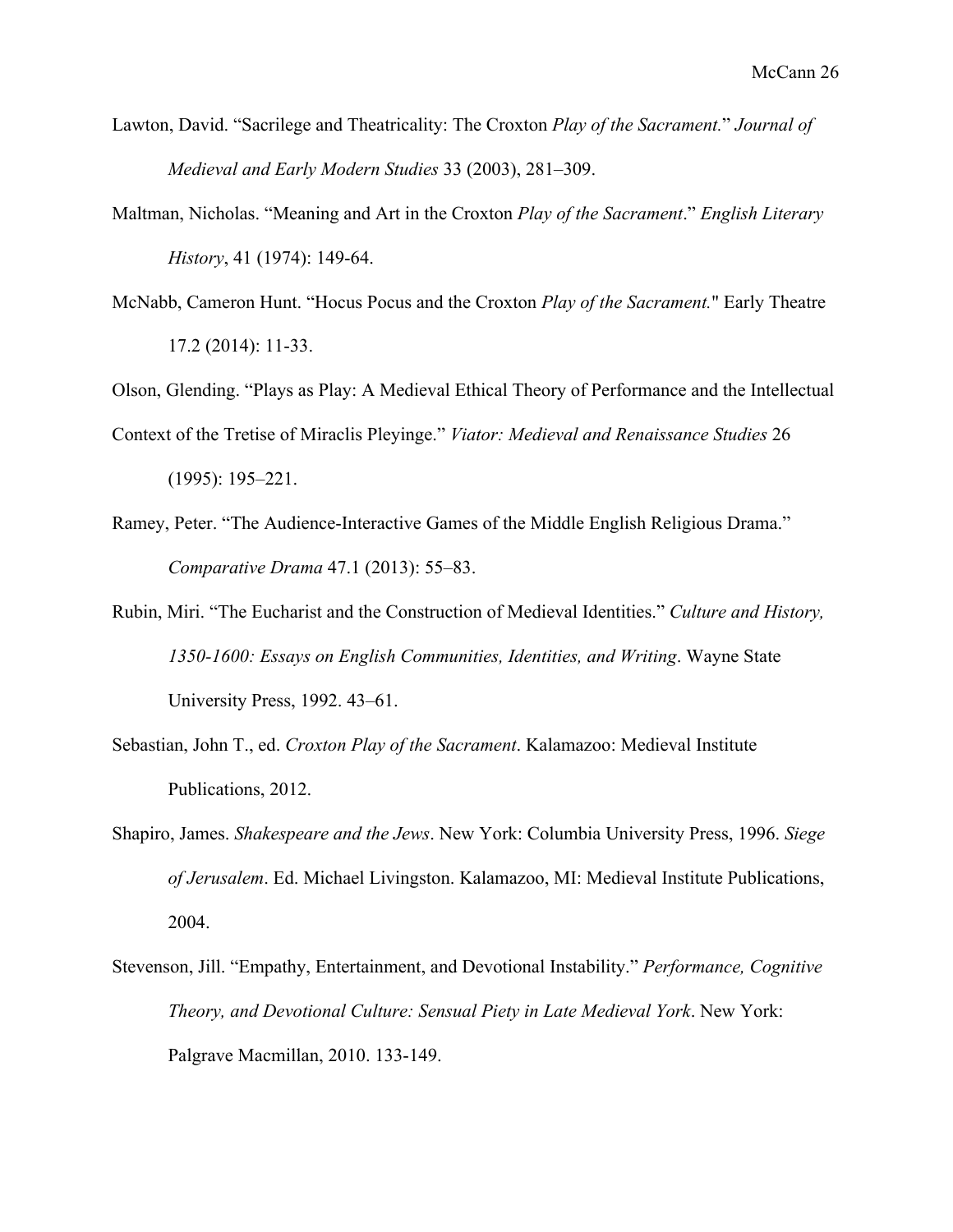Stevenson, Jill. "Empathy, Entertainment, and Devotional Instability." *Performance, Cognitive Theory, and Devotional Culture: Sensual Piety in Late Medieval York*. 2010 edition. New York, NY: Palgrave Macmillan, 2010. 133-149.

- Stevenson, Jill. "The Material Bodies of Medieval Religious Performance in England." *Material Religion* 2.2 (2006): 204-233. Print.
- Strohm, Paul. "The Croxton *Play of the Sacrament*: Commemoration and Repetition in Late Medieval Culture." In *Performances of the Sacred in Late Medieval and Early Modern England*. Ed. Susanne Rupp and Tobias Döring. Amsterdam: Rodopi, 2005. 33–44.
- Symes, Carol. "The Medieval Archive and the History of Theatre: Assessing the Written and Unwritten Evidence for Premodern Performance." *Theatre Survey* 52.1 (2011): 29–58.

"The Twelve Conclusions of the Lollards", *English Historical Review*, 22 (1907), 292-304.

- Tydeman William. *English Medieval Theatre, 1400-1500*. London: Routledge & Kegan Paul, 1986.
- Wasson, John M. "The English Church as Theatrical Space." A New History of Early English Drama. Ed. John D. Cox and Susan Kastan. New York: Columbia University Press, 1997.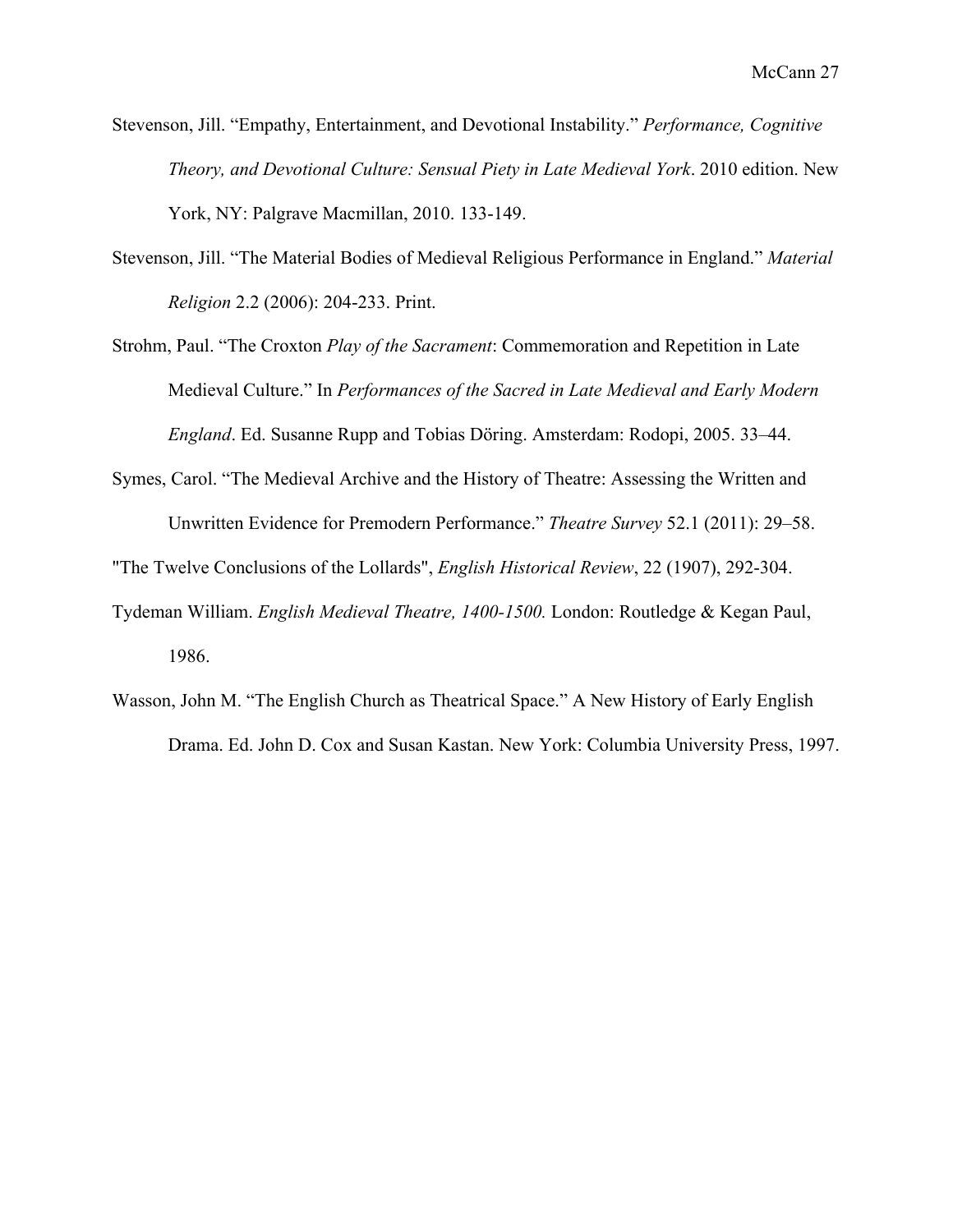## Appendix A



#### **Cast**

*Special thanks to Dr. Cameron Hunt McNabb for supporting and advising us in the making of this project. We would also like to thank Dr. Linda Linzey and the SEU English Department for their support.*

*The Middle English script was modernized for this production by Molly McCann.*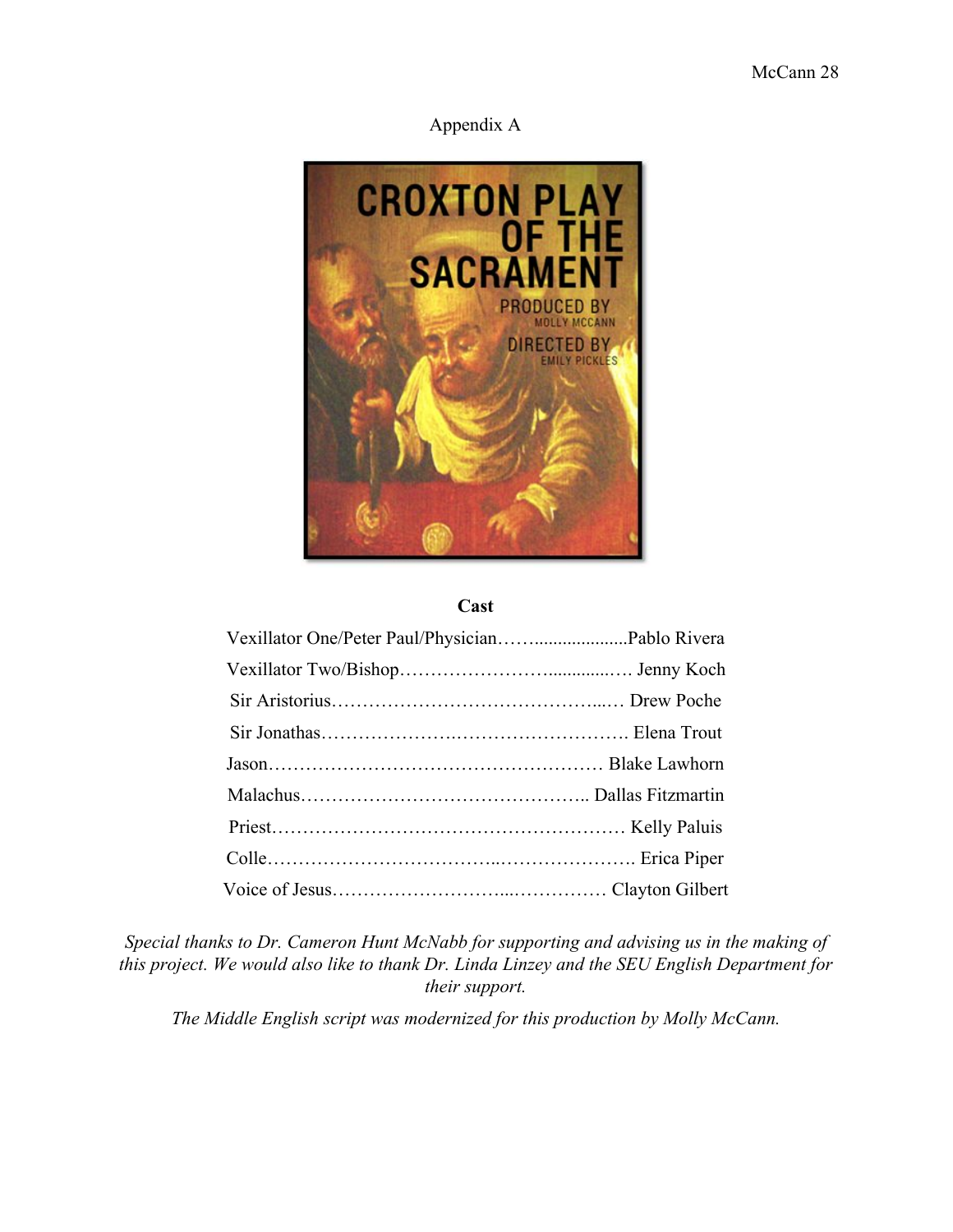## Appendix B

# **SCENE 1: Introduction The Vexillators**

|                                                              | V1 and 2 build support for A&J                       |
|--------------------------------------------------------------|------------------------------------------------------|
| 1 Vexillator:                                                | V2 interacting with audience, late                   |
| Now the Father and the Son and the Holy Ghost                | synchronized sign of the cross                       |
| That all this wide world has created                         |                                                      |
| Save all these worthy people, of low and high degree,        |                                                      |
| and bring you to the bliss that He has redeemed for you.     |                                                      |
| We fully intend, with heart and with thought                 |                                                      |
| Of our subject to tell the intent                            |                                                      |
| Of the marvels that were wonderfully wrought                 |                                                      |
| By the holy and blessed sacrament.                           |                                                      |
| 2 Vexillator:                                                |                                                      |
| Soverigns, if it please you to hear the purpose of this play |                                                      |
| that is represented now in your sight,                       |                                                      |
| Which in Aragon was done, truth be told,                     |                                                      |
| In the famous city of Heraclea, indeed,                      |                                                      |
| In that city there lived a merchant of great ability-        |                                                      |
| Sir Aristorius was his name—                                 | A. ascends to platform; cheers                       |
| Known far and wide by many a person                          |                                                      |
| and his fame was far spread in the world.                    |                                                      |
| 1 Vexillator:                                                |                                                      |
| Anon to him there came a Jew, by the name of Sir Jonathas    | J. ascends to platform                               |
| with great riches indeed,                                    |                                                      |
| and dwelled in the city of Syria, this is completely true,   |                                                      |
| Who had a great plenty of precious stones.                   |                                                      |
| 2 Vexillator:                                                |                                                      |
| Now minstrel, blow a merry sound!                            | Cardboard Instruments; improv bit                    |
|                                                              | J ducks behind platform                              |
|                                                              | V1 sits in audience, V2 exits behind A's<br>scaffold |

*Here follows the play of the conversion of Sir Jonathas the Jew by miracles of the Blessed Sacrament.*

[On the stage the Christian merchant, Aristorius, is attended by his clerk, Peter Paul, and his chaplain, Sir Isodore]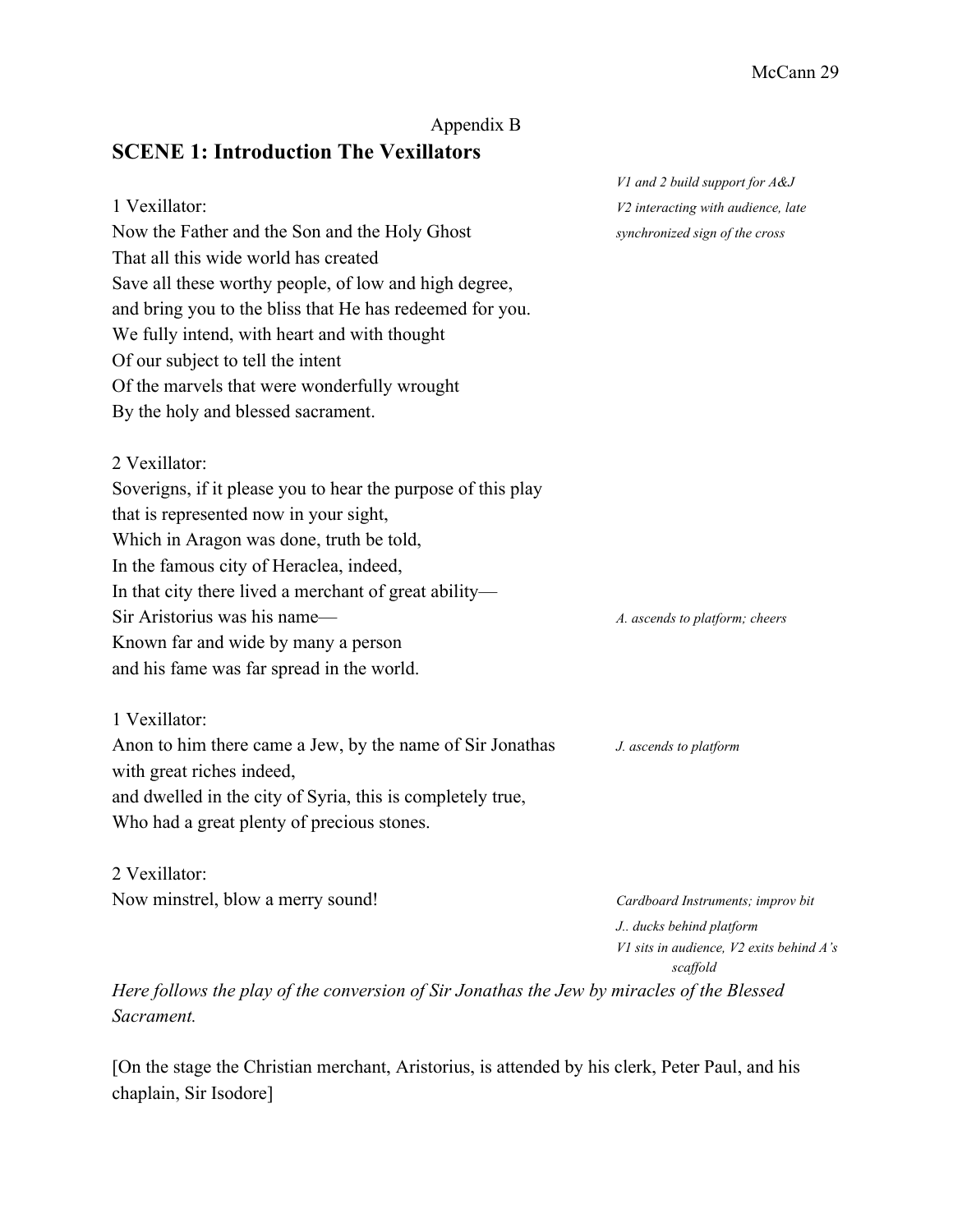# **SCENE 2: Introduction of the Christians**

| Aristorius:<br>Now Christ, who is our creator, may he save us from sin | Delivered from stg. Right scaffold     |
|------------------------------------------------------------------------|----------------------------------------|
| And preserve who move with happiness upon on earth.                    |                                        |
| Unto his endless joy may He restore us,                                |                                        |
| All those who in great peace His name do hold                          |                                        |
| For a merchant most of might, thereof my tale is told;                 |                                        |
| For of all Aragon I most mighty of silver and of gold-                 |                                        |
| For if there were a country to buy now, I would not hesitate.          |                                        |
| Sir Aristorius is my name,                                             | V2/audience cheering                   |
| A merchant mighty, of a royal array.                                   |                                        |
| Full wide in this world springs my fame,                               | A. descends; walks around              |
| In all manner of lands, without any doubt,                             | "without any doubt" - V2 from scaffold |
| My merchandise travels, truth be told,                                 | "truth be told" - V2                   |
| In Gene and in Jenyse and in Genewaye,                                 |                                        |
| In Syrian, and in Saba, and in Salerno, I sell                         |                                        |
| In Antioch and in Germany much is my might,                            |                                        |
| In Brabant and in Britain I am full bold,                              | A. ascends to stg. R scaffold          |
| In Calabria-                                                           |                                        |
| Priest:                                                                | Priest enters from audience            |
| You are worthy and notable in wealth                                   |                                        |
| Among Aragonese merchants you have no peer                             | Begs for money with offering dish      |
| And thereof thank God that died on the cross,                          |                                        |
| Who was your maker and holds you dear.                                 |                                        |
| Aristorius:                                                            |                                        |
| For all I thank God of his grace, for he it me sent-                   |                                        |
| And as a lord's peer thus I live in worthiness                         |                                        |
| My priest waits upon me to know my intent                              | Pauses for P. to lick ring pop         |
| And men are at my bidding, and all is lent me                          |                                        |
| To work my will in this world so wide                                  |                                        |
| They dare not displease me in no way.                                  |                                        |
| And whoever does displease me is not able to remain.                   | V1 emerges from Scaffold with          |

 $pump-action$  *water* gun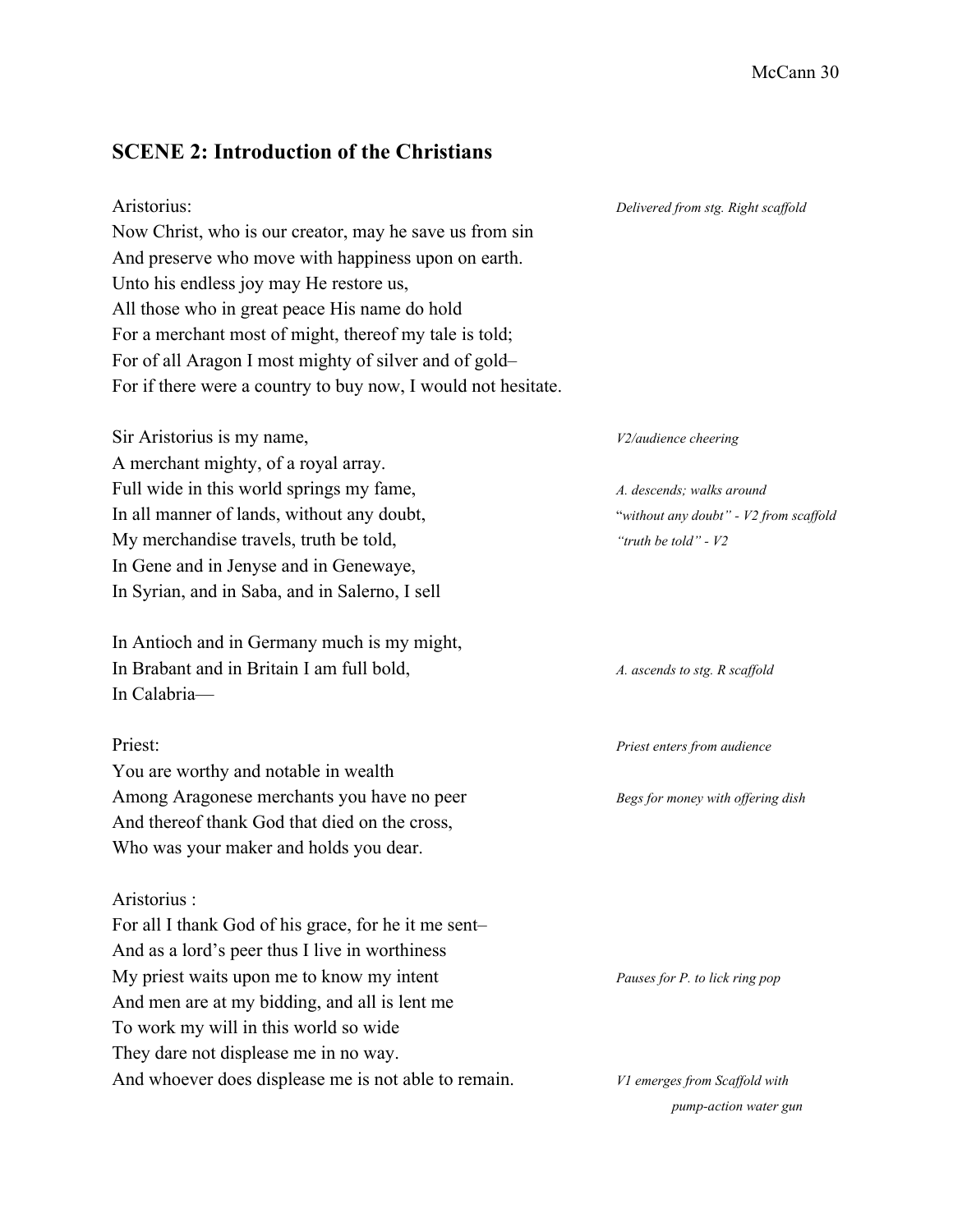Priest:

No man shall hinder or trouble you at this time But every man diligently shall please you; And I, to the best of my ability, shall guide them *P. pulls audience member to stage to* Unto God's pleasing for your edification. *beg for money* 

#### Aristorius:

Forsooth, sir priest, your talking is good, And therefore according to your speech, I will act To worship my God that died on the cross. Never, while I live, against that will I speak. But, Peter Paul, my clerk, I pray thee go fully *P. P. (V1) enters from behind Stg. R* Throughout all Heraclea, *scaffold scaffold* And learn if any merchant has come to this realm From Syria or of Sabe or of Shelysdown.

#### Peter Paul:

At your pleasure I will Swiftly to go search at the waterside. If any pleasant bargain be to your profit, As swiftly as I can, I shall guide him to you. Now will I walk these wide paths And search the harbor, both up and down, To find out if any unknown ships arrive From Syria or of Sabe or of Shelysdown. *P.P exits down center aisle*

#### Priest:

Sir, by your leave, I may no longer dwell. It is far past 3 P.M.; it is time to go to church, There to say my evensong–truly as I tell you– And afterwards come home again, as I am accustomed to do. *Slowly, rubs stomach*

#### Aristorius:

Sir Priest, I pray you: walk at your will, For to serve God it is well done. And come again for supper, and you shall dine to your fill. And walk then to your chamber, as you are accustomed to do. A. ducks behind scaffold

*P. exits down center aisle*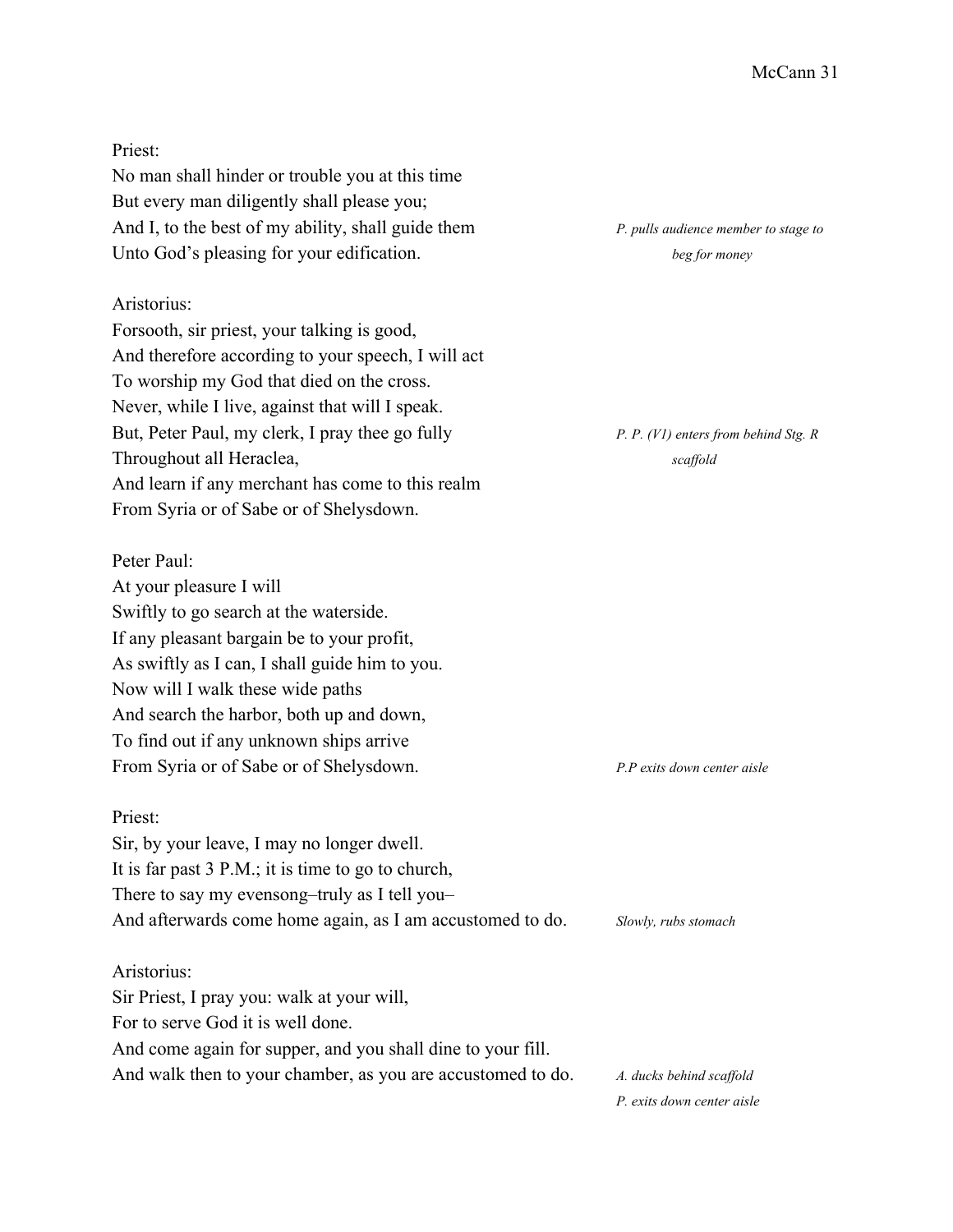## **SCENE 3: Introduction of the Jews**

| Jonathas:                                              |
|--------------------------------------------------------|
| Now all mighty Adonai, distinguished is your majesty,  |
| Whose laws tenderly I have to fulfill,                 |
| After my death bring me to your high throne            |
| To save my soul, if it be your will,                   |
| For my intent is your commands to fulfill,             |
| And my glorious god, You, to honor.                    |
| To do against Your intention, it should grieve me ill, |
| Or to speak against your law.                          |

For I thank You highly, that has sent me Gold, silver, and precious stones. *J. clears throat* 

Jonathas the Jew is my name; *V2 cheers w/ party popper from* Jason and Malchus they wait on my will. *audience* I tell you all, by dale and by hill In Heraclea is none so much of might. Therefore, you ought to heed me carefully, *Jas and M bounce water balloons* For I am chief merchant of Jews, I tell you, by right.

But Jason, a matter will I discuss. *J. descends* The belief of these Christian men is false, I suspect, For they believe on a cake—I think it is unnatural, *Jas and M laughing; pause* And they all say how the priest does make it subject, And by the might of his word makes it flesh and blood– And this through trick they would make us blind– And how that it should be He that died on the cross.

#### Jason:

Yes, yes, master, a straw for such stories! That may not happen, in my opinion! But, might we get it once within our palace, I trust we should soon put it to the test.

I wish I knew how we might get it!

 $J.$  *stands on stg. left scaffold;*  $Jas$  and  $M$  *flank* scaffold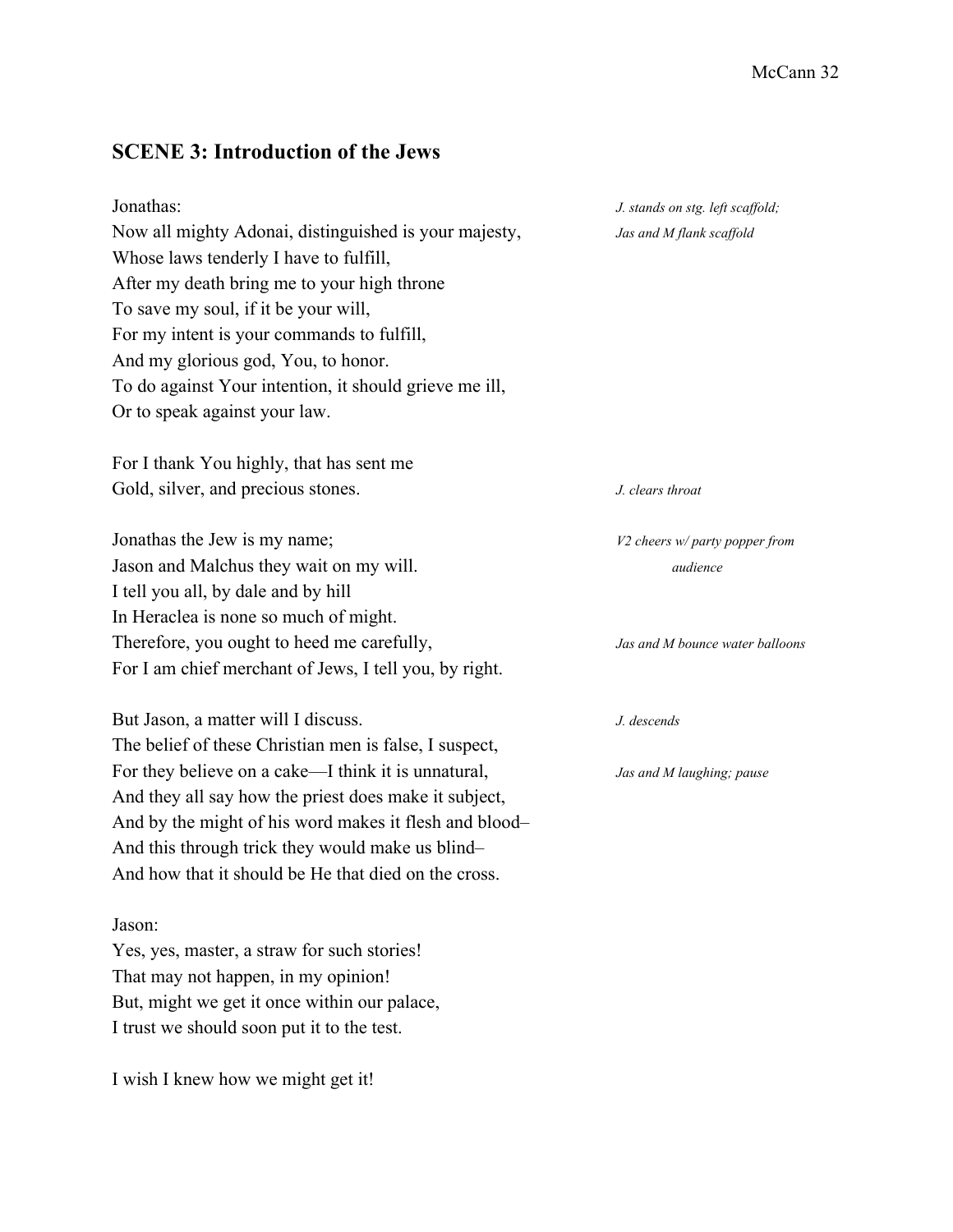Malachus:

Now by Adonai so mighty, that you do what you do what you've suggested! Yes, I dare say faithfully that their faith is false: That was never He that on Calvary was killed! Or bread to be blood, it is untrue also. I'm bent on beating that bread.

Jason:

Well, then keep counsel, I command you, And no word of all this be known. But let us walk to see Aristorius' hall, And afterward we'll deliberate. I am able to buy and sell with him immediately. To bargain with him I will try: For gold and silver I am not deterred But that we hall get that cake to our pleasure.

## **SCENE 4: Guess Who's Coming to Dinner**

*P.P enters from audience*

Jonathas: A, Peter Paul, good day and well met! Where is thy master, as I thee pray?

Peter Paul: I have not been long from him, to tell the truth, What tiding with you, sir, I pray you, That after my master do you inquire? Have you any bargain that would be to his profit? Let me have some knowledge; I shall know how to speak to him.

Jonathas: I have bargains royal and rich To buy and sell with a merchant In all this land there is none equal In abundance of Good, as I will tell.

*[Here shall the clerk go to sir Aristorius [at his scaf old] saluting him thus:*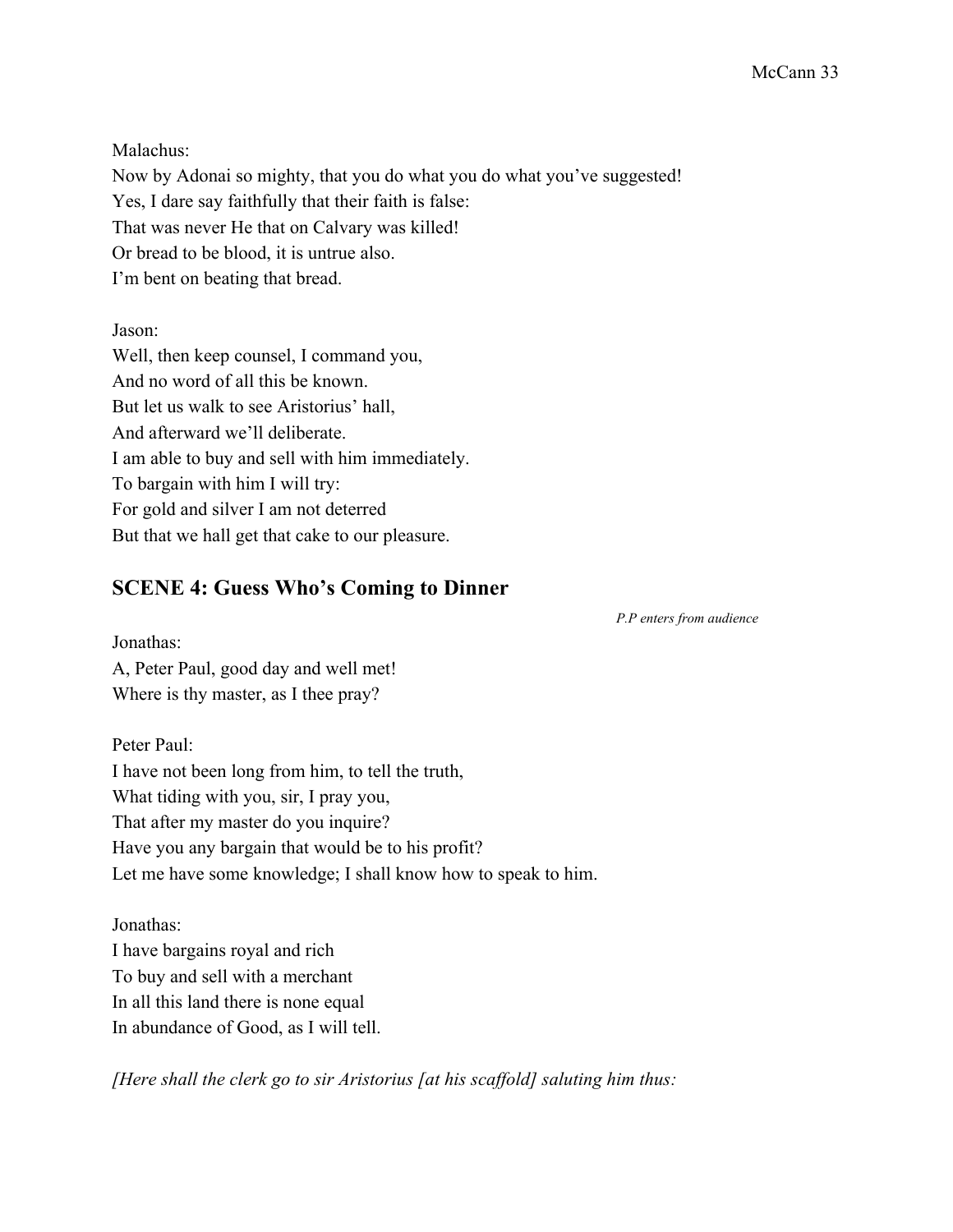Peter Paul: All hail, master, and well may you be! Now tidings can I you tell: The greatest merchant in all Surre Is come to buy and sell with you– This tale right well he told me. Sir Jonathas is his name, *V2 cheers; party popper in audience* A merchant of right great fame; He would sell you, without blame, Plenty of cloth of gold.

Aristorius: Peter Paul, I can thank thee! I pray you, richly array my hall As beseems a merchant of the bank. Let no lack be found at all.

Peter Paul: Surely, master, no more there shall! Surely I think to stir about, Hastily to hang your parlor with fine cloth As is suitable for a lord's peer. *Jas, M, and PP set table*

*[The clerk sets to work.] Here shall the Jewe merchant and his men come to the Christian merchant]*.

## **SCENE 5: The Bargain**

Jonathas: All hail, Sir Aristorius, worthy to see, The mightiest merchant of Aragon!

Aristorius: Sir Jonathas, ye be welcome into my hall! I pray you come and sit by me, *J and A sit across from one another* And tell me what goods you have to sell, And if any bargain may be made.

Jonathas: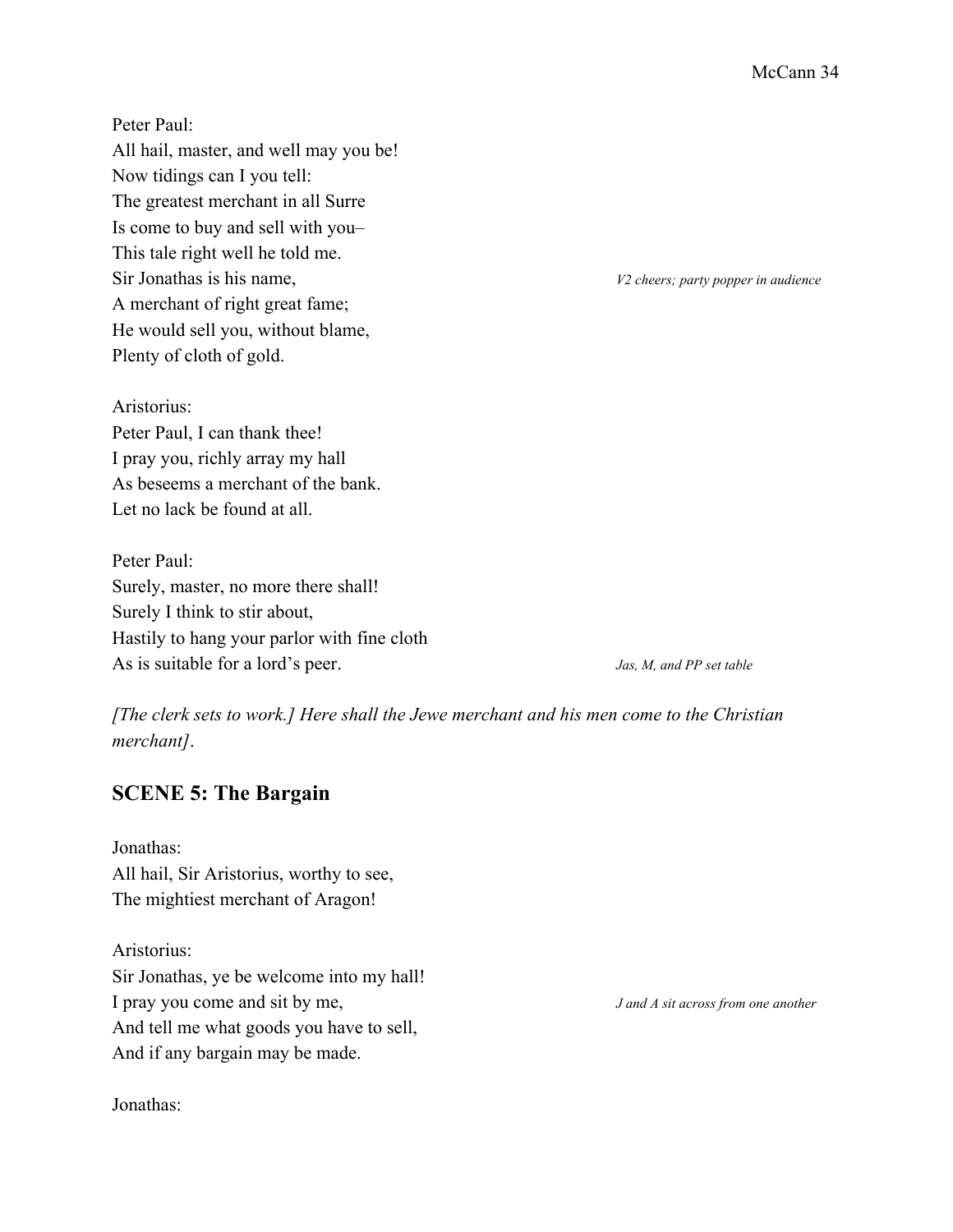I have cloth of gold, precious stone, and spices plenty. With a bargain I would make. I would barter with you in privacy, *Dismisses Jas and M* For one little thing, that you would steal for me. Secretly in this place; And I will assure you, by this promise, Never to betray you, day or night, But be sword to you full right– And give you twenty pound. *Pulls out chocolate coins*

### Aristorius:

Sir Jonathas, say to me for my sake: What manner of merchandise do you mean?

#### Jonathas:

Your God, that is full of might, in a cake! And this good anon shall you see.

#### Aristorius:

No, in faith, that shall not be! I will not for a hundred pounds, To stand in fear of my Lord's anger And *for so little a value* stand bound in my conscience.

#### Jonathas:

Sir, the intent is, if I might know or understand If he were God almighty; Of all my misdeeds I would make amends And do him worship both day and night.

## Aristorius:

Jonathas, The truth I will tell you: I stand in great doubt to do that deed; To sell you that dear One, I fear me that I should stand in danger! If into the church I went, And priest and clerk might me see, To the bishop they would go tell that deed, And accuse me of heresy.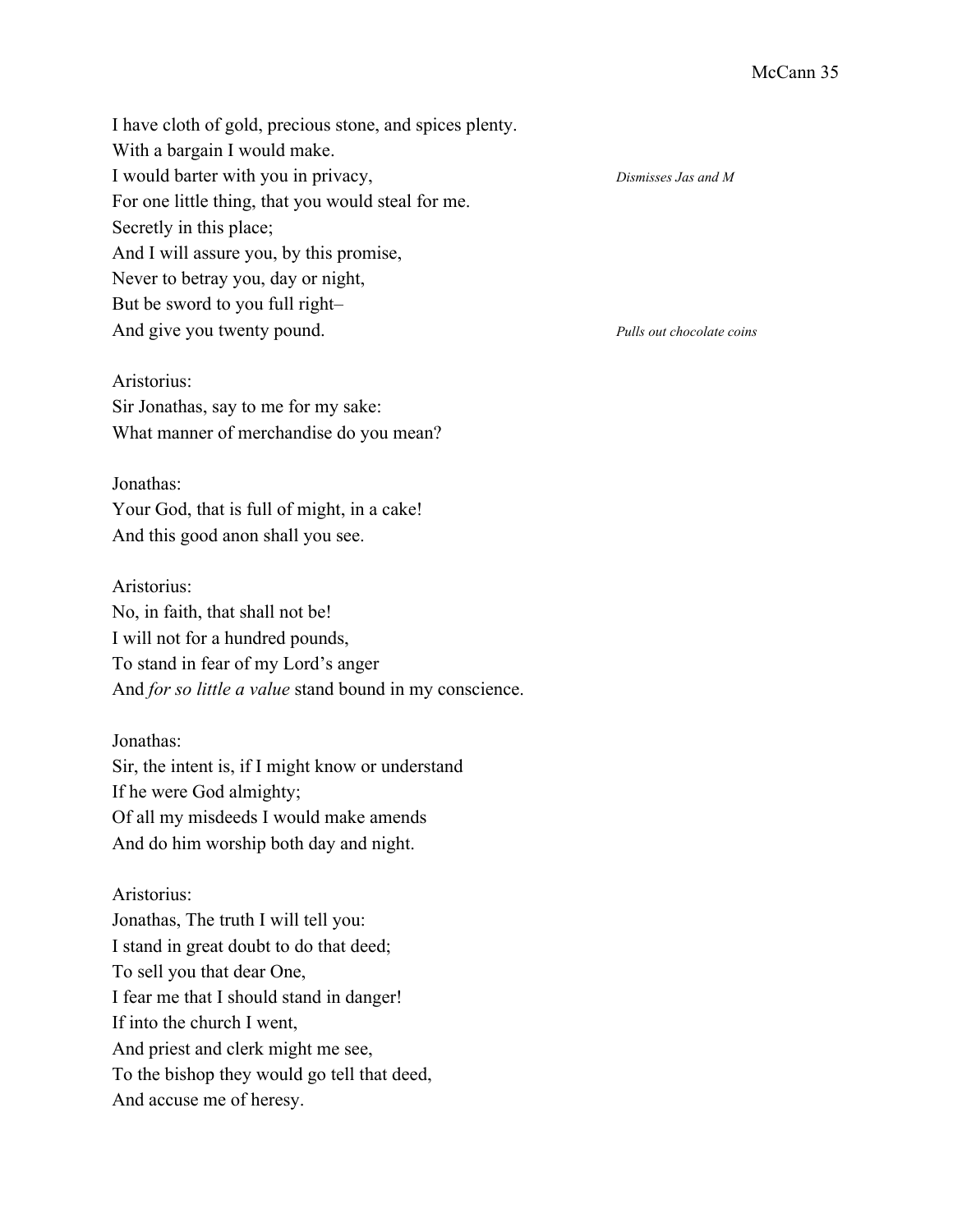Jonathas: Sir, as for that, may you find good means, And for cover walk at night, When the priest and clerk have gone to rest. Then you shall be discovered by no person.

Aristorius: Now tell me, Jonathas, by this oath

What payment would you make for this?

## Jonathas:

Forty pounds, and pay for it immediately Even for that Lord's sake.

Aristorius: No, no, Jonathas, there again. I would not for a hundred pounds.

Jonathas: Here is a hundred pound, neither more nor less, Of ducats good, I dare well say. Count it before you leave me. It seems to me a royal display. But first, I pray you, tell me this, When will I have deliverance of this thing?

## Aristorius:

Tomorrow early. I shall not miss; (end) This night therefore I shall make preparations. Sir Priest he is now at church, There saying his evensong. At it is pious to do. He shall soon come home–he will not be long– In order to eat his supper. And when he is gone to his bed Soon thereafter it will be accomplished. Don't fail to hold your tongues!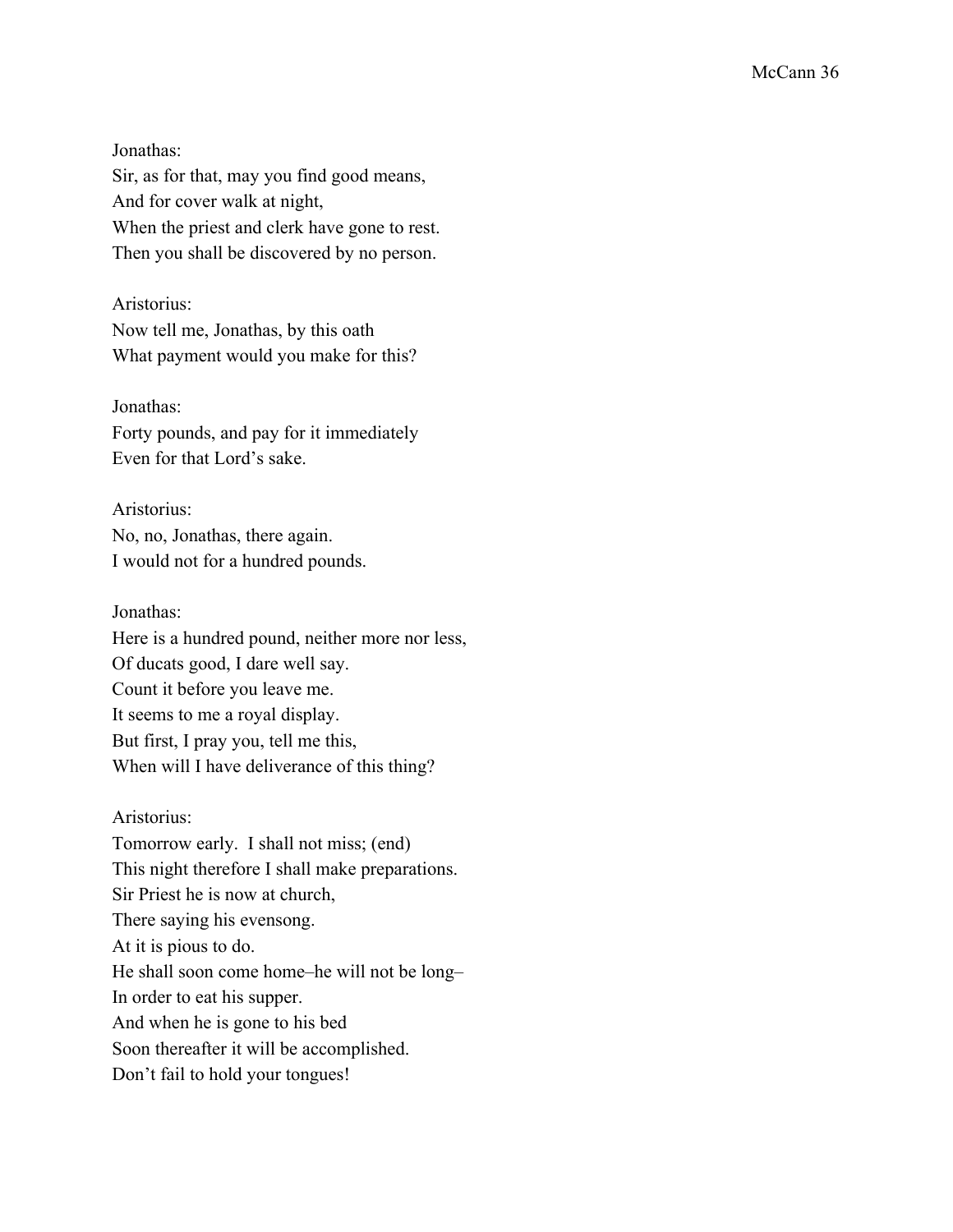Jonathas: Sir, almighty Adonai be with you! And I shall come again right soon!

Aristorius: Jonathas, ye know what I have said, and I shall do that which has to be done. *J. exits behind stg. L scaffold* 

*[Here the Jews go away, and the priest comes home [from the church to A's scaf old]*

## **SCENE 6: Deception**

*P enters from center aisle*

Priest: Sir, may almighty God be your guide! And comfort you wherever you rest!

Aristorius: Sir, you are welcome home this time. *P sits down at table* Now, Peter, get us wine of the best. *PP enters from stg. R scaffold w/ wine* 

Peter Paul: Sir, here is a draught of Romney Red– There is no better in Aragon– It is wholesome, as says the physician.

Aristorius:

Drink up, Sir Priest, and be of good cheer! *A. continues to pour more wine/make P drink* This Romney is good to go with the rest. There is none more precious, far or near, For all indigestible foods it will digest.

#### *[The priest drinks]*

Priest: Sir, this wine is good at a taste, And thereof I have drunk right well. I have decided to go to bed

*[Peter Paul retires] PP exits behind stg. R scaf old w/ some food from table*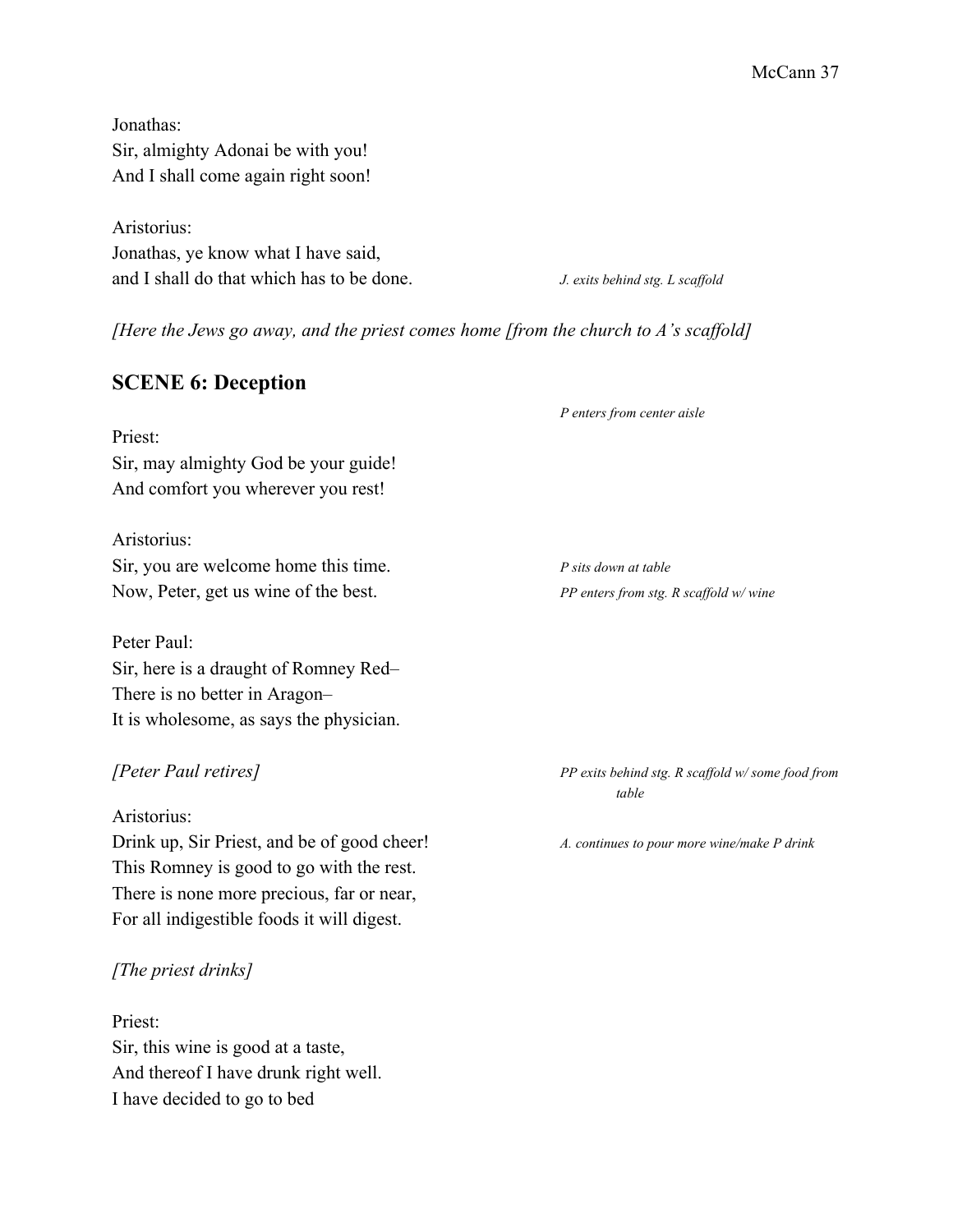Directly after this merry meal. Now, sir, I pray to God send you good rest, For to my chamber now will I go. *A takes P's keys; tosses back to PP* Aristorius: Sir, God almighty be with you, And shield you ever from you foes! *P. exits down center aisle with food and wine [The priest goes of to bed]. Here shall Aristorius call his clerk to his presence]* How Peter! In thee is all my trust, *PP emerges from stg. R scaf old* In special to keep my secret, For I must walk a little way; I will not be long. Keep trust as I thee tell. *PP exits from stg. R scaffold [He crosses the plateau toward the church].* Now privately will I test my step, *A applies mustache & puts on beanie* To fulfill my bargain this night. Sir Priest shall not know of this affair, For he often consecrated the Host, as is reasonable The church key is at my will; There is nothing that shall hinder me. *A sneaks down center aisle* [*Here he shall enter the church and take the host.* Ah, now I have all my intent. *Whispers; takes Host* Unto Jonathas I will go. To fill my bargain I have intended. For that money will improve my condition, It seems to me. *A walks back up center aisle to J J enters from stg. L scaf old, walks center [Exit church to the plateau*; *Jonathas comes forward.]* Welcome, Jonathas, gentle and true! For faithfully you kept your appointed time. Here is the host, sacred new. Now will I home to house and bower. *A exits behind stg. R. scaf old*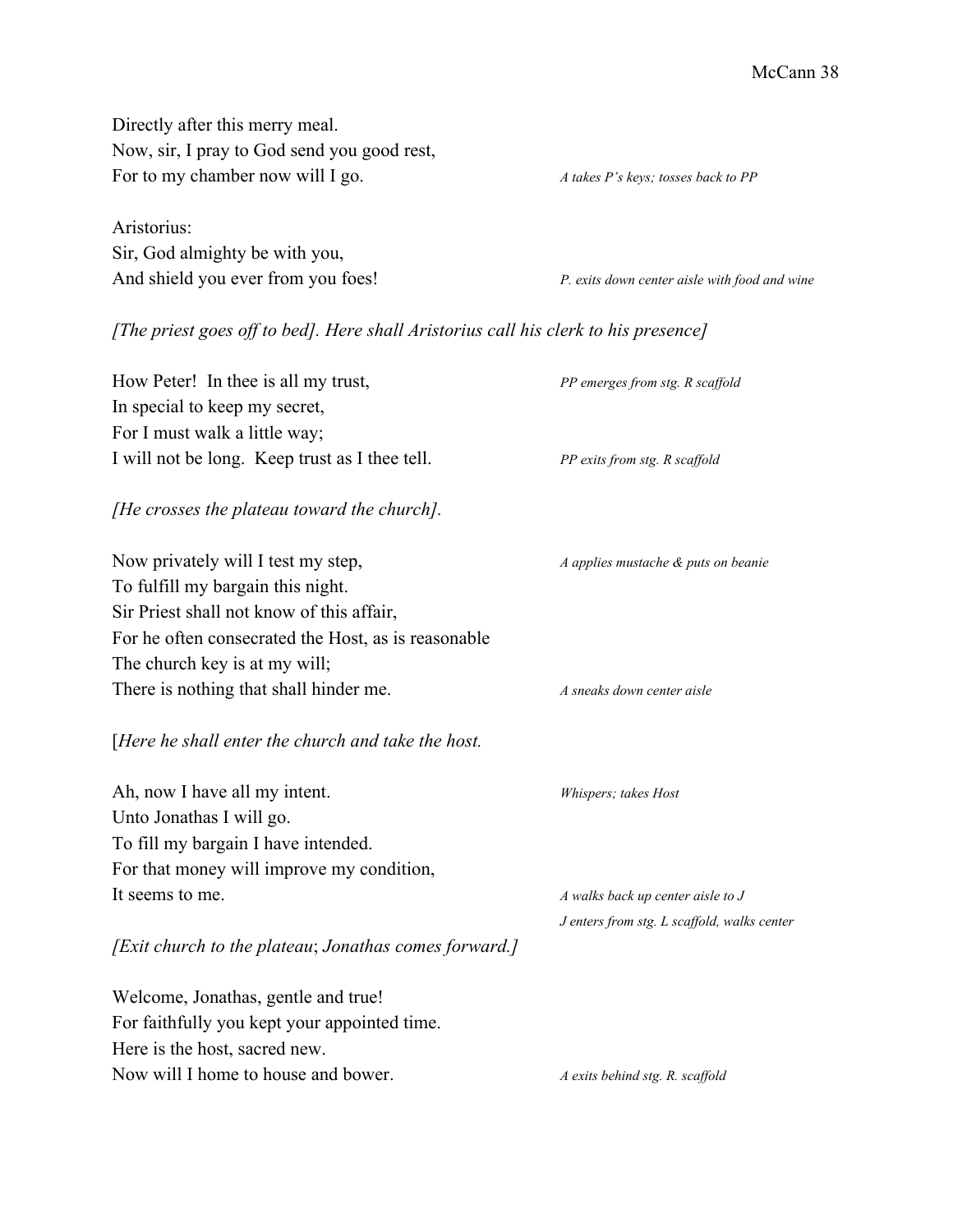Jonathas: And I shall keep this prized treasure As I would do my gold and property! Now in this cloth I shall thee cover, That no person shall see thee. *J walks stg. L to meet Jas and M*

*[Here shall Aristory go his way; and Jonathas [returning to his stage] and his servants shall go to the table, thus saying]*

## **SCENE 7: The Bloody Host**

| Jonathas:                                                  |                                  |
|------------------------------------------------------------|----------------------------------|
| Now, Jason you are a gentle Jew,                           | Jas emerges from behind scaffold |
| Malchus, mighty in mind,                                   | M emerges from behind scaffold   |
| This merchant from the Christian temple.                   |                                  |
| Has brought us bread that deceives us blind.               |                                  |
| Now, Jason, into the dining room privately take your step. |                                  |
| Spread a cloth on the table as you shall find there.       |                                  |
| And we shall follow after to discuss this situation.       |                                  |

#### *[Here the Jews go and lay the host on the table saying:*

Sirs, I pray you all, harken to my speech: *J places Host on Miracle Table* These Christian men boast of a marvelous case. They say that this is Jesus who was condemned in our law, And that this is He that crucified was.

On these words their law He established. That He said on Holy Thursday at his supper: He broke his bread and said "Accipite," And gave his disciples to cheer them. And more he said to them there While there were all together. Sitting at the table so clear: "Comedite corpus meum"

Jason:

Yes, some men recite another tenent in that law: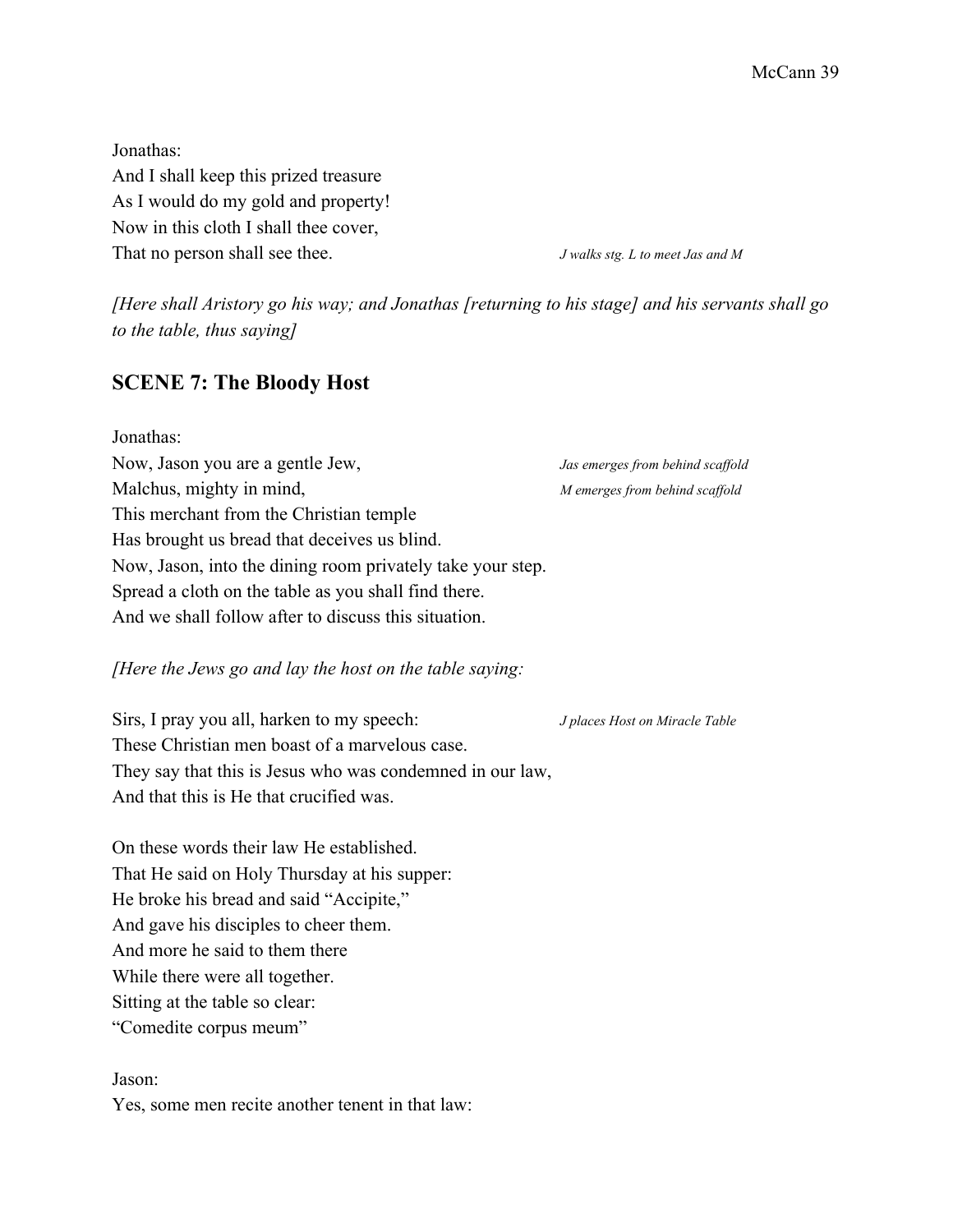They say of a maiden he was born.

### Malchus:

They say that Jesus be our king. But I believe he paid for that dearly. But they make a royal array of his uprising; And that in every place is preached far and near How he appeared again to his disciples, And then ascended to heaven by his own power– And this, ye know well, is plainly heresy.

#### Jason:

Yes, and also they say he sent them wit and wisdom For to understand every language, When the Holy Ghost came to them– And then how that he likened himself to a lord of high birth: On the Father's right hand he set himself.

#### Malchus:

Yes, yet they speak falsely, I dare lay my wager. How that the dead will come again to Judgment, And our dreadful Judge shall be this same bread. *Jas and M laugh*

#### Jonathas:

Now, sirs, you have rehearsed the substance of their law, But I would have this bread put to the test.

#### Jason:

If that this be he that on Calvary was made red, As I recall, I shall make known to you a good trick. Surely with our daggers we shall pierce this bread. *Jas pulls out dagger from pocket* And so with blows we shall know if he has any blood.

#### Malchus:

With our blows we will attack him as though he were on the cross, That he was undone with great shame.

Jason: Yes, I pray you, smite you in the middle of the cake,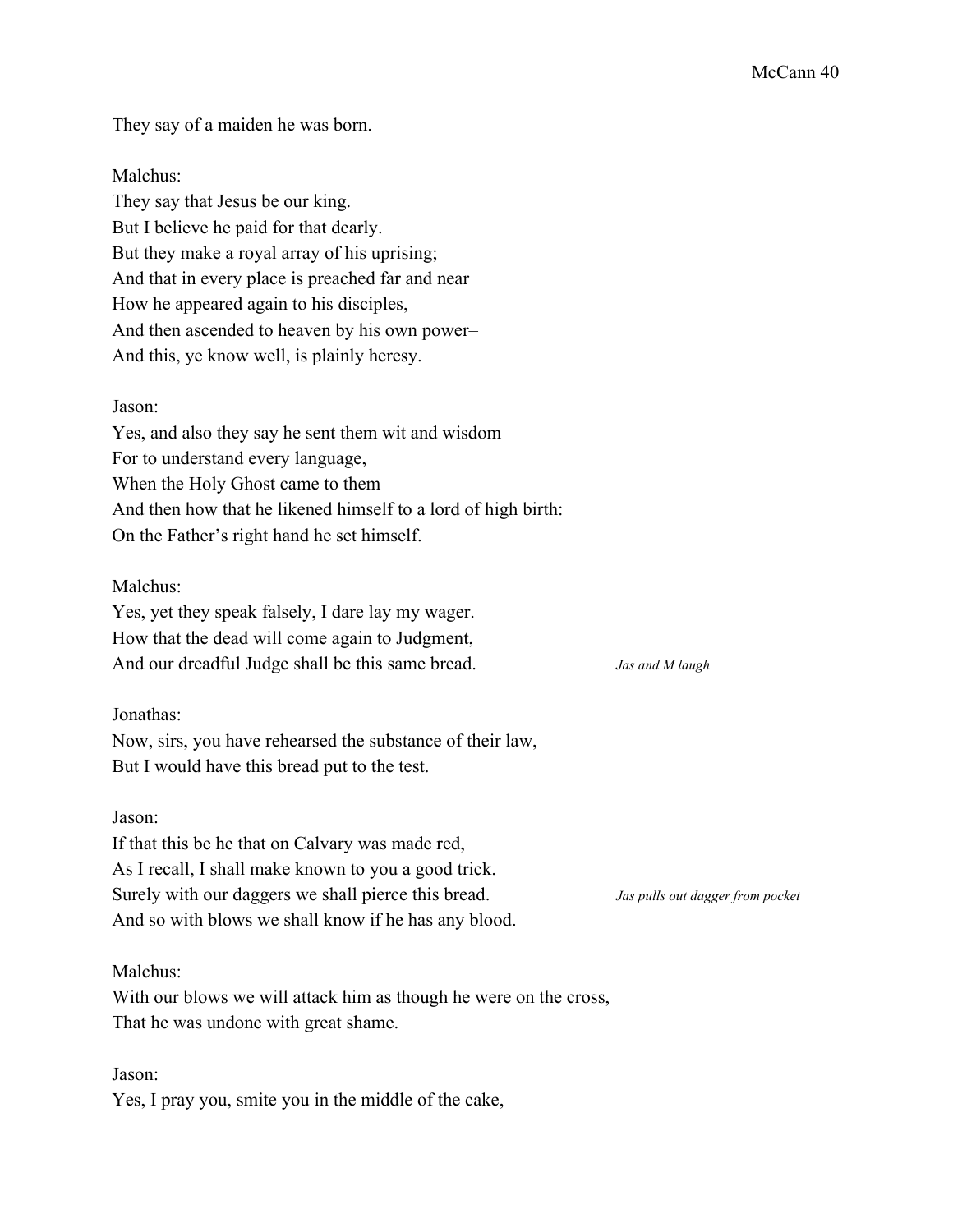And so shall we smite thereon five wounds! We will not spare to do it harm To prove whether in this bread there is any life.

#### Malchus:

Yes, we go forward, then and take our places, And make sure our daggers are sharp and keen! *M pulls out dagger from pocket*

Jonathas: When you have all smitten, my stroke will be seen: With this same dagger that is so stiff and strong *J pulls out dagger from pocket* in the middle of this cake I think for to stab.

[*Here shall the four Jews prick their daggers in the four quarters, thus saying:*

Jason: Have at it! Have at it, with all my might! This side I hope for to seize!

Malchus: And I shall freshly strike the blade so bright on this other side.

Jonathas: Now am I bold with battle to make him pale, This middle part for to stab. *Pause; Bloody hand grabs J's arm*

*[He strikes in the middle] Here the host must bleed*.

What devil is this? It bleeds as though it were enraged, truly!

Jason: A fire, a fire, and that in haste! Anon, get a cauldron full of oil! *Jas attempts to wake up M, gathers*

Malchus: And I'll help to see that the host is cast in! *front of M. table* To boil for all the three hours!

*[Jason goes for the oil]*.

*Screaming; M faints; J high pitched*

*J clears throat*

*Supplies; places culdron center stage in*

McCann 41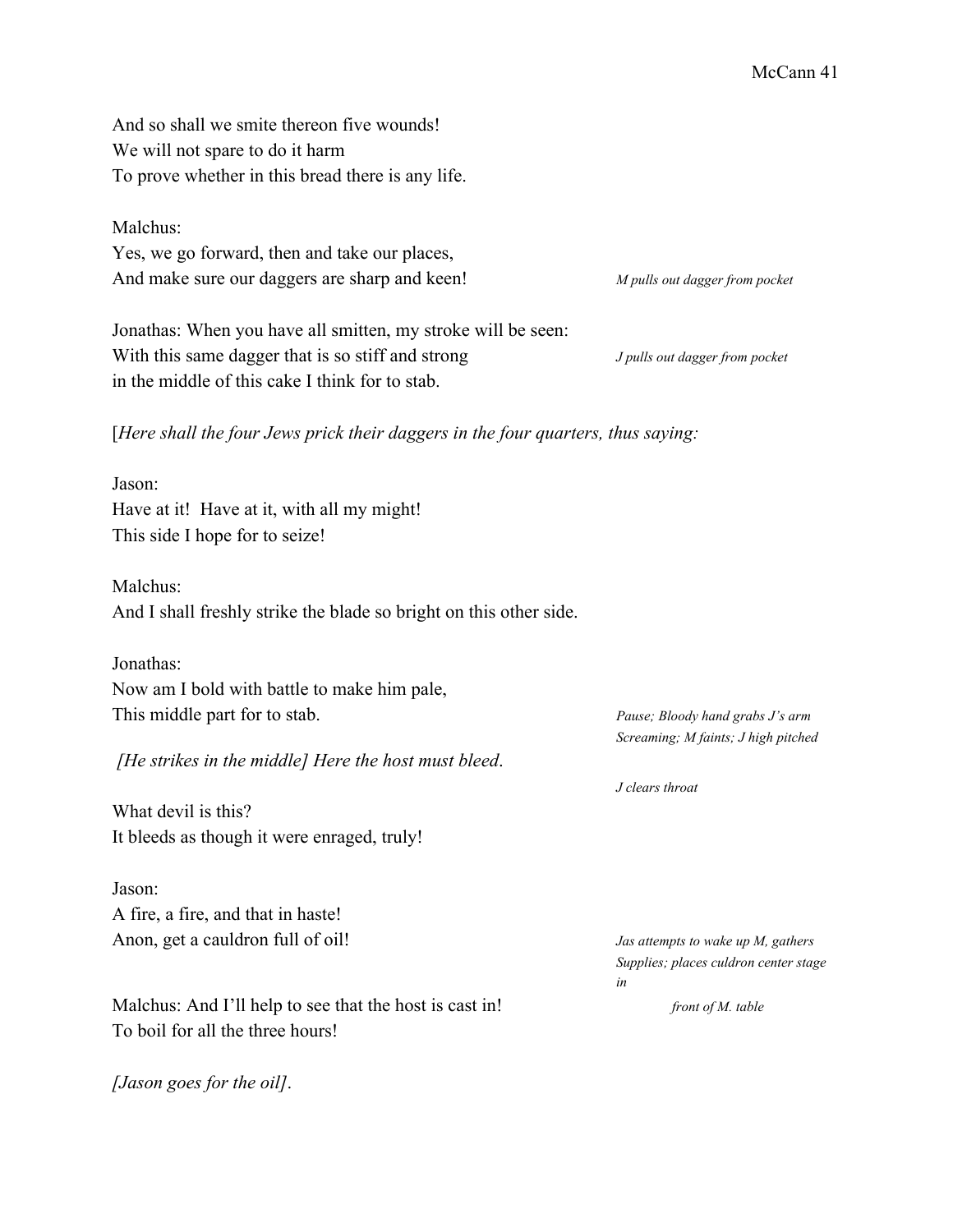Yes... Jason, where are thou so long?

#### Jason:

Lo, here is four gallons of oil clear. *Jas comes stg. L scaffold w/oil* Be done quickly! Blow up the fire! Sir, bring that same cake near, Manly, with all your might.

Jonathas: And I shall bring that same cake, And throw it in, I undertake.

### *[He seizes the host, which clings to his hand]*

Out, out, it does me injury! I may not remove it from my hand. I will go drown myself in a lake. *J does to run towards backstage* I'm aroused to madness. *Jas and M grab him* I run, I leap over this land!

## *[Here he runs crazy, with the host in his hand*.

# Jason:

Hold firmly on this ground. And fast bind him to a post. *Jas holds J's feet to floor*

Here is a hammer and three nails, I say. Lift up his arms, fellows, on high While I drive these nails, I pray you, With strong strokes fast. *M nails sacrament to scaf old*

*[They nail the sacrament to the post]*.

Jason:

Run, fellows, run, for God is suffering, *Guide J to stg. L scaf old*

Malchus: *M obtains hammer from stg. L scaf old*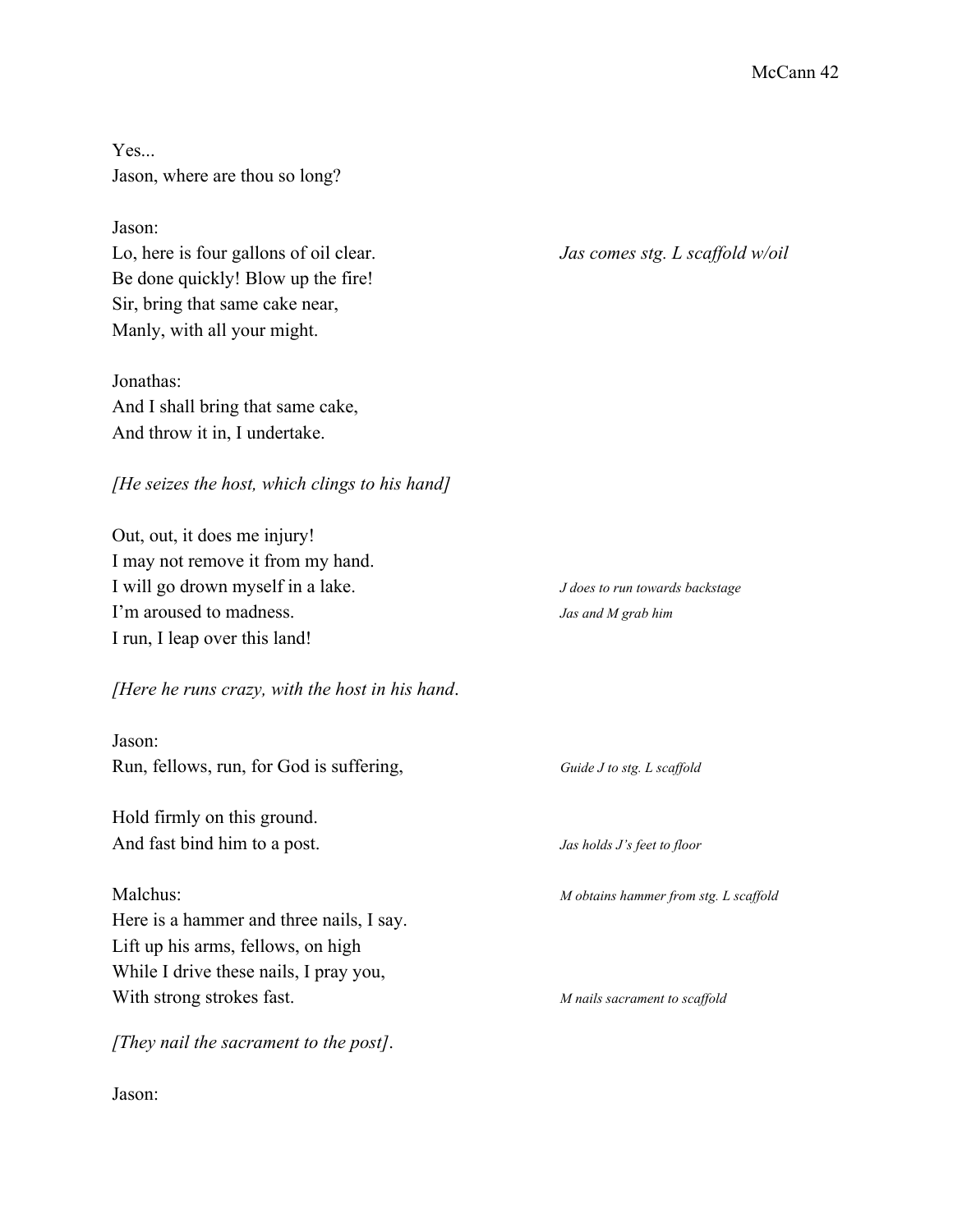Now set on, fellows, with main and might, *Jas and M pull J's arm* And pluck his arms away in fight!

*[They try to pull Jonathas from the host].*

He is twitching, fellows, sure enough. *[Here shall they pluck the arm, and the hand shall hang still with the sacrament*.

*J's hand is removed; screaming*

Malchus: Alas, alas, what the devil is this? Now he has but one hand. Forsooth, master, right woe is me that you have had this misfortune.

Jonathas: There is no more; I must endure! Now hastily to our chamber let us go, *Jews exit behind stg. L scaffold* 'Til I may get me some remedy. *Colle, from audience, tries to flag down J ;*

*drinking from a flask*

## **SCENE 8: Pharmaceuticals are the Devil**

Colle: Aha, here ys a fayer felawshyppe, I have a master He ys a man off all syence But of thryffte, I may with yow dyspence: He syttyth with sum woman in the dispensery— Hys hoode there wyll he sell.

Mayster Brendyche of Braban — I tell yow he ys that same man — Called the most famous phesycyan That ever sawe uryne!

He ys allso a boone-setter, I knowe no man go the better. In every taverne he ys detter: That ys a good tokenyng!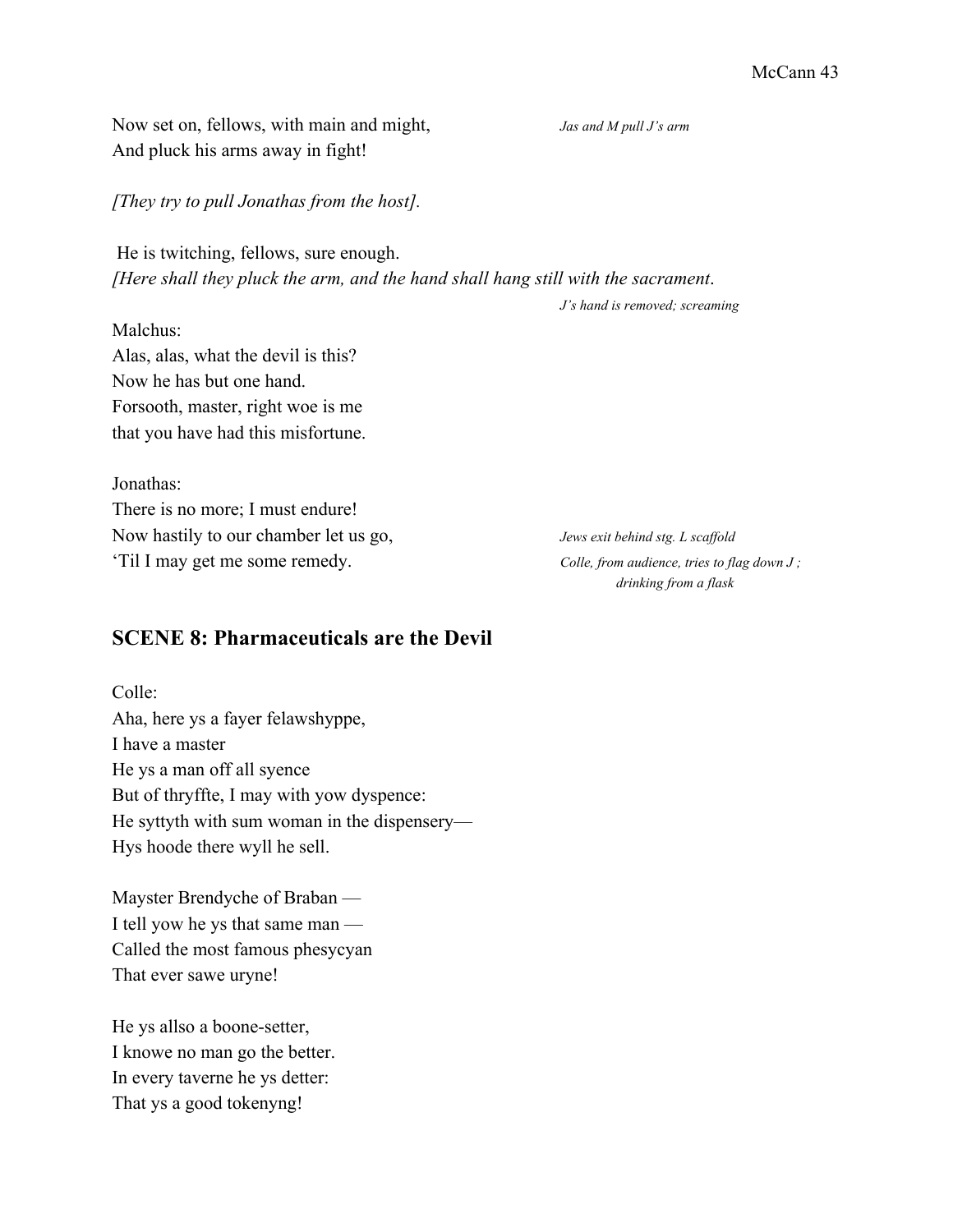But ever I wonder he ys so long. I fere ther gooth sum thyng awrong,

He had a lady late in cure, I wot be this she ys full sure: There shall never Cristen creature Here hyr tell no tale! And I stode here tyll mydnyght, I cowde not declare aryght My masteris cunyng insyght That he hat in good ale.

But what devyll ayleth hym, so long to taré? A seek man myght soone myscary. Now all the devyllys of Hell hym wari, God gunte me my boon! I trowe best we mak a crye: Yf any man can hym aspye, Led hym to the pylleri; In fayth yt shall be don!

#### *[Here shall he stand up and make proclamation, saying this:*

Colle: Yf ther be eyther man or woman That sawe Master Brundyche of Braban, Or owyht of hym tel can, Shall wele be quit hys med. He hath a cut berd and a flatte noose, A therde-bare gowne, and a-rent hoose. He spekyt never good matere nor purpoose. To the pylleré ye hym led!

### *[Enter behind him, and unobserved, Master Brundliche*. *Phys enters from stg. R scaf old; putting*

Master Brundiche: You boy, what are you chattering here?

*on a Lab coat*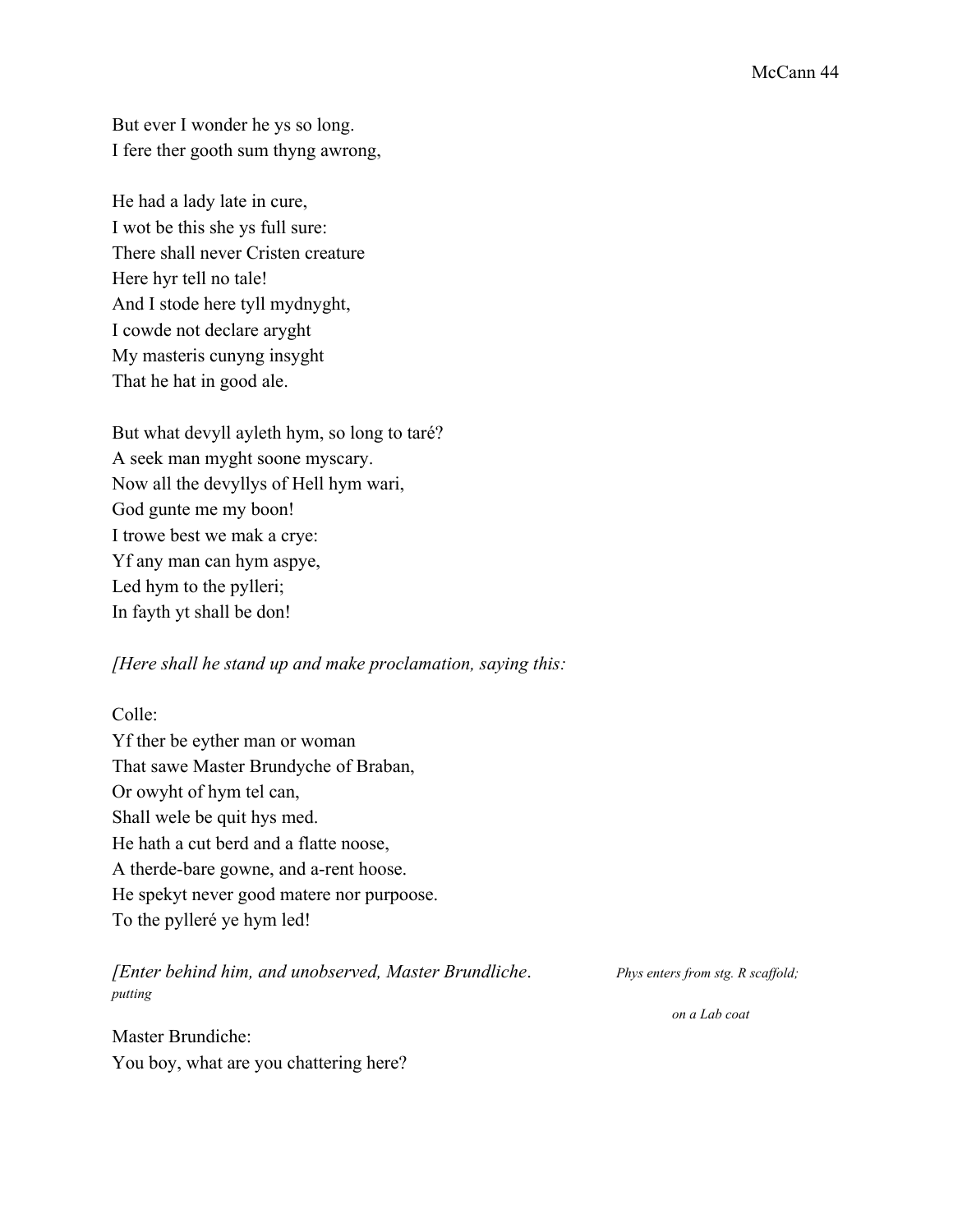Colle:

A! Master, master, but to your reverence, I wend never to a seen yowr goodly chere, Ye tared hens so long!

Master Brundyche: What have you said in my absence?

Colle: Nothyng, master, but to yowr reverence I have told all this audiense. (And some lyes among!) But, master, I pray yow: how dothe yowr pacyent That ye had last under yowr medycament?

Master Brundiche: I warrant she never feels annoyment.

Colle: Why, ys she in hyr grave?

Master Brundiche: I have given her a drink made full well with oxymell, lettuce, sage, and pimpernelle.

Colle: Nay, than she ys full save! Dwellth non so cunnyng, be my fey, In my judgyment.

Master Brundiche: Cunning? Yes, yes, and with practice have I saved many a man's life.

Colle: On wydowes, maydese, and wyfe Yowr connyng yow have nyh spent!

Master Brundiche: *Phys checks C's breath*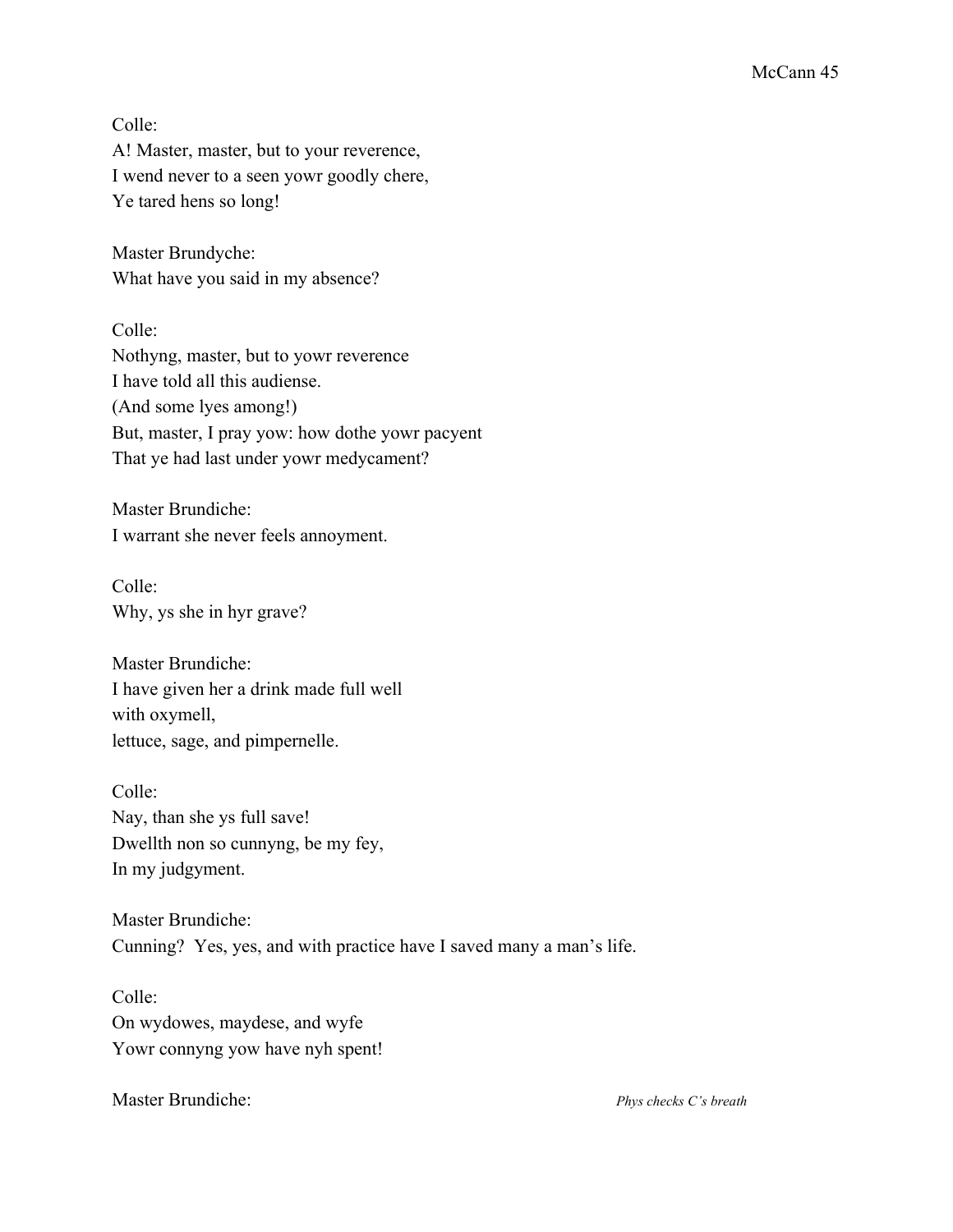#### Where is my bag with profitable drink?

Here is a great congregation, And not all are healthy, undoubtedly. I would have certification: *To audience member, flirty* Stand up and make a proclamation. Do it fast, and make no pause, To all people that would have help.

#### *[Here for a time he will make proclamation*.

### Colle:

All manar of men that have any syknes, *Phys stands on stg. R scaffold* To Master Brentberecly loke that yow redresse. What dysease or syknesse that ever ye have, He wyll never leve yow tyll ye be in yowr grave! Who hat the canker, the collyke, or the laxe, The tercyan, the quartan, or the brynnyng axs, For wormys, for gnawyng,—

Master Brundyche: Now if there be either man or woman That needs a physician's help– *Jas and M try to flag down phys from*

#### Colle:

Here is a Jew, named Jonathas, *Phys & Colle walk stg. L* Who has lost his right hand.

Master Brundyche: Fast to him I will inquire.

Jonathas: What are you doing here fellow? What would you have?

Master Brundyche: Sir, if you need any surgeon or physician Of your disease I can well help you, Whatever hurts or harms soever they be.

*scaf old*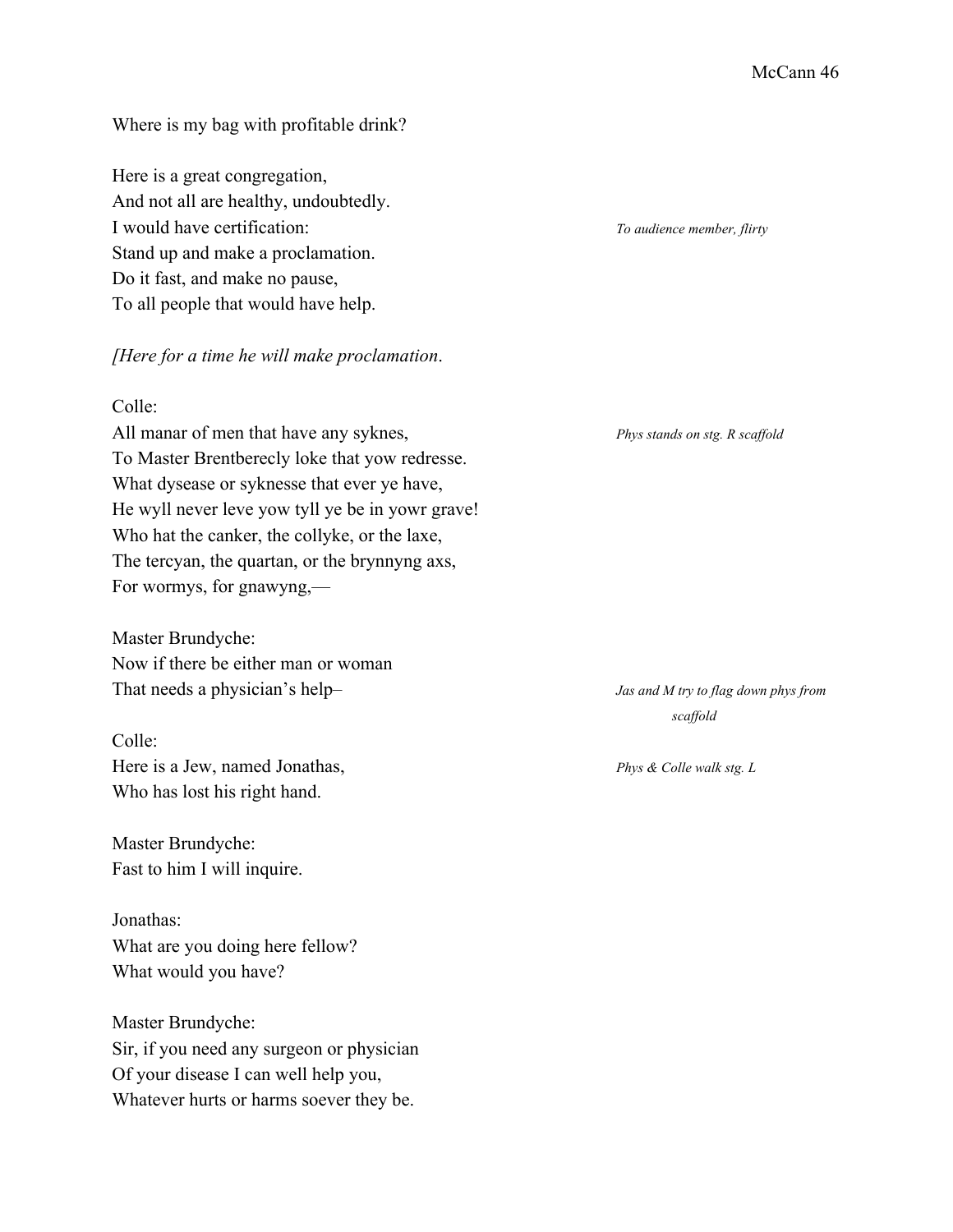Jonathas: Sir, though art not well bred to come in so abruptly, Or to appear in my presence so impudently. Withdraw from my sight immediately For you are mis-advised!

Colle: Syr, the hurt of yowr hand ys knowen full ryfe, And my master have savyd many a manes lyfe.

Jonathas: Away, fellows, I love not your babble. *[To his servants]* Brush them both hence, and quickly. Give them their reward so they are gone. *Jas and M pay Phys&Colle* 

*Phys&Colle exit center aisle*

## **SCENE 9: #jesusoven**

Now have done, fellows and that anon. For doubt of dread what after befall. I am nearly dazed–my wit is gone. Therefore, of help I pray you all.

And take you pincers that are so sure, And pluck out the nails, one by one, Also in a cloth conceal it And throw it in a cauldron quickly.

*[Here shall Jason pluck out the nails and shake the hand into the cauldron.*

Jason: And I shall hasten at once To pluck out the nails that stand so fast. And bear this bread and also this bone, And into the cauldron I will it cast. And stir the cloth round about

Jonathas: *J walks to front of scaf old*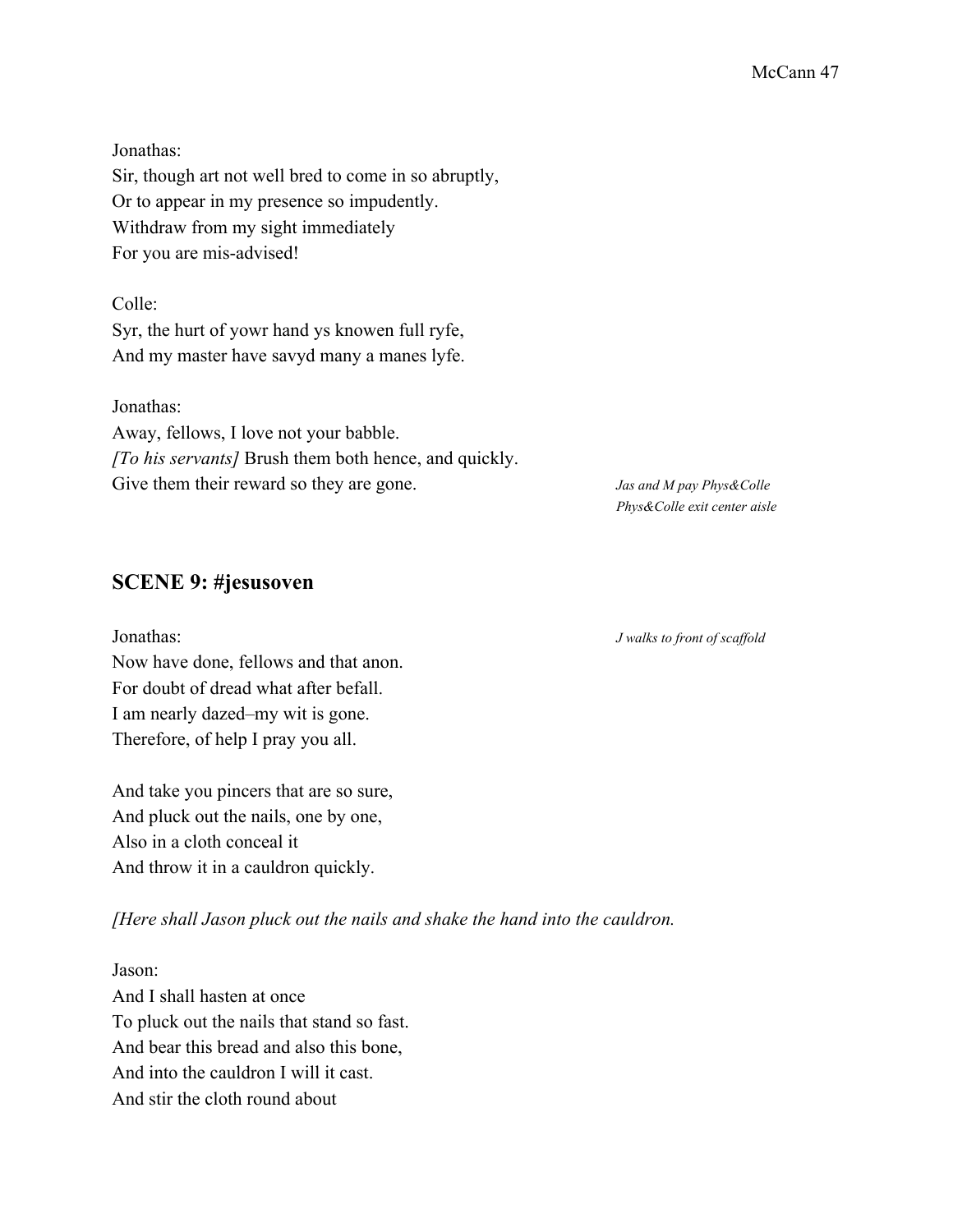That nothing thereof shall be raw.

[*Here the cauldron shall boil, appearing to be as blood. Red ribbons rolled out from table*

Malchus:

Out and harrow, what devil is here? All this oil is becoming red as blood, And out of the cauldron it begins to run! I am so afraid I am near mad. *M faints*

*[Here shall Jason and his company go to sir Jonathaas, saying:*

#### Jason:

Ah master, master, how are you? I cannot see our work will do any good. I beseech you, come forward Somewhat with you counsel!

#### Jonathas:

The best counsel that I now know, That I can concive, far and ear, Is to an oven as red hot As ever can be made with fire, And when you see it appear so hot, then throw it in the oven fast. Soon shall he staunch the appearance of bleeding. When you have done, stop it, be not frightened.

#### Jasdon:

By my faith, it shall be done in great haste. Come on Malchas, and bring on fire, For that shall heat it well, I believe. *Retrieves toaster oven from stg. L* 

#### Malchas:

Ah, how this fire begins to burn clear! I think to make this oven right hot! Now, Jason, go to the cauldron, And quickly fetch that cake hither.

*scaf old and places it on the table*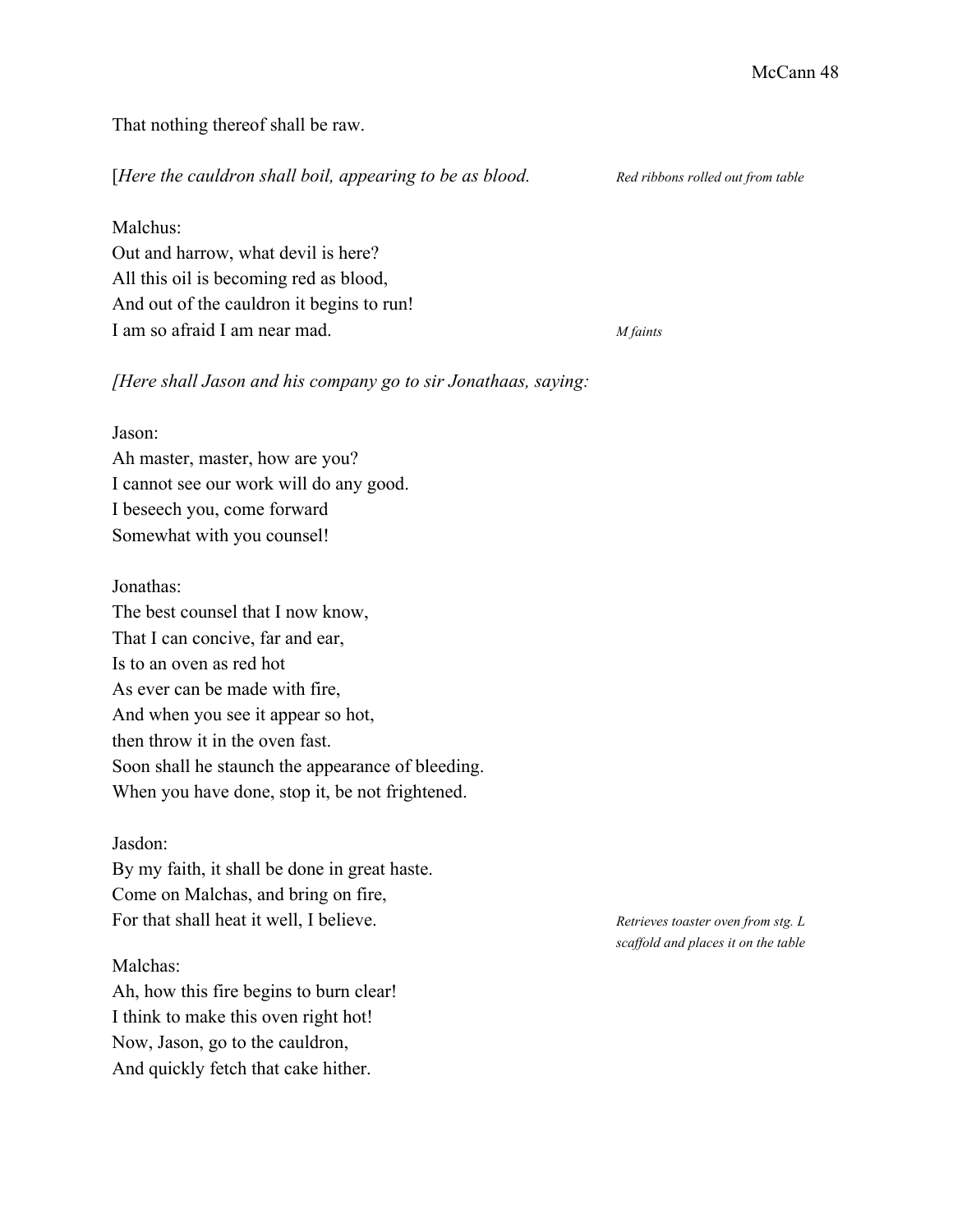[Here shall Jason go to the cauldron and take out the host with his pincers and cast it into the *oven.*

| Jason:                                                       |                                     |
|--------------------------------------------------------------|-------------------------------------|
| I shall with these pincers, without doubt,                   |                                     |
| Shake this cake out of this clothe,                          |                                     |
| And to the oven I shall it throw,                            |                                     |
| And to shut him up there, though He be unwilling-            |                                     |
| The cake I caught here, in truth,                            | Pulls out Host w/ skeleton attached |
| The hand is boiled the flesh from the bone-                  |                                     |
| Now into the oven I will therewith.                          |                                     |
| Malchas:                                                     |                                     |
| I plug this oven, without doubt.                             | Plugs in electrical plug            |
| Jesus:                                                       |                                     |
| O ye wonderful Jews, behold and see                          | Jews scream and fall to knees       |
| if there is any sorrow comparable to my sorrow.              |                                     |
| Oh ye marvelous Jews,                                        |                                     |
| Why are you so cruel to your King,                           |                                     |
| When I so redeemed you with bitter pain?                     |                                     |
| Why do you behave so foully to your friend?                  |                                     |
| Why do you cause me pain and narrowly confine me,            |                                     |
| When I bought your love so dearly?                           |                                     |
| I show you the seriousness of my grievance,                  |                                     |
| And move you all to my mercy.                                |                                     |
| Jonathas:                                                    |                                     |
| You are the protector of my life, of whom shall I be afraid? |                                     |
| O thou Lord, who is my defender,                             |                                     |
| For fear of You I tremble and quake!                         |                                     |
| Of Your great mercy let us receive the shower;               |                                     |
| And meekly I ask mercy, amends to make.                      |                                     |
| Jason:                                                       |                                     |
| Ah, Lord, with sorrow and care and great weeping.            |                                     |
| All we fellows, let us say thus                              |                                     |
| With contrite heart and great sorrow:                        |                                     |

*With our tears may we baptize our conscience*.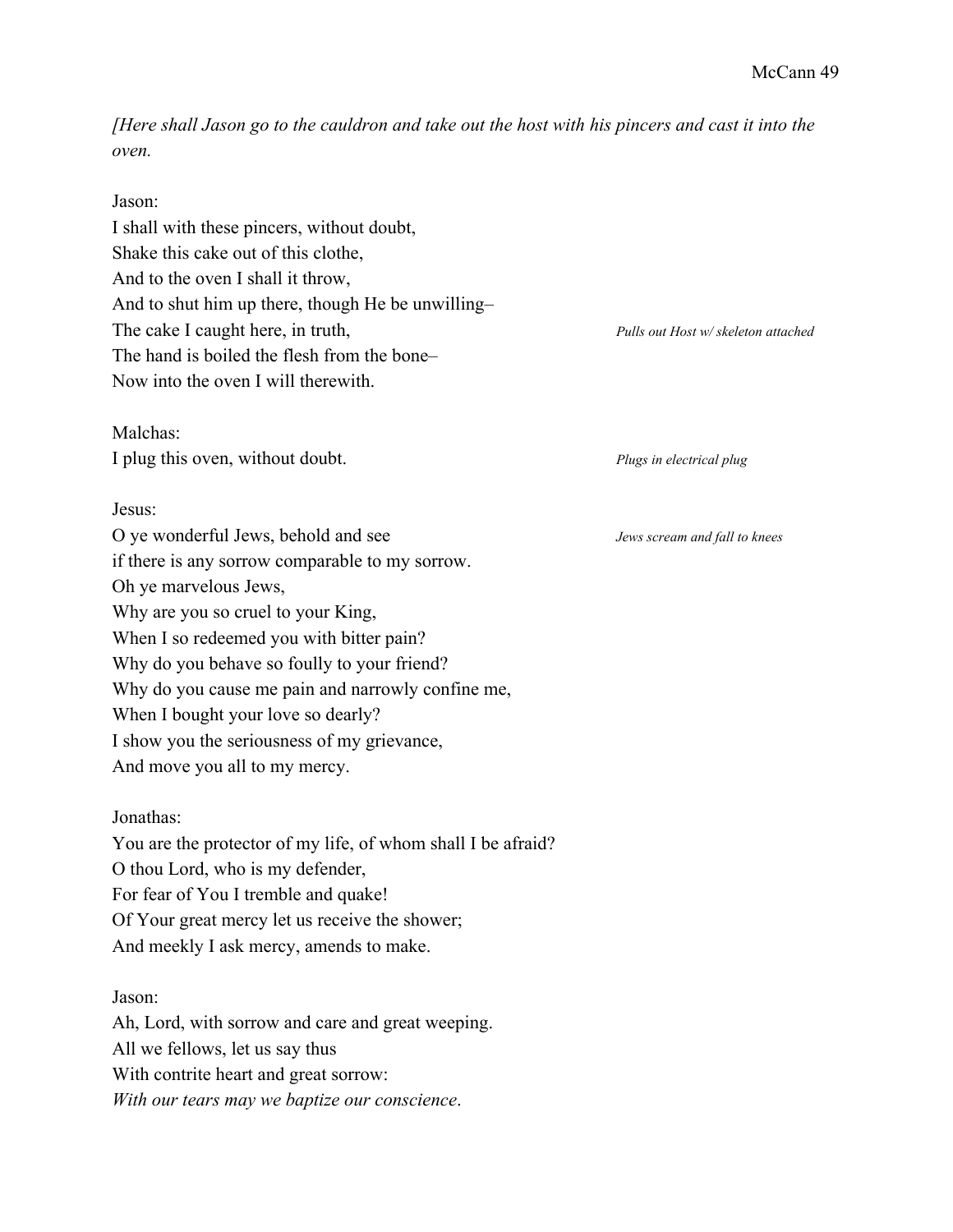Malchus:

Lord, I have offended thee in many a sundry vice. That strikes my heart as hard as hard as a core. Lord, by the water of contrition let me arise: With lamentable heart: *have mercy on me God*.

Jesus:

All you that desire to be my servants And to fulfill the precepts of my laws, Know the intent of my commandment: *Go and present yourselves to my priests*.

To all you that desire in any way To ask mercy, I am ready to grant it. Remember and let your wits suffice, *And then I will not turn away from you my face*.

Sir Jonathas, in your hand you are but lame, And it is through your own cruelness. For your hurt you may blame yourself: You wanted to prove your power to oppress me. But now I consider your necessity: You wash your heart with great contrition. Go to the cauldron–your pain will be less– And touch your hand to your salvation. *J walks to cauldron; sticks nub in; pulls*

#### Jonathas:

Oh you my Lord God and Savior, Hosanna, You king of Jews of and Jerusalem! Oh you mighty, strong, glorious and gracious stream of oil, You mighty conqueror of infernal suffering, I am rid of much trouble through thy mediation, For which ever blessed you may be!

Hail, father of grace! I kneel upon my knee, Heartily beseeching you entirely, A sorrowful sight for all to see

*out restored hand*

Jonathas: *J goes back on knees; holds up Host*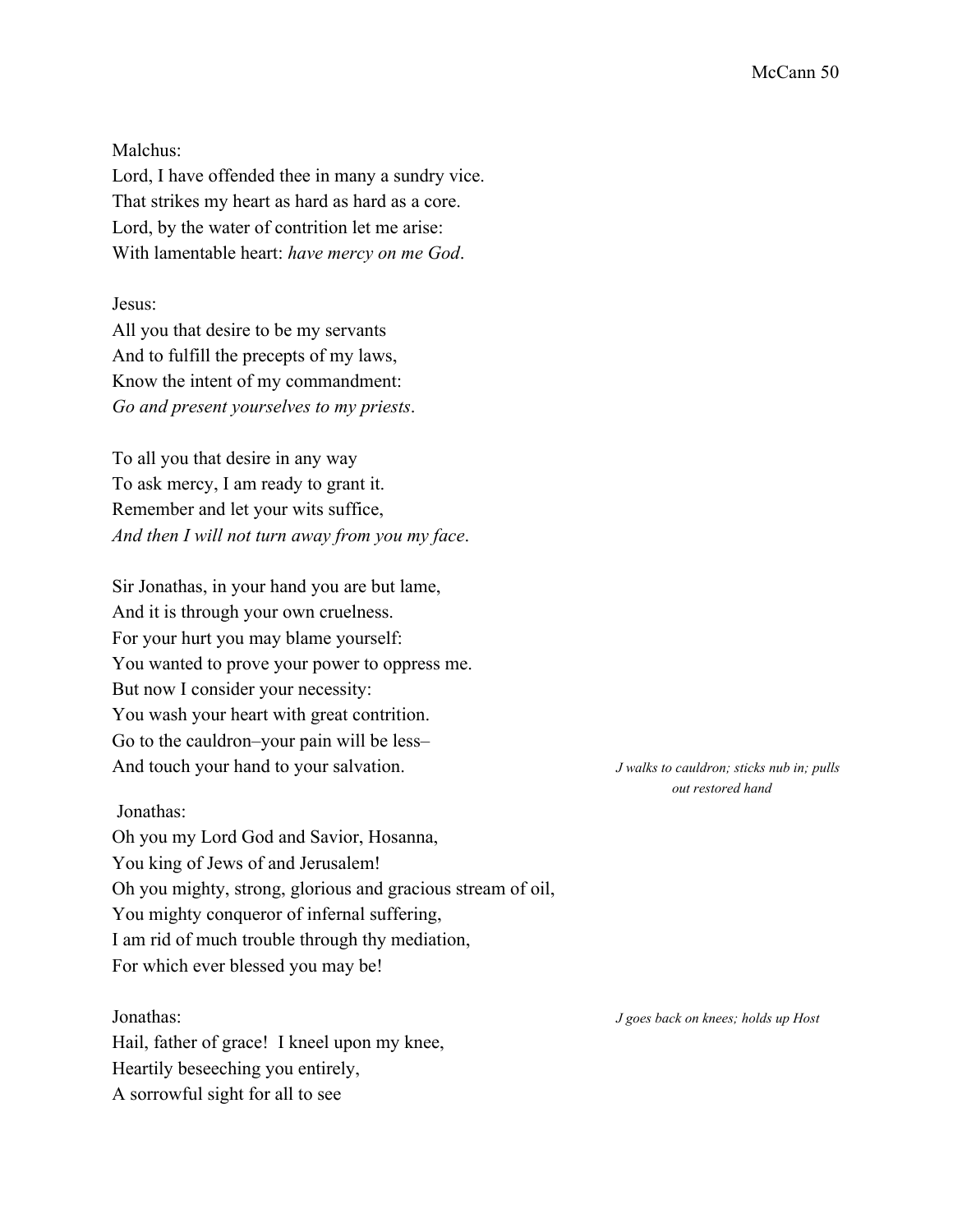In my house appearing: The holy sacrament, to which we have done torture– And there we have put him to a new Passion– A sorrowful sight it is to look upon! *Jews slowly walk down center aisle and*

## **SCENE 10: The Conversion**

Sir Aristorius, I pray you, what does all this mean? Some miracle, I hope, is wrought by God's might. To church in haste I will run full right. The sacrament so seemly is borne in sight.

#### Aristorius:

To tell you the truth I will not refrain– Alas that ever this deed was done! As sinful bargain I began to strike I sold these same Jews our Lord full right For covetous of wealth, as a cursed man. Woe the while that I ever made that bargain. Unless you be my defender in our bishop's sight, I fear he will take me for a heretic.

#### Priest:

Forsooth, your wit was not at all well-advised; But I will labor for your absolution.

Let us got quickly hence, And beseech him of his benign grace That he will show us his benevolence To make amends for your trespass. *P and A walk down center aisle and*

Bishop: Oh, Jesus, son of God, How this painful Passion wrenches my heart! Lord, we all smart with sorrows, For this unlawful work we live in misery.

Now will I take this holy sacrament

*kneel before the Bishop*

Priest: *P pulls A from behind scaf old*

*stand behind kneeling Jews*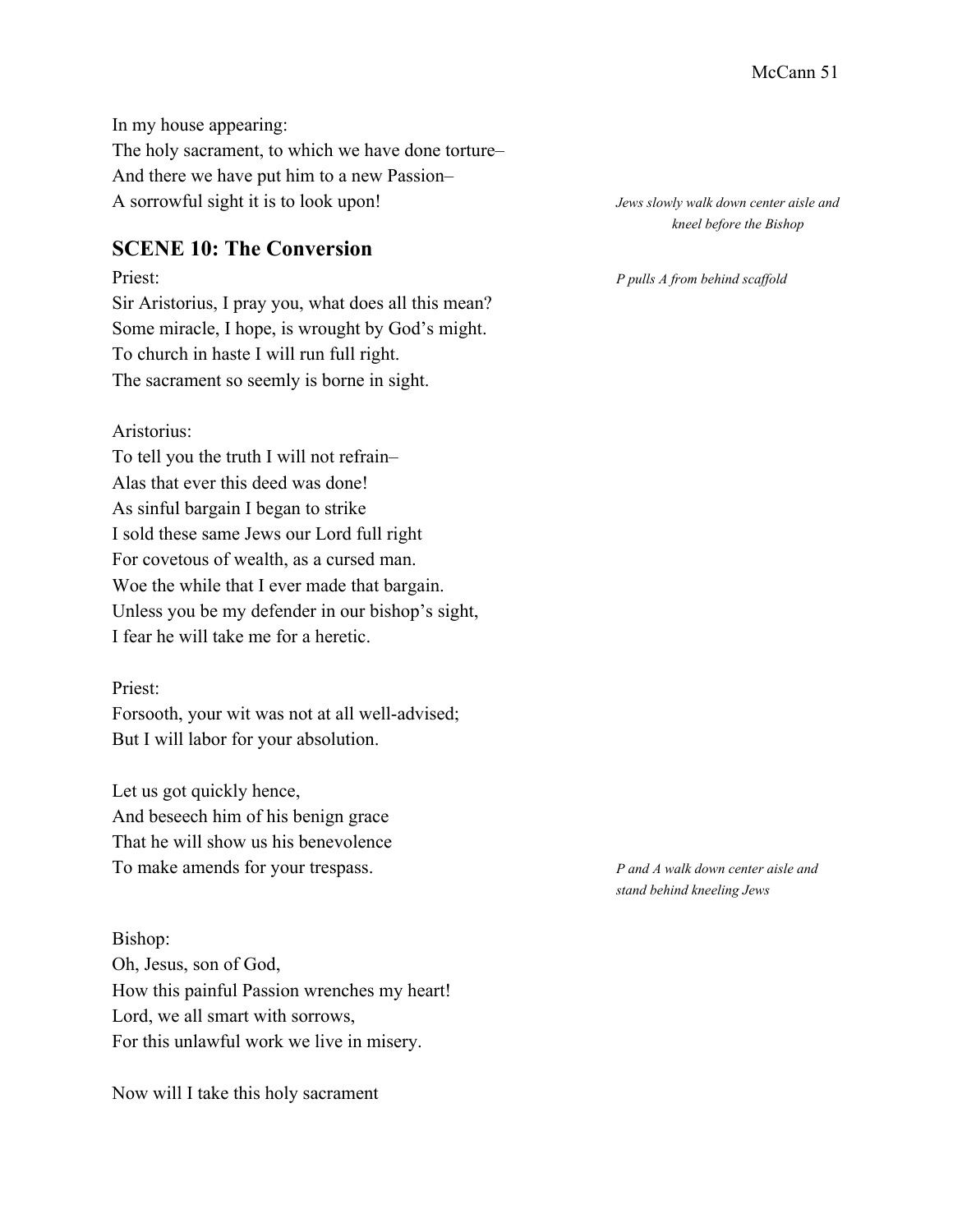With humble heart and great devotion,

Look you be not slow or negligent *P and A kneel* To arm yourself in the seven virtues. For that serpent, the devil, is full strong Marvelous mischief he intends for man, Except that the Passion of Christ is meant for us, And that is in spite of the devil's injury. Beseech our Lord and Savior so great To put down that serpent, ensnarer of men.

#### Priest:

My father under God, I kneel unto your knee, We submit ourselves to your gentle authority If it please you to hear our distress. We have offended sorrowfully in a mortal sin, Wherefore we fear that our Lord will take vengeance For our sins, both great and small.

#### Bishop:

And in the fatherhood, that belongs to my rank, I will accept your sorrow. Say what you will, in the name of the trinity, Against God if you have done any offense.

#### Aristorius:

Holy father, I knell under youe blessing! I have offended in the sin of covetousness: I sold our Lord's body for greed of money And delivered to the wicked with cursed advice. I am worthy to be put in burning fire.

#### Bishop:

Chastize your body as I instruct you With fasting and praying and other good works, To withstand the temptation of the fiends of hell; And never be reluctant to call to god for grace.

Also, you priest, for your negligence,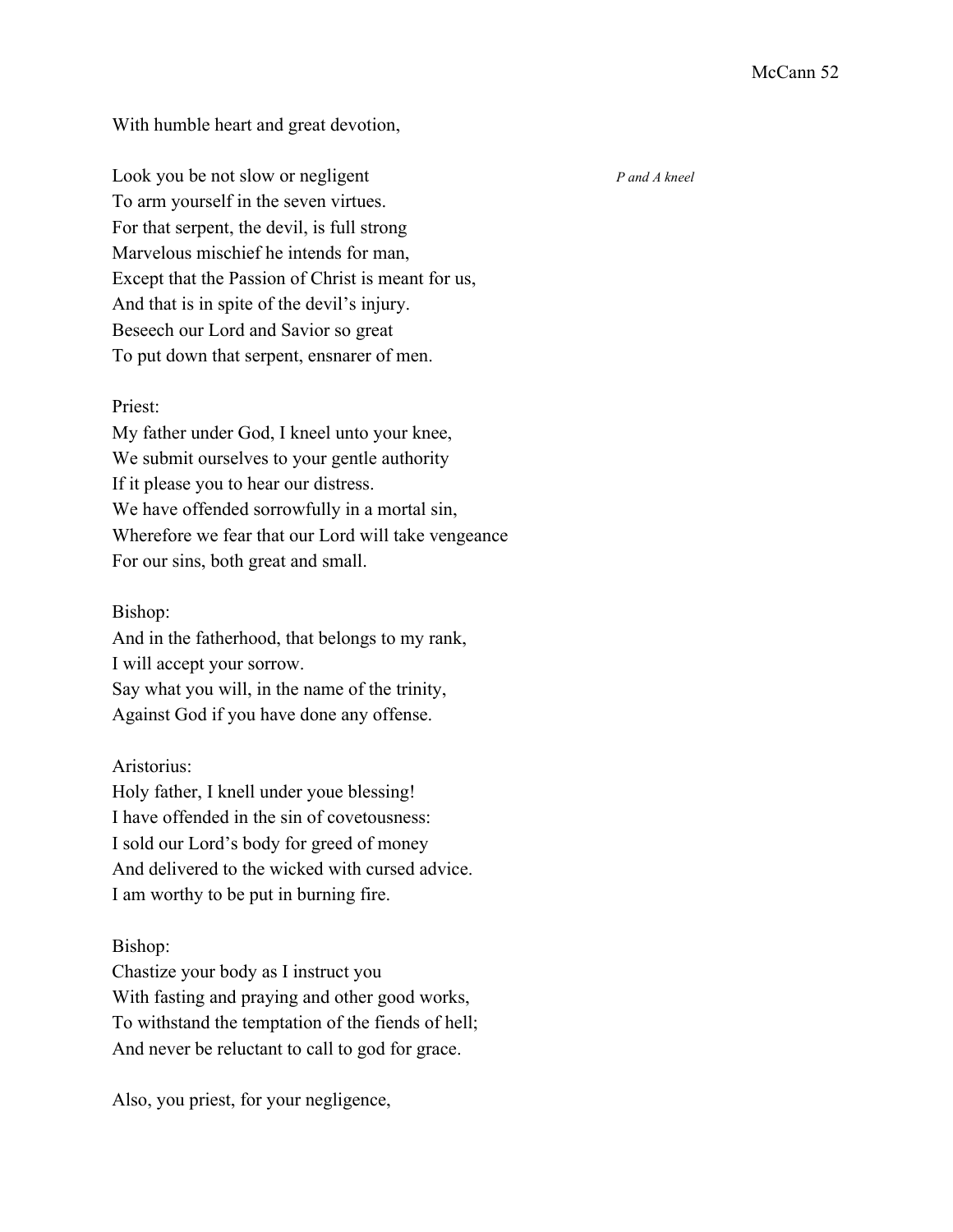That you were no wise in your offense, You are worthy of imprisonment for your offense. But beware ever hereafter, and be more wise.

And all you preachers that are here, Take example of this deed, so that your jearts be locked, And be wary of the key of God's temple.

Jonathas: *[Here the Jews may all kneel down*. We kneel all upon our knees– For we have grieved our Lord on earth And put him to a new painful Passion,

Malchus: In His law make us steadfast. He cast our hearts into contrition

Jason: And therefore we all with one consent Knell unto your high sovereignty' For our intent is to be baptized.

#### [*Here shall the bishop christen the Jews with great solemnity.*

Bishop:

Now may the Holy Ghost bless you at this time As you all kneel now in his name! Now in order to make the devil's power lame *B walks to the stage and faces audience* In the name of the Father, Son, and the Holy Ghost, I christen you all, both least and most.

Look to serve God omnipotent evermore With devotion and prayer, while you can. For there is pain and sorrow cruel on Earth, And in heaven there is both joy and bliss more than any tongue can tell; There angels sing with great sweetness.